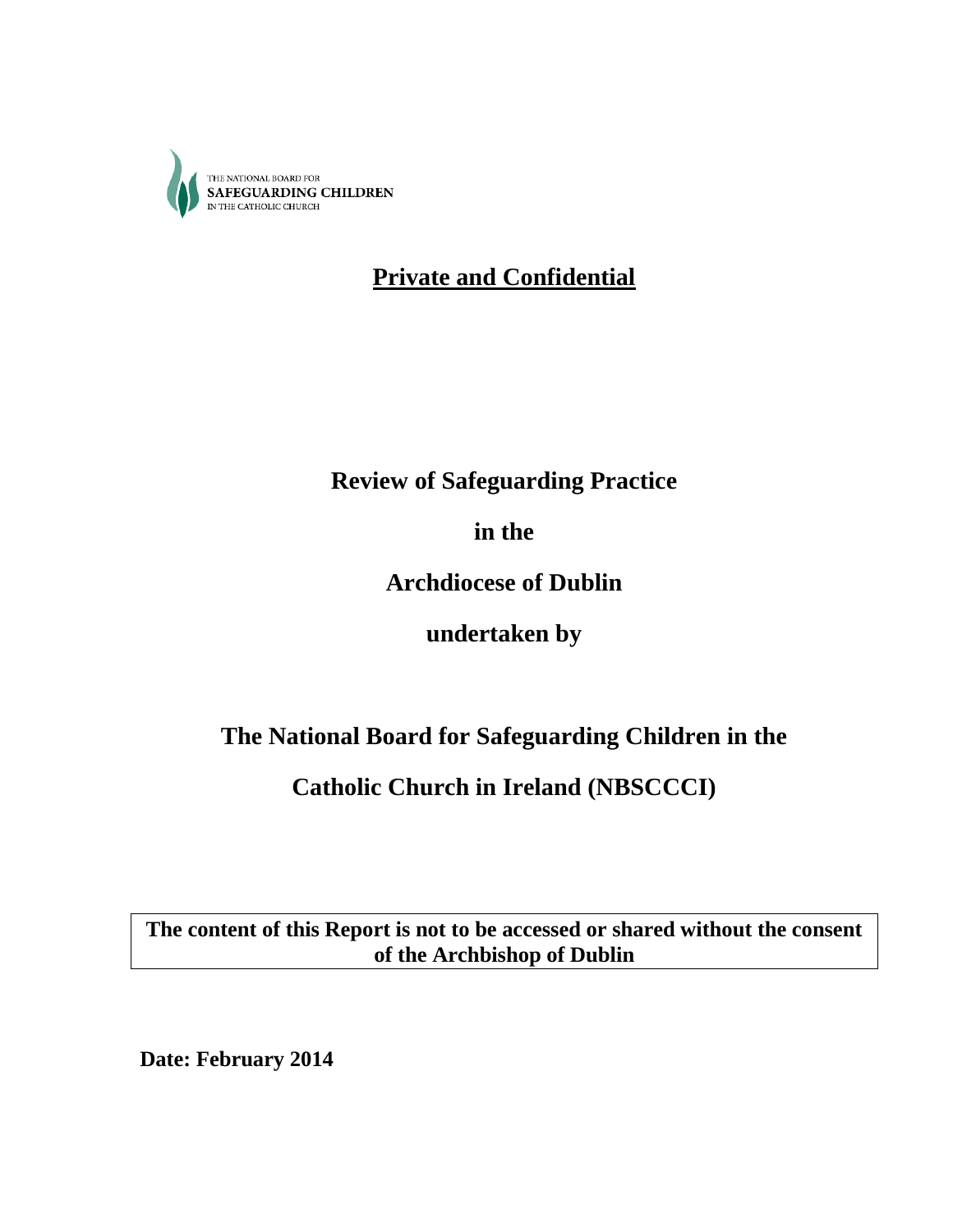## **CONTENTS**

| <b>Background</b>                            | Page 3  |    |
|----------------------------------------------|---------|----|
| <b>Standard 1</b>                            |         |    |
| A written policy on keeping children safe    | Page    | 11 |
| <b>Standard 2</b>                            |         |    |
| Management of allegations                    | Page 15 |    |
| <b>Standard 3</b>                            |         |    |
| Preventing Harm to Children                  | Page 26 |    |
| <b>Standard 4</b>                            |         |    |
| Training and Education                       | Page 32 |    |
| <b>Standard 5</b>                            |         |    |
| Communicating the Church's                   |         |    |
| Safeguarding Message                         | Page 35 |    |
| <b>Standard 6</b>                            |         |    |
| <b>Access to Advice and Support</b>          | Page 39 |    |
| <b>Standard 7</b>                            |         |    |
| <b>Implementing and Monitoring Standards</b> | Page 44 |    |
| <b>Recommendations</b>                       | Page 46 |    |
| <b>Terms of Reference</b>                    | Page 47 |    |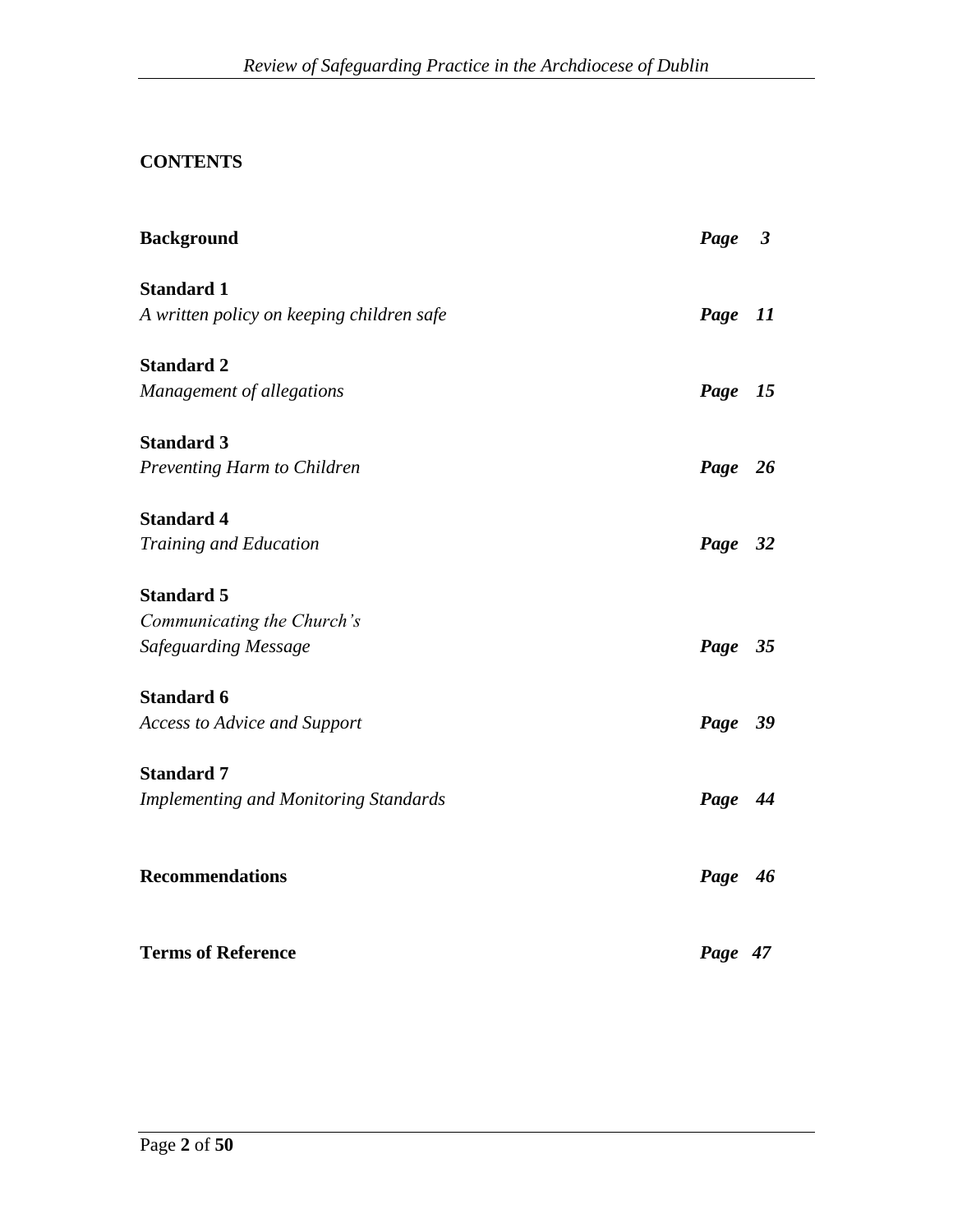## **Background**

The National Board for Safeguarding Children in the Catholic Church in Ireland (NBSCCCI) was asked by the Sponsoring Bodies, namely the Episcopal Conference, the Conference of Religious of Ireland and the Irish Missionary Union, to undertake a comprehensive review of safeguarding practice within and across all the Church authorities on the island of Ireland. The purpose of the review is to confirm that current safeguarding practice complies with the standards set down within the guidance issued by the Sponsoring Bodies in February 2009 and that all known allegations and concerns had been appropriately dealt with. To achieve this task, safeguarding practice in each Church authority is to be reviewed through an examination of case records and through interviews with key personnel involved both within and external to a diocese or other authority.

This report contains the findings of the *Review of Safeguarding Practice within the Archdiocese of Dublin* undertaken by the NBSCCCI in line with the request made to it by the Sponsoring Bodies. The review took place over four days, from January  $28<sup>th</sup> 2014$  to January  $31<sup>st</sup>$  2014. It is based upon the case material made available to the NBSCCCI by the archbishop, along with interviews with selected key personnel who contribute to safeguarding within the archdiocese. The NBSCCCI believes that all relevant documentation for these cases was passed to the reviewers, and the Archbishop of Dublin has confirmed this.

The findings of the review have been shared with a reference group before being submitted to the archbishop, along with any recommendations arising from the findings.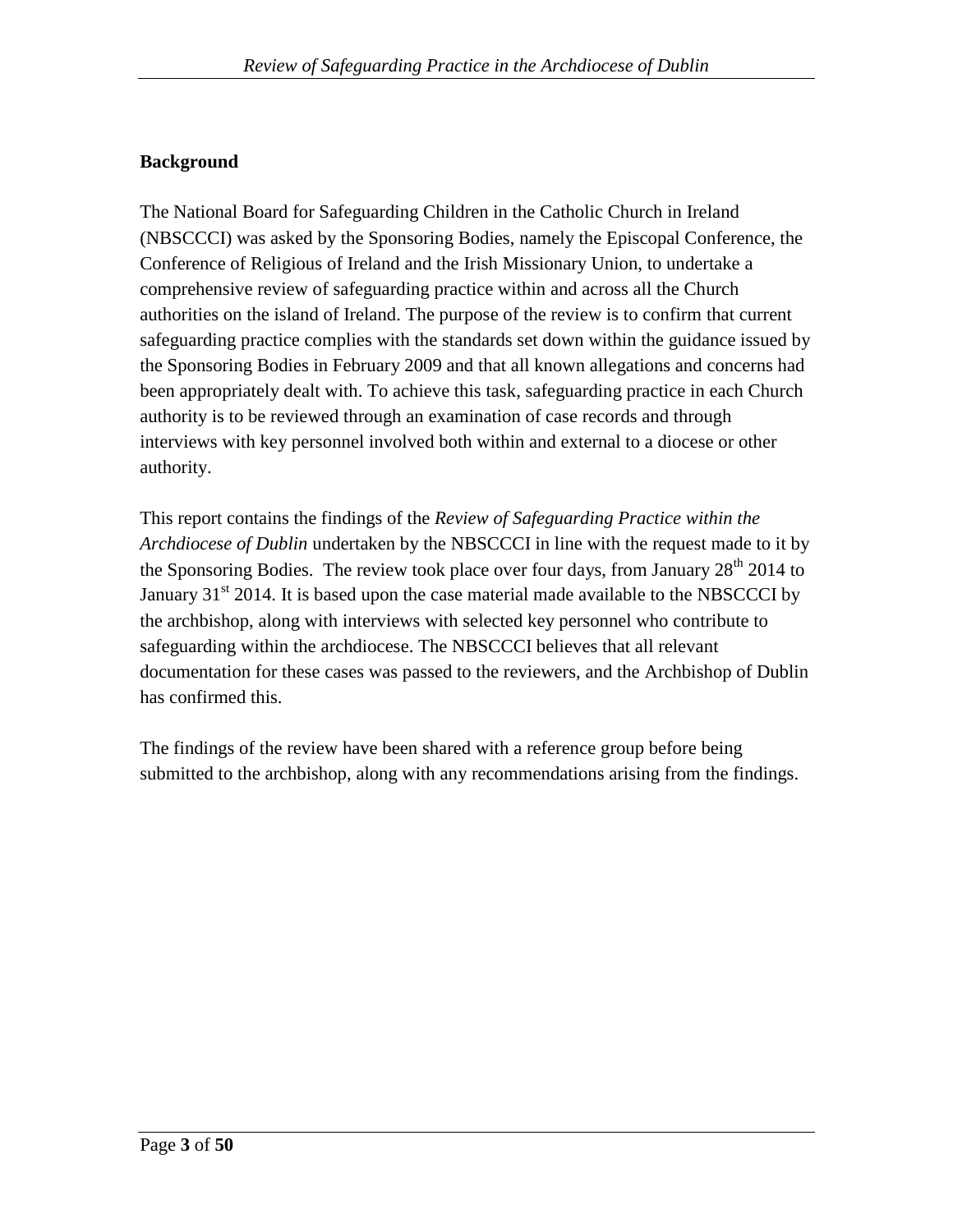## **Introduction**

The Diocese of Dublin was established in 633 AD, and it became the Archdiocese of Dublin in 1152 AD. The Archdiocese of Dublin is the largest Church authority and diocesan unit on the island of Ireland. It is a Metropolitan See, to which the dioceses of Ferns, Kildare and Leighlin and Ossory are Suffragan Dioceses. The archdiocese covers an area of 3,184 square kilometres (1,119 square miles), which contains the City of Dublin, most of the county of Dublin, County Wicklow and parts of counties of Carlow, Kildare, Laois and Wexford. According to the [http://www.catholic-hierarchy.org](http://www.catholic-hierarchy.org/)  website, the archdiocese had a Catholic population of approximately 1,292,000 in 2006. At that time there were 539 diocesan priests serving in the archdiocese who were ministering in 200 parishes, including the "virtual" parish for Traveller families, across 16 deaneries

The period normally covered by a review is from 01/01/1975 to the last day of the month preceding the fieldwork, in this case, 31/12/2013. In this time span there have been four archbishops of Dublin, Archbishop Dermot Ryan, who served from 29/12/1971 to 01/09/1984, Archbishop Kevin McNamara, who was in post from 15/11/1984 until he died on 08/04/1987, Archbishop Cardinal Desmond Connell, who was in charge of the archdiocese from 21/01/1988 until his retirement on 26/04/2004 and the serving ordinary, Archbishop Dermot Martin, who succeeded Dr. Connell on 26/04/2004. Archbishop Martin had been appointed as Coadjutor Archbishop on 03/05/2003. Archbishop Martin is assisted by two auxiliary bishops, Bishop Eamonn Walsh and Bishop Raymond Field.

## **The Dublin Archdiocese Commission of Investigation**

The Commission of Investigation Report into the Catholic Archdiocese of Dublin was completed in July 2009 and published in November of that year. The Department of Justice and Equality website - [http://www.justice.ie](http://www.justice.ie/) – carries a detailed account of the establishment of the Dublin Commission. It was set up by order of the Government on 28/03/2006, under the chairmanship of Ms. Justice Yvonne Murphy, in order to investigate the handling of a representative sample of complaints of child sexual abuse made against priests who were serving or had served the Archdiocese of Dublin in the period from 01/01/1975 to 01/05/2004. The Commission looked at the cases of 46 priests that it had selected from the 172 named priests and 11 unnamed priests about whom it had received information. Having examined all of this referral information, the Commission decided that 102 of the 172 named priests came within its remit. It could not adequately address any case where the priest had not been identified by a complainant. Of the 46 priests examined, 34 were priests of the Archdiocese of Dublin,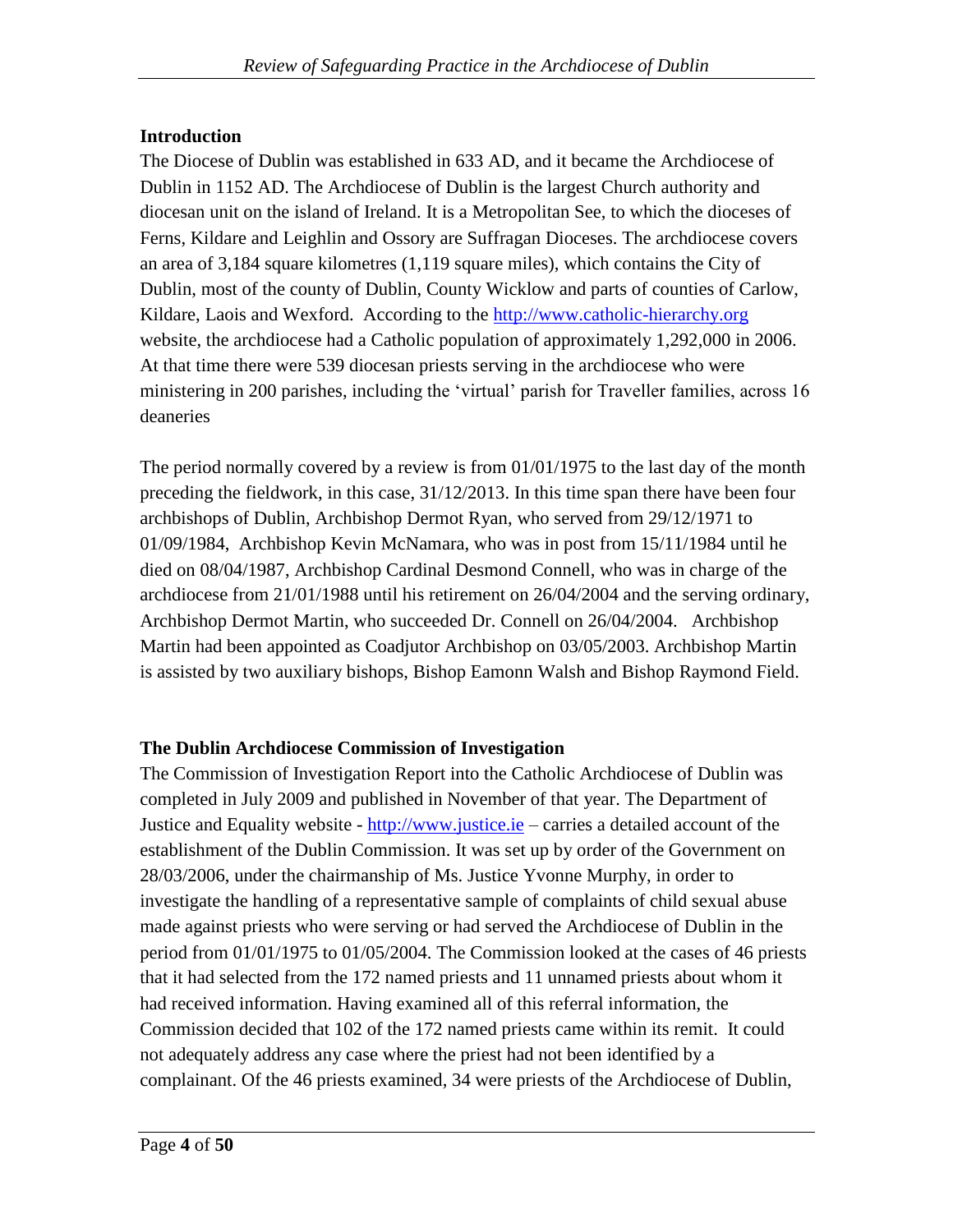11 were members of religious orders who worked within the archdiocese and one was a priest of a diocese outside Ireland.

The report named 11 of these priests whose situations were already part of the public record and the other 35 priests were discussed under pseudonyms. It estimates that in excess of 320 complaints in total were received in relation to the 46 priests whose cases were examined. The Dublin Commission established that one priest was the subject of a false allegation, and two further priests had no actual complaints made about them, even though there had been some level of concern expressed about them.

Due to legal considerations, two chapters of the Commission"s report were not allowed by the High Court to be published at the same time as the bulk of the report, but the Commission released a Supplementary Report in December 2010. On 12/07/2013, the Department of Justice and Equality reissued Chapter 20 of the Commission"s report, to allow material to be published that had been withheld for legal reasons up until that time.

This National Board for Safeguarding Children in the Catholic Church in Ireland"s (NBSCCCI) review does not revisit the work of the Dublin Archdiocese Commission of Investigation, but of necessity it has to consider what has happened since the work of that body was initiated. Therefore, the period covered by this review is the same as all other reviews, i.e. relating to any cases not included by the Commission, 1974 up to the date of the review and for any cases examined by the Commission, only information from 01/05/2004 up to the period of the review was considered. This review however has to have regard to the findings of the Dublin Commission report. Those findings are extensive, but are presented in summary form in paragraph 1.15 on page 4 of that lengthy report:

The Dublin Archdiocese"s pre-occupations in dealing with cases of child sexual abuse, at least until the mid 1990s, were the maintenance of secrecy, the avoidance of scandal, the protection of the reputation of the Church, and the preservation of its assets. All other considerations, including the welfare of children and justice for victims, were subordinated to these priorities. The Archdiocese did not implement its own canon law rules and did its best to avoid any application of the law of the State. $<sup>1</sup>$ </sup>

<sup>&</sup>lt;sup>1</sup> Dublin Archdiocese Commission of Investigation, p. 4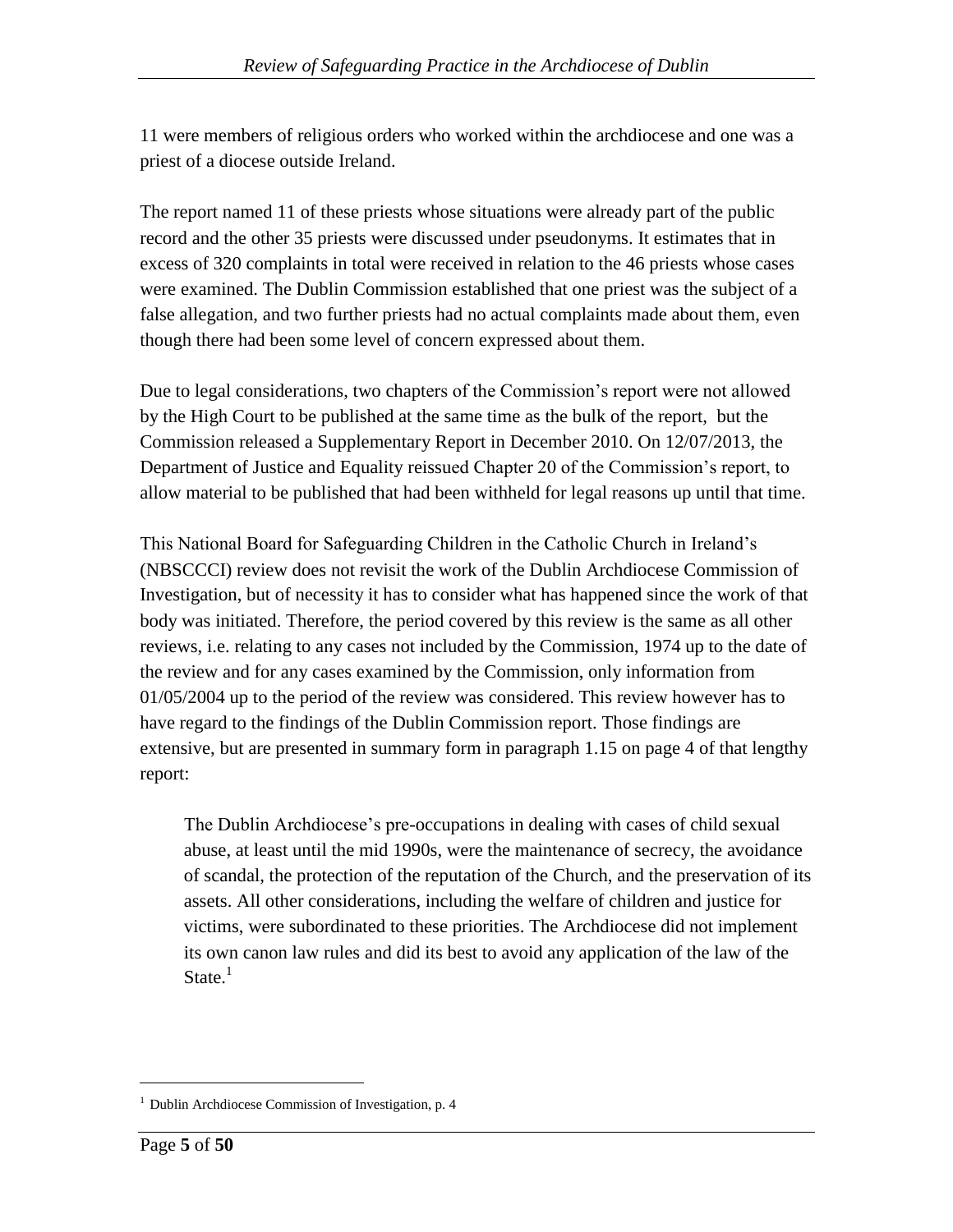Before November 1995, the Archdiocese of Dublin did not report allegations or suspicions of child sexual abuse by priests to An Garda Siochana. The Catholic Church in Ireland had first issued guidance on the management of concerns about the sexual abuse of children by clergy in 1996, when the *Child Sexual Abuse - Framework for a Church Response* was published.<sup>2</sup>

The Commission"s report acknowledges that this Catholic Church guidance did have an observable impact.

1.16 The situation improved from the start of the implementation of the *Framework Document* in 1996. However, it took some time for the structures and procedures outlined in that document to be fully implemented. In particular, its provisions on support services for complainants were not fully implemented until the establishment of the Child Protection Service within the Archdiocese in 2003. This failure caused added distress to complainants. The Commission is satisfied that there are effective structures and procedures currently in operation. In particular, the Commission is satisfied that all complaints of clerical child sexual abuse made to the Archdiocese and other Church authorities are now reported to the Gardaí. There is no legal requirement for such reporting but the Commission considers that the Gardaí are the appropriate people to deal with complaints. While acknowledging that the current archdiocesan structures and procedures are working well, the Commission is concerned that those structures and procedures are heavily dependent on the commitment and effectiveness of two people – the Archbishop and the Director of the Child Protection Service. The current Archbishop and Director are clearly committed and effective but institutional structures need to be sufficiently embedded to ensure that they survive uncommitted or ineffective personnel. <sup>3</sup>

The remit of the Dublin Commission ran to May  $1<sup>st</sup>$  2004. This review therefore has examined those concerns, suspicions and allegations of child sexual abuse by priests considered by the Commission that have arisen in the Archdiocese of Dublin since 01/05/2004 and any other case not examined since 1974. Some of these relate to priests who have already been considered by the Dublin Commission, but these further concerns, suspicions or allegations have only come to the attention of the archdiocese since 01/05/2004. (By the time of publication of its final report, the Dublin Commission noted

<sup>&</sup>lt;sup>2</sup> Child Sexual Abuse - Framework for a Church Response Report of the Irish Catholic Bishops' Advisory Committee on Child Sexual Abuse by Priests and Religious

<sup>3</sup> Dublin Archdiocese Commission of Investigation, p. 4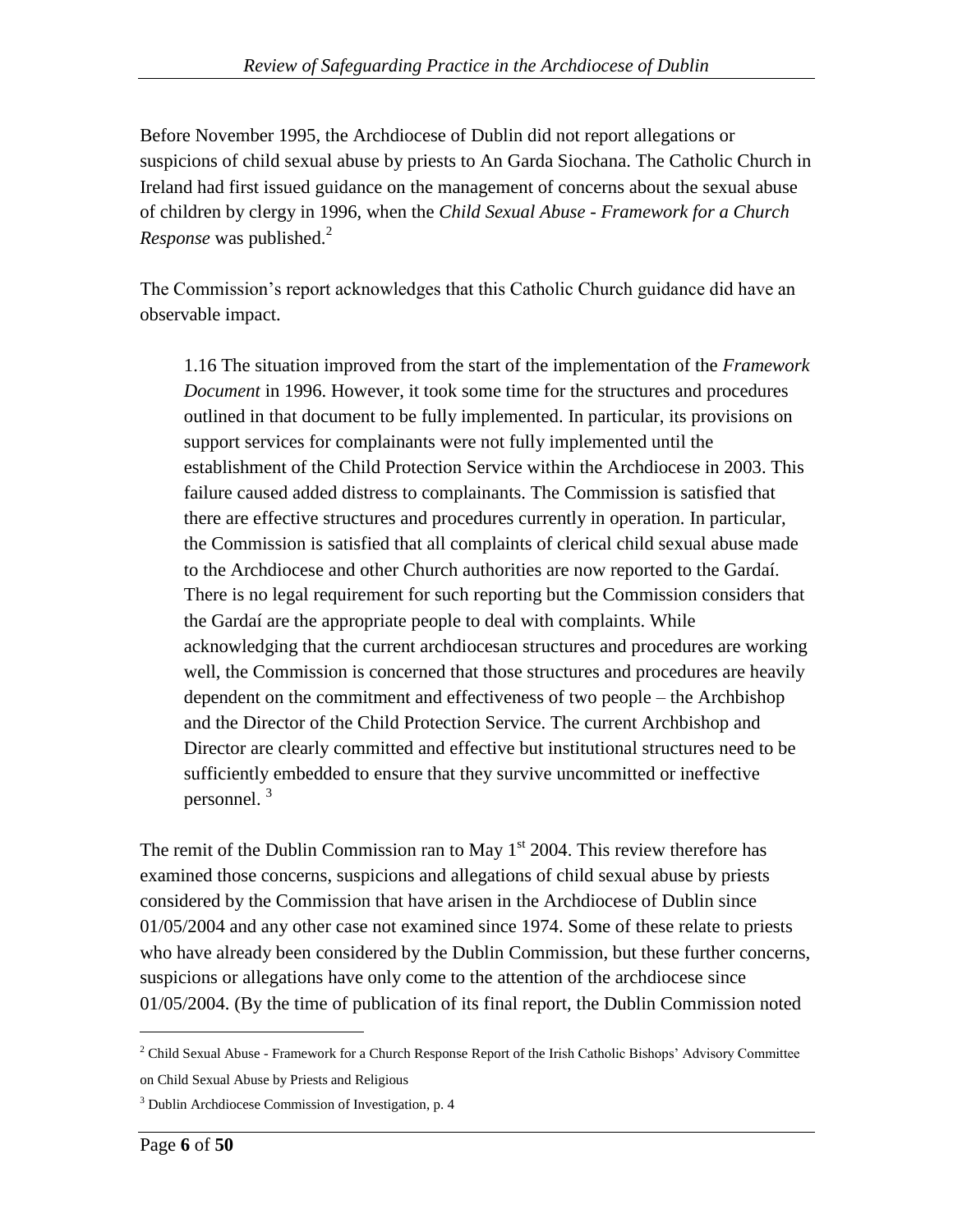that a further 130 complaints against priests operating under the aegis of the Dublin Archdiocese have been made since May  $2004<sup>4</sup>$ ).

On the  $20<sup>th</sup>$  February 2011, Archbishop led a Liturgy of Lament and Repentance for the sexual abuse of children by priests and religious in St Mary"s Pro-Cathedral, Dublin. In his homily at this special Mass, Archbishop Martin stated that:

*The Archdiocese of Dublin will never be the same again. It will always bear this wound within it. The Archdiocese of Dublin can never rest until the day in which the last victim has found his or her peace and he or she can rejoice in being fully the person that God in his plan wants them to be. <sup>5</sup>*

## **Reviews**

The purpose of this review is set out within the Terms of Reference that are appended to this report. It seeks to examine how case management practice conforms to expected standards in the Church, both at the time an allegation was received and currently. Just as importantly, the review evaluates the efforts that have been made to create safe environments for children to ensure their current and future safety. To achieve these two objectives, the review process uses the seven standards outlined within the 2009 *Safeguarding Children: Standards and Guidance Document for the Catholic Church in Ireland* as an assessment framework.

The review was initiated through the signing of a data protection deed, allowing full access by review fieldwork staff from to all case management and diocesan records. This access does not constitute disclosure as the reviewers through the deed were deemed to be nominated data processors of the material for Archbishop Martin.

The current review takes account of the 2009 / 2010 Report by the Commission of Investigation into Catholic Archdiocese of Dublin, but will not repeat the work of that examination of practice. The reviewers also are mindful that HSE conducted a national *Audit of Safeguarding Arrangements in the Catholic Church in Ireland*, Volume 1 of which (*Dioceses Report*) it published in July 2012. That report has a dedicated 12-page

 $4$  Dublin Archdiocese Commission of Investigation, p. 27

<sup>5</sup> Homily by Archbishop Martin at the Liturgy of Lament and Repentance for the sexual abuse of children by priests and religious in St Mary"s Pro-Cathedral, Dublin 20 February 2011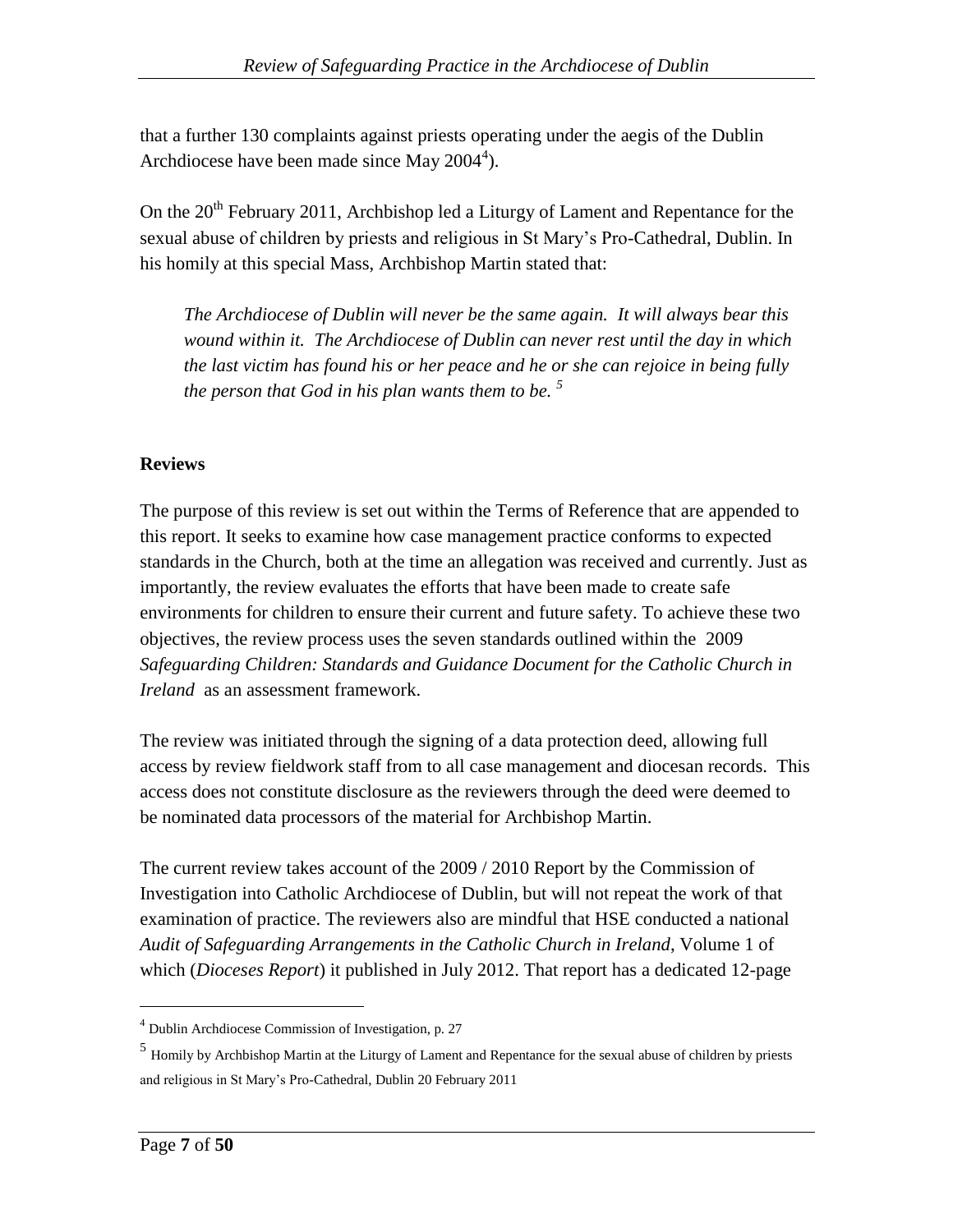section on the Archdiocese of Dublin, which will be referred to as appropriate in this review report.

The review process involved the fieldwork team reading the case management files of living priests who are incardinated into the Archdiocese of Dublin or who work on behalf of the archdiocese and against whom a child-safeguarding allegation had been made or about whom a concern had been raised, which had not been examined in the Commission of Investigation"s work. The reviewers also read some case files case relating to deceased priests about whom concerns had been raised, either while they were alive or after their death and which had not featured in the Dublin Commission"s Report.

In addition, interviews were held with Archbishop Martin, the Director of Safeguarding, who is also the Designated Person, the Priest Delegate, the Child Protection Officer, who is also the Victim Support Person, the Chairperson of the Safeguarding Committee, members of the Advisory Panel, the Priest Support Coordinator, the Chair of the Priest Support Committee, a Priest Adviser, the Garda Vetting Administrator for the Archdiocese, the Training and Development Coordinator, a Trainer, an Administrator, and five Parish Safeguarding Representatives. A senior manager in An Garda Siochana and a senior manager in the HSE / Child and Family Agency (*Tusla*) were also interviewed by telephone. The child safeguarding architecture in the Archdiocese of Dublin is somewhat different to that seen in other dioceses and these differences will be highlighted and evaluated in this report.

The size of the Child Safeguarding project in the Archdiocese of Dublin required the deployment of four reviewers, who together spent 125 person-hours on site at the offices of the Child Safeguarding and Protection Service (CSPS) of the Archdiocese of Dublin. This constituted a very significant intrusion into the working lives of all of the staff who work there. The reviewers want to record their sincere appreciation for the courtesy, openness and generous assistance that they received from every member of the Archdiocese of Dublin child safeguarding staff team during the fieldwork phase of this review.

The review task does not only involve fieldwork visits, meetings and interviews. The reviewers also have to examine all relevant child safeguarding documentation produced by the Church authority being scrutinised and in relation to Dublin, the reviewers conducted an assessment of the March 2011 Archdiocese of Dublin *Child Safeguarding and Protection Policy and Procedures* against the standards set down in the 2009 NBSCCCI"s *Safeguarding Children: Standards and Guidance Document for the Catholic Church in Ireland*. All other written material provided to the reviewers was evaluated for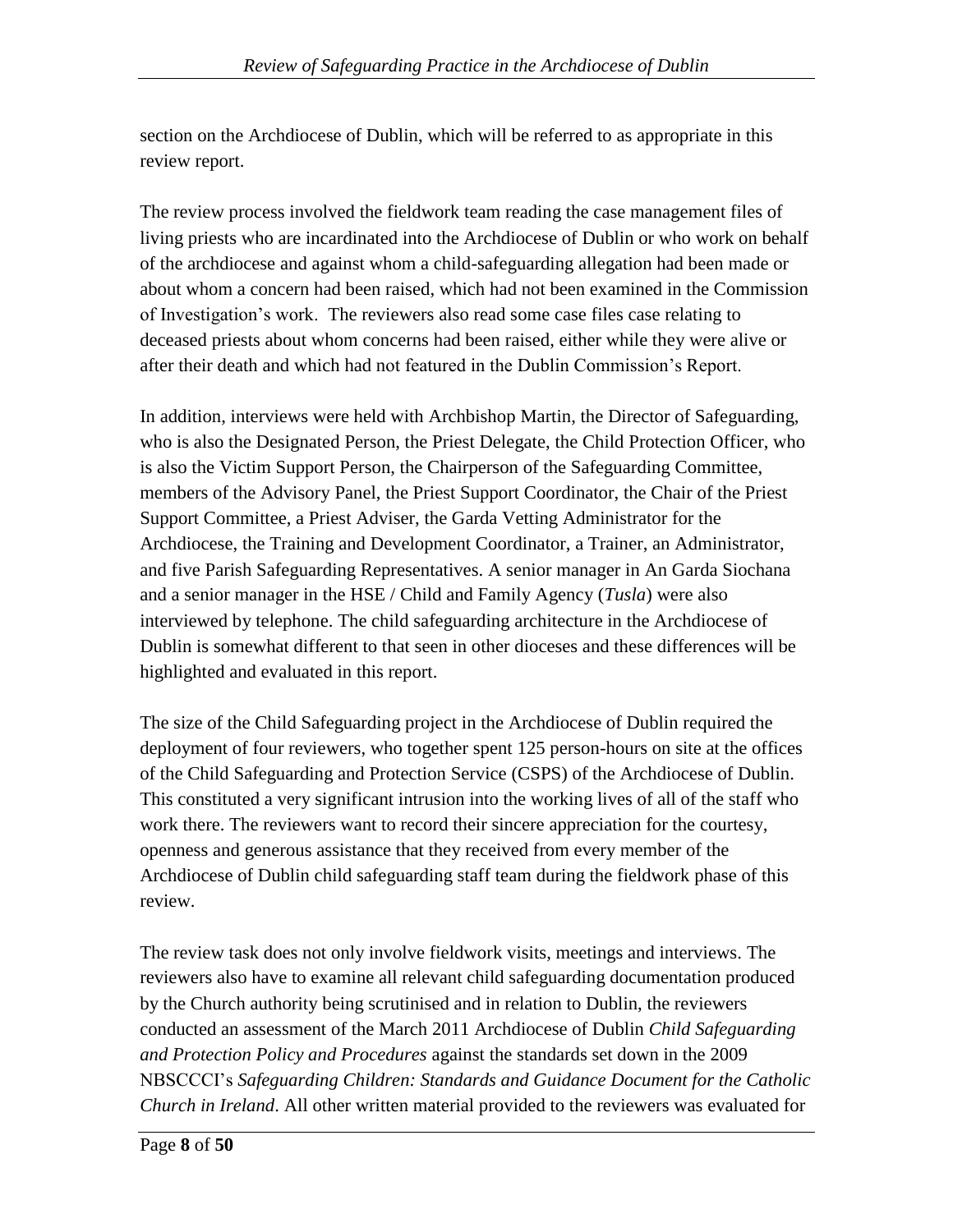relevance and accuracy, as was the child safeguarding information contained on the archdiocesan website. This includes the important December 2011 document, *Procedure for Dealing with Allegations of Child Abuse against Priests of the Diocese*.

It is an expectation of the NBSCCCI that key findings from the review will be shared widely so that public awareness of what is in place and what is planned may be increased, as well as confidence that the Church is taking appropriate steps to safeguard children.

This report discusses the findings of the fieldworkers under each of the seven national safeguarding standards. Conclusions are drawn regarding both the effectiveness of diocesan policies and practices in preventing abuse, and the ability of the relevant personnel within the diocese to assess and manage risk to children. Recommendations for improvements are made where considered appropriate.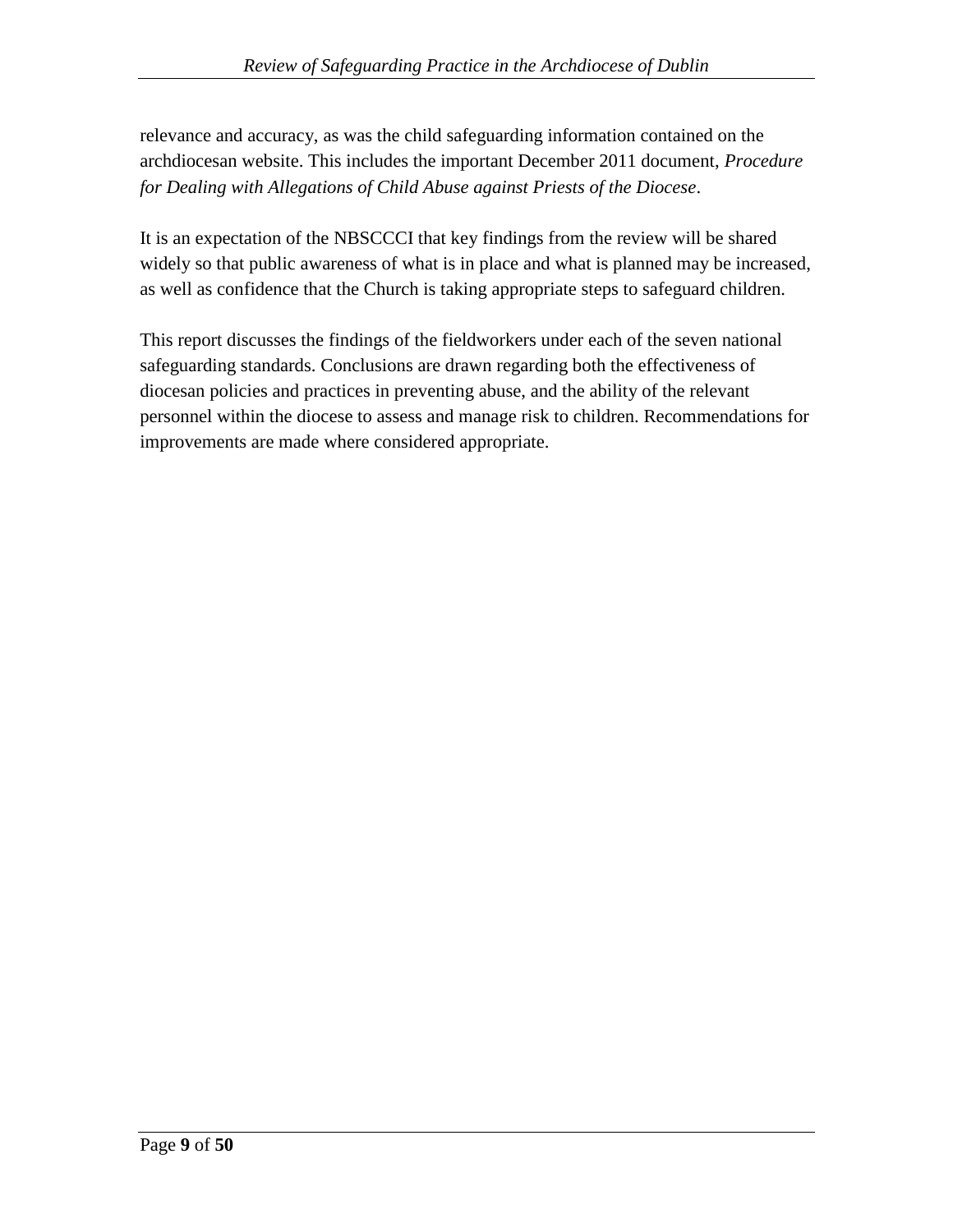## **STANDARDS**

This section provides the findings of the review. The template employed to present the findings are the seven standards, set down and described in the Church *Safeguarding Children: Standards and Guidance Document for the Catholic Church in Ireland*. This guidance was launched in February 2009 and was endorsed and adopted by all the Church authorities that minister on the island of Ireland, including the Archdiocese of Dublin. The seven standards are:

**Standard 1** A written policy on keeping children safe

**Standard 2** Procedures – how to respond to allegations and suspicions in the Republic of Ireland and Northern Ireland

**Standard 3** Preventing harm to children:

- recruitment and vetting
- running safe activities for children
- codes of behaviour

**Standard 4** Training and education

**Standard 5** Communicating the Church's safeguarding message:

- to children
- to parents and adults
- to other organisations

**Standard 6** Access to advice and support

**Standard 7** Implementing and monitoring the Standards

Each standard contains a list of criteria, which are indicators that help decide whether this standard has been met. The criteria give details of the steps that a Church organisation, diocese or religious order, needs to take to meet the standard and ways of providing evidence that the standard has been met.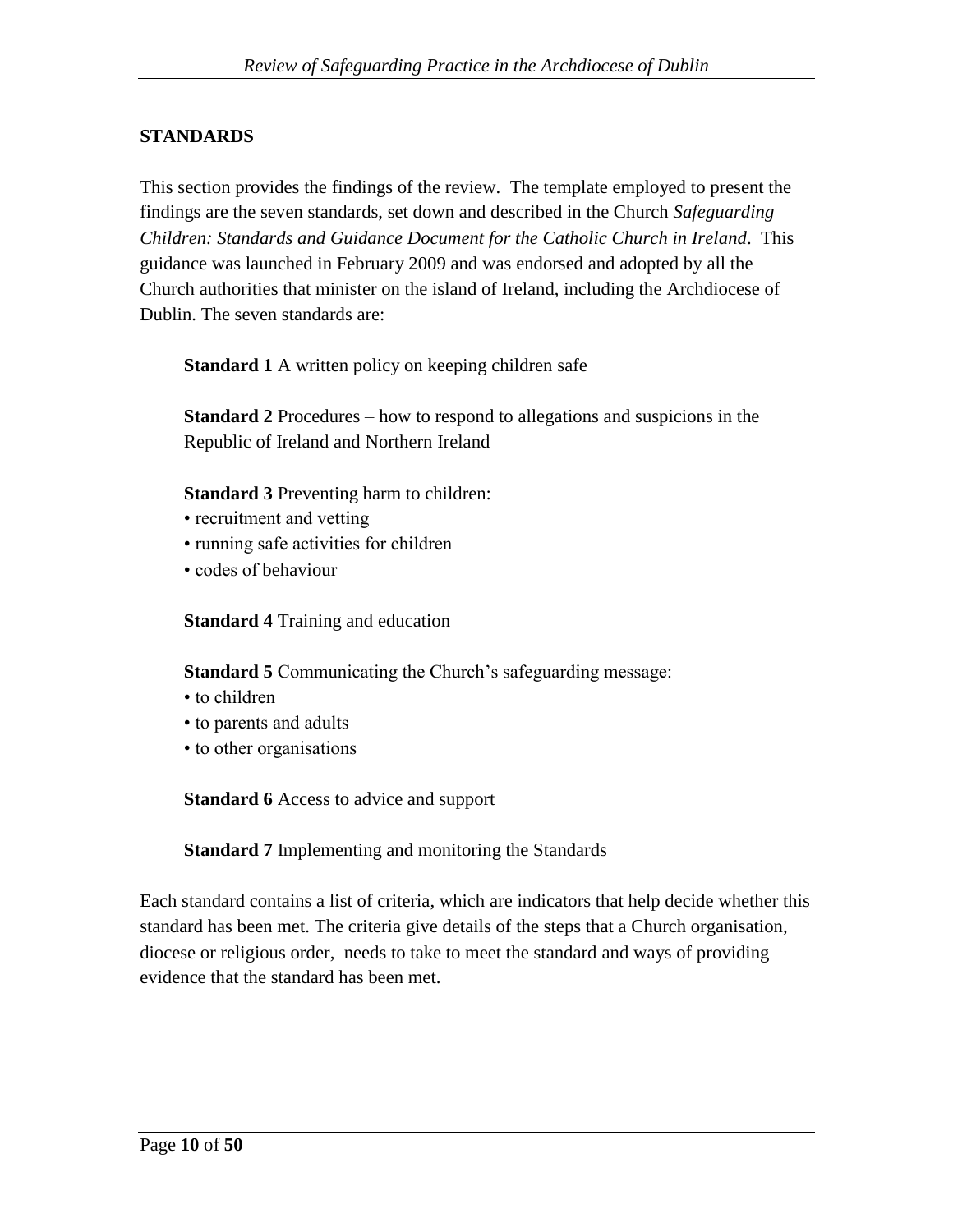## **Standard 1**

## **A written policy on keeping children safe**

*Each child should be cherished and affirmed as a gift from God with an inherent right to dignity of life and bodily integrity, which shall be respected, nurtured and protected by all.*

Compliance with Standard 1 is only fully achieved when a diocese meets the requirements of all nine criteria against which the standard is measured.

| <b>Criteria</b> |  |
|-----------------|--|
|                 |  |

| <b>Number</b> | <b>Criterion</b>                                                  | Met fully or         |
|---------------|-------------------------------------------------------------------|----------------------|
|               |                                                                   | <b>Met partially</b> |
|               |                                                                   | or                   |
|               |                                                                   | Not met              |
| 1.1           | The Church organisation has a child protection policy that is     | Met fully            |
|               | written in a clear and easily understandable way.                 |                      |
| 1.2           | The policy is approved and signed by the relevant leadership      | Met fully            |
|               | body of the Church organisation (e.g. the Bishop of the diocese   |                      |
|               | or provincial of a religious congregation).                       |                      |
| 1.3           | The policy states that all Church personnel are required to       | Met fully            |
|               | comply with it.                                                   |                      |
| 1.4           | The policy is reviewed at regular intervals no more than three    | Met fully            |
|               | years apart and is adapted whenever there are significant         |                      |
|               | changes in the organisation or legislation.                       |                      |
| 1.5           | The policy addresses child protection in the different aspects of | Met fully            |
|               | Church work e.g. within a church building, community work,        |                      |
|               | pilgrimages, trips and holidays.                                  |                      |
| 1.6           | The policy states how those individuals who pose a risk to        | Met fully            |
|               | children are managed.                                             |                      |
| 1.7           | The policy clearly describes the Church's understanding and       | Met fully            |
|               | definitions of abuse.                                             |                      |
| 1.8           | The policy states that all current child protection concerns must | Met fully            |
|               | be fully reported to the civil authorities without delay.         |                      |
| 1.9           | The policy should be created at diocese or congregational level.  | Met fully            |
|               | If a separate policy document at parish or other level is         |                      |
|               | necessary this should be consistent with the diocesan or          |                      |
|               | congregational policy and approved by the relevant diocesan or    |                      |
|               | congregational authority before distribution.                     |                      |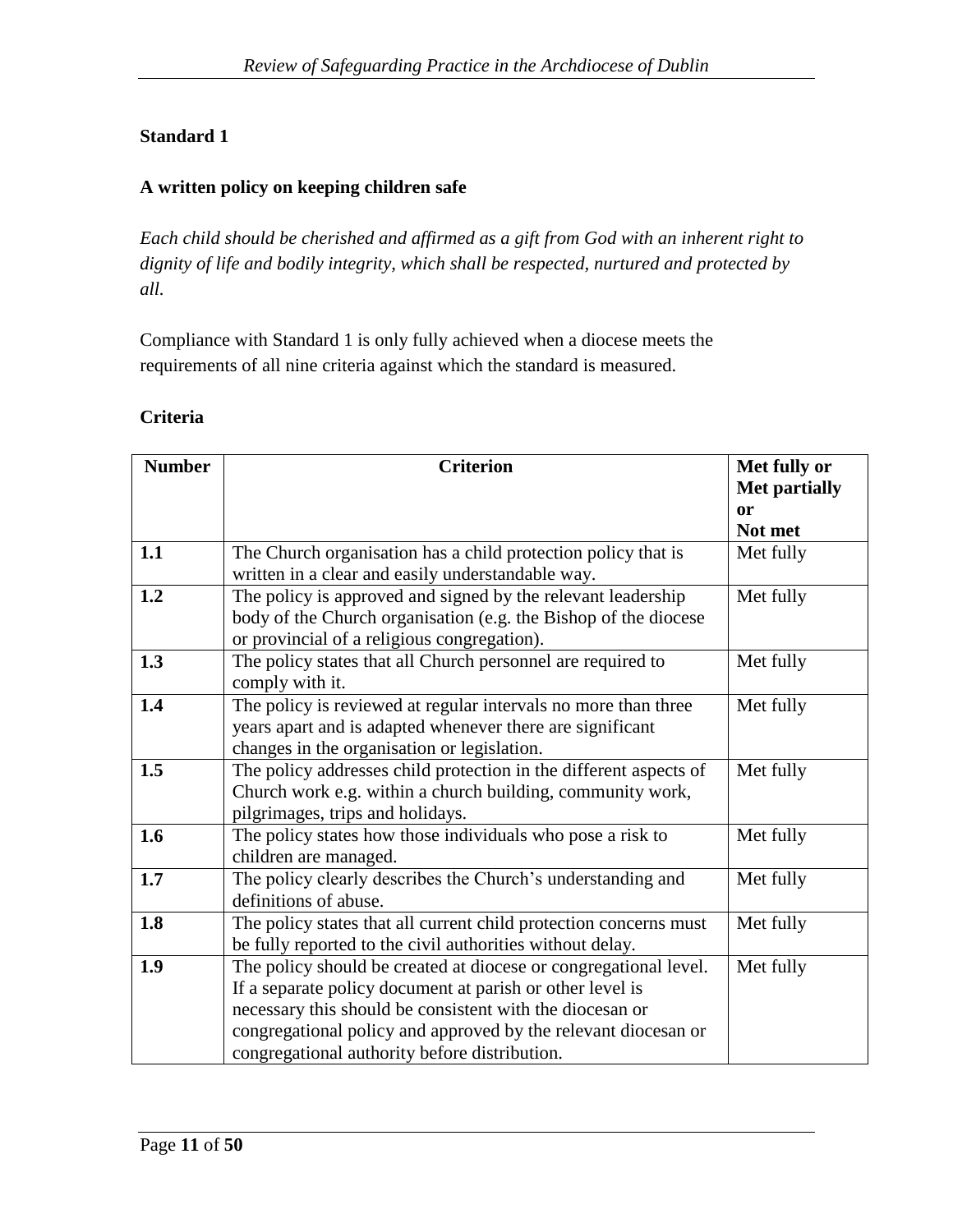The Archdiocese of Dublin published two guidance documents in 2011. The first of these is the Archdiocese of Dublin *Child Safeguarding and Protection Policy and Procedures*, of March 2011 and the second is the December 2011 *Procedure for Dealing with Allegations of Child Abuse against Priests of the Diocese*. In January 2014 the archdiocese published a further document entitled *Child Safeguarding and Protection Policy and Procedures – Additional Guidance.* All three documents are readily available on the archdiocesan Child Safeguarding and Protection Service (CSPS) website at [http://csps.dublindiocese.ie](http://csps.dublindiocese.ie/). These are supplemented by a number of resources also available on this website, including an Altar Server Application and Consent Form, Parental Consent Form, Child Consent Form, a Sample Code of Conduct, an Incident and Accident Form, an Adult Volunteer Application Form, an Adult Volunteer Declaration Form, a Character and Personal Reference Form and a Recruitment Checklist.

The reviewers had the benefit of a January 2014 document produced by the Director of CSPS and approved by Archbishop Martin, entitled *Review of the approach to child safeguarding and protection in the Archdiocese of Dublin*; this 14-page document has been of great assistance to the reviewers in understanding the history of child safeguarding in the archdiocese as well as the structures and functions that have been developed since the opening of the original Child Protection Service in 2003. The process adopted by the CSPS is that no document is finalised until it receives signed approval by the archbishop and this ensures that the archbishop takes responsibility as Ordinary for all safeguarding activities in his Episcopal See.

The hard copies of the 2011 guidance documents are produced in a handy A5 size, which makes them easily carried and stored. They are produced in a colourful and clear format which allows for ease of reading and comprehension. At the bottom of the cover page of each and of the 2014 *Additional Guidance* document is the statement:

*This document has been prepared to comply with the requirements of Safeguarding Children: Standards and Guidance Document for the Catholic Church in Ireland (2008).*

The Foreword to the March 2011 *Child Safeguarding and Protection Policy and Procedures* is written and signed by Archbishop Martin. In this he states: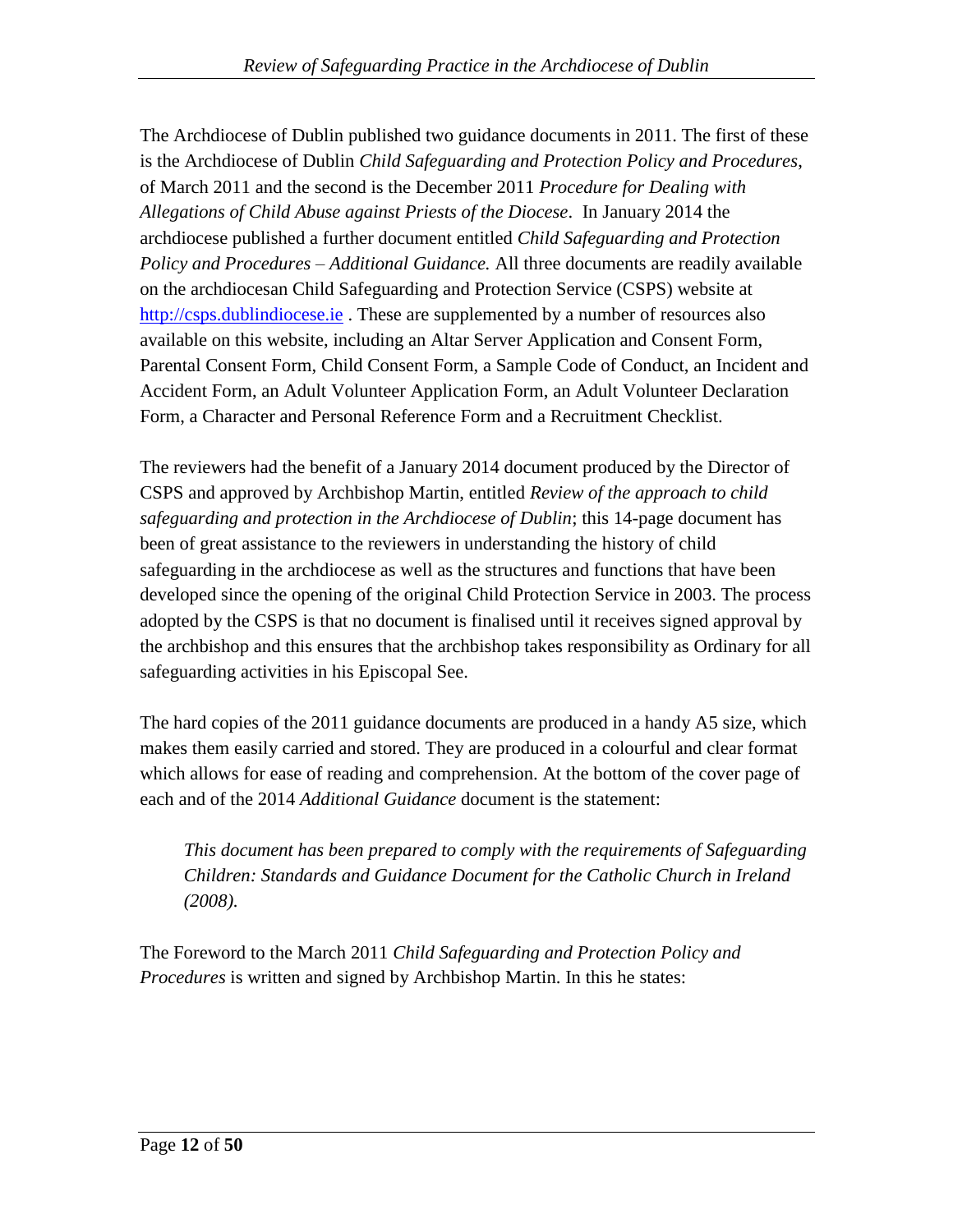*I attach the utmost importance to ensuring the safety and welfare of children in our Diocese and I commit all of our priests and those who work for the Church in the Archdiocese of Dublin to the implementation of this policy.<sup>6</sup>*

While this is the first integrated policy and procedures document produced by the Archdiocese of Dublin, it was preceded by a number of documents that provided guidance on various aspects of child safeguarding. There is a commitment to review and revise the March 2011 document in 2014. Evidence of this undertaking is provided in the publication of the *Child Safeguarding and Protection Policy and Procedures – Additional Guidance* in January 2014. This was to make the written guidance more comprehensive and to respond to some matters identified in the HSE national *Audit of Safeguarding Arrangements in the Catholic Church in Ireland*.

On the basis of the review of the written policy and procedural guidance that is in place in the Archdiocese of Dublin, Criteria 1.1, 1.2, 1.3 and 1.4 are deemed to be met fully.

The specifications of Criterion 1.5 are met fully in the detail provided on pages 13 and 14 of the *Child Safeguarding and Protection Policy and Procedures* of March 2011.

The Archdiocese of Dublin has developed specific guidance on its *Procedure for Dealing with Allegations of Child Abuse against Priests of the Diocese*, which was issued in December 2011. This is an excellent document that explains very clearly and thoroughly what steps are to be followed in the management of a child safeguarding concern from the initial point of receiving information. The procedures that follow are listed and then explained; these are:

- 1. Receipt of information
- 2. Information sharing
- 3. Meeting with the respondent
- 4. Interim protective measures
- 5. Formal notification to the civil authorities (Garda and HSE)

6. Secondary prevention (prevention of further abuse where it has been established

that abuse has occurred) or return to ministry

7. Review<sup>7</sup>

<sup>6</sup> Archdiocese of Dublin *Child Safeguarding and Protection Policy and Procedures*

<sup>&</sup>lt;sup>7</sup> Procedure for Dealing with Allegations of Child Abuse against Priests of the Diocese, p. 5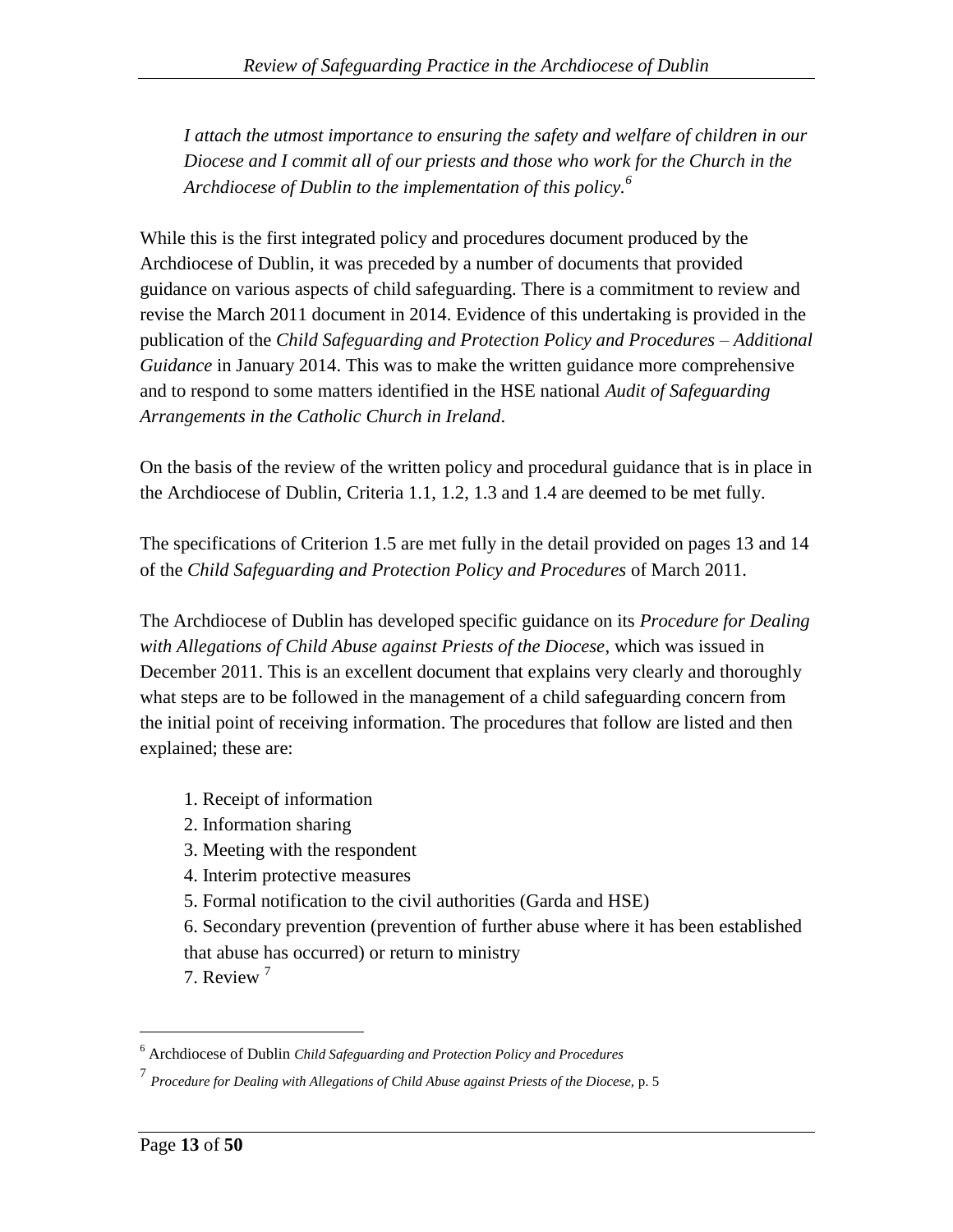This document is commended as an exemplar of its type. It also contains unequivocal commitment to report to and cooperate with the two statutory authorities, An Garda Siochana and the HSE / Child and Family Agency (*Tusla*). As a result, Criteria 1.6 and 1.8 are considered to be met fully.

Appendix 1 of the March 2011 guidance document provides the required definitions of abuse, thus fully meeting the stipulation of Criterion 1.7.

The three documents referenced above are all clearly iterated by the Archdiocese of Dublin. Pages 11 and 12 of the March 2011 *Child Safeguarding and Protection Policy and Procedures* contain details of how local guidance to cover Church activities at parish level should be developed and applied. On this basis Criterion 1.9 is also met fully.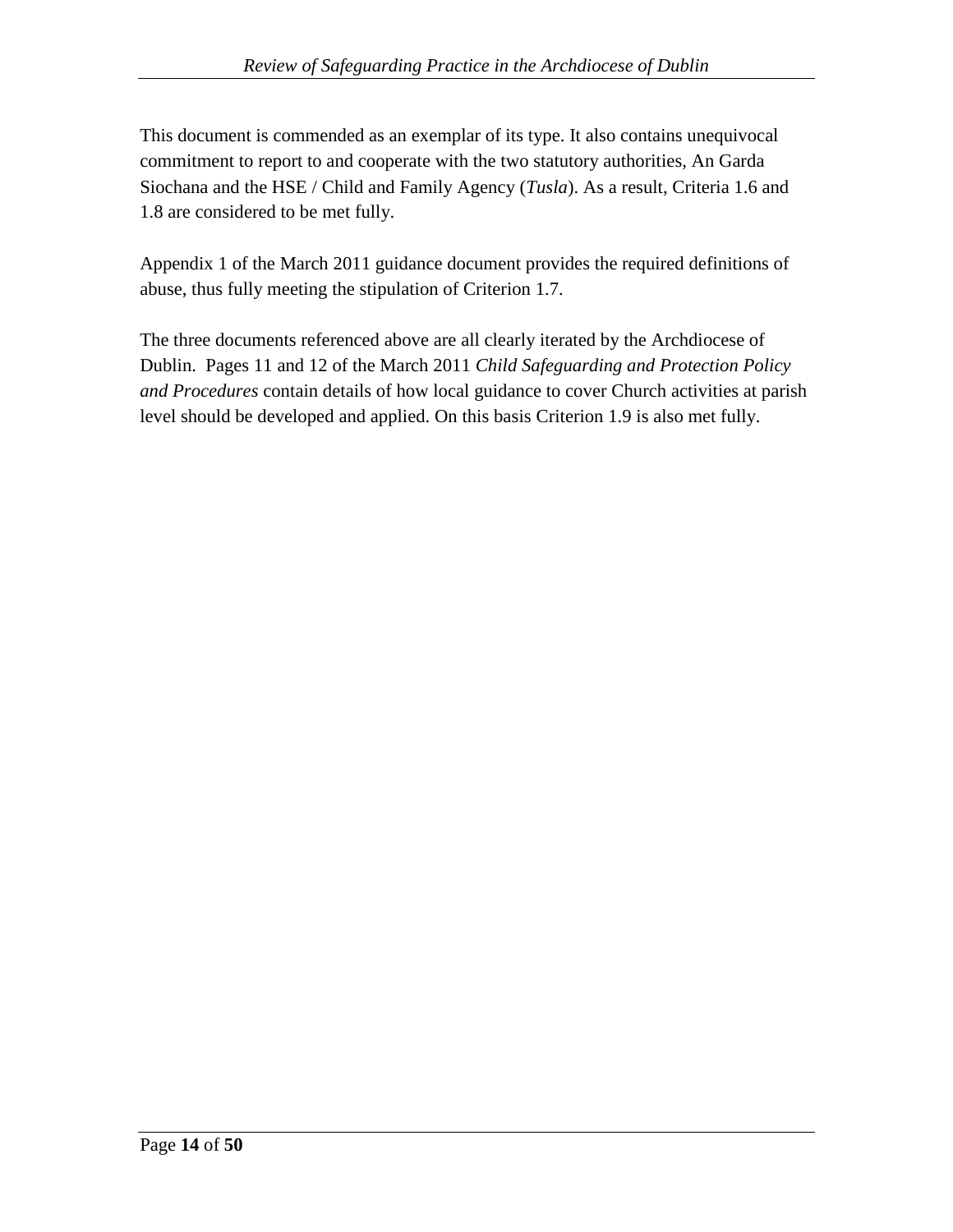#### **Standard 2**

#### **Management of allegations**

*Children have a right to be listened to and heard: Church organisations must respond effectively and ensure any allegations and suspicions of abuse are reported both within the Church and to civil authorities.*

Compliance with Standard 2 is only fully achieved when a diocese meets the requirements of all seven criteria against which the standard is measured.

#### **Criteria**

| <b>Number</b> | <b>Criterion</b>                                               | Met fully or |
|---------------|----------------------------------------------------------------|--------------|
|               |                                                                | <b>Met</b>   |
|               |                                                                | partially or |
|               |                                                                | Not met      |
| 2.1           | There are clear child protection procedures in all Church      | Met fully    |
|               | organisations that provide step-by-step guidance on what       |              |
|               | action to take if there are allegations or suspicions of abuse |              |
|               | of a child (historic or current).                              |              |
| 2.2           | The child protection procedures are consistent with            | Met fully    |
|               | legislation on child welfare civil guidance for child          |              |
|               | protection and written in a clear, easily understandable way.  |              |
| 2.3           | There is a designated officer or officer(s) with a clearly     | Met fully    |
|               | defined role and responsibilities for safeguarding children    |              |
|               | at diocesan or congregational level.                           |              |
| 2.4           | There is a process for recording incidents, allegations and    | Met fully    |
|               | suspicions and referrals. These will be stored securely, so    |              |
|               | that confidential information is protected and complies with   |              |
|               | relevant legislation.                                          |              |
| 2.5           | There is a process for dealing with complaints made by         | Met fully    |
|               | adults and children about unacceptable behaviour towards       |              |
|               | children, with clear timescales for resolving the complaint.   |              |
| 2.6           | There is guidance on confidentiality and information-          | Met fully    |
|               | sharing which makes clear that the protection of the child is  |              |
|               | the most important consideration. The Seal of Confession is    |              |
|               | absolute.                                                      |              |
| 2.7           | The procedures include contact details for local child         | Met fully    |
|               | protection services e.g. (Republic of Ireland) the local       |              |
|               | Health Service Executive and An Garda Síochána;                |              |
|               | (Northern Ireland) the local health and social services trust  |              |
|               | and the PSNI.                                                  |              |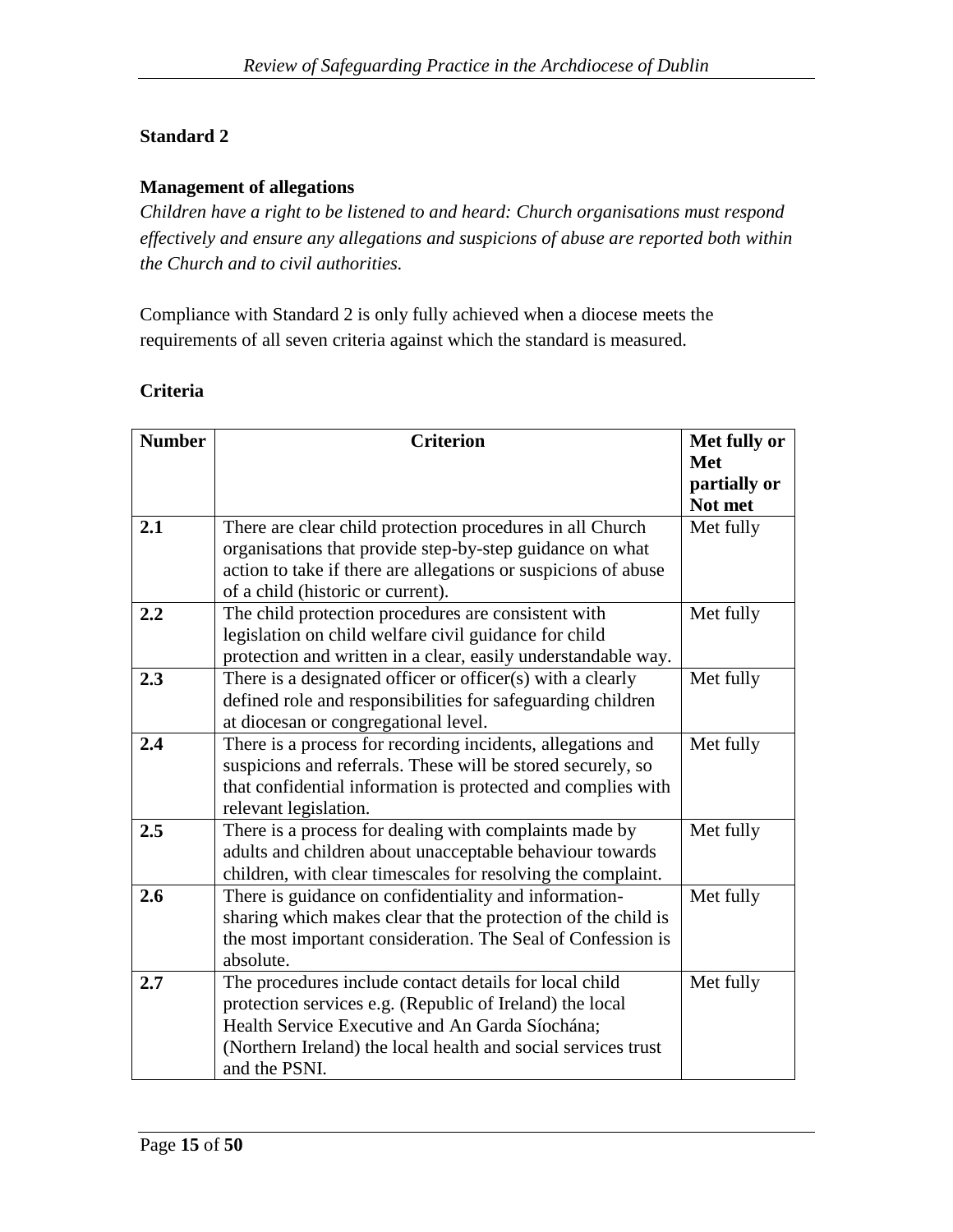Under Standard 2, what is examined is whether a Church authority has the systems and processes in place to manage allegations of child sexual abuse by clergy and more importantly has demonstrated the willingness to use these speedily and effectively. The Dublin Commission has assessed these matters regarding events in the period 01/01/1975 and 01/05/2004 and has been very critical of the Archdiocese of Dublin, especially regarding its management of child safeguarding concerns before the latter part of the 1990s.

The 2012 HSE Audit report is positive about the development of child safeguarding structures, policies and procedures. That report summarises the situation as established by the HSE auditors as follows:

*It is clear from the foregoing that although there were failings in the past there have been important substantive improvements in the reporting of allegations in this diocese in recent years and the diocese work on foot of the findings of the Murphy Commission is evident. Progress has been steady and sustained. <sup>8</sup>*

It is interesting to note that it is stated in the HSE Audit report that despite efforts by the archdiocese to engage the HSE in consultations when drawing up its policies and procedures, the HSE did not become so involved. Despite this, the archdiocese has developed excellent procedural directions that are consistent with the requirements of legislation, statutory guidance and best practice. For this reason it has fully met the requirements of Criterion 2.2. As was stated under Standard 1, the December 2011 document, *Procedure for Dealing with Allegations of Child Abuse against Priests of the Diocese* is excellent and provides the evidence that is needed to fully meet the demands of Criterion 2.1.

While Criterion 2.3 only mentions the role of Designated Person, this is one of the sections of the standards under which the NBSCCCI also looks at the overall child safeguarding system developed by a Church Authority.

The diagram overleaf shows the organisational structure of child safeguarding in the Archdiocese of Dublin. At first sight it is quite complex, but it is well thought out and in the opinion of the reviewers is fit for purpose. It is clear that Archbishop Martin heads up and leads the safeguarding project in the archdiocese. CSPS is the Child Safeguarding and Protection Service, which is in a reporting relationship to the archbishop and is also a conduit for the flow of information and accountability through the overall system.

<sup>8</sup> *HSE Audit of Safeguarding Arrangements in the Catholic Church in Ireland*, p. 142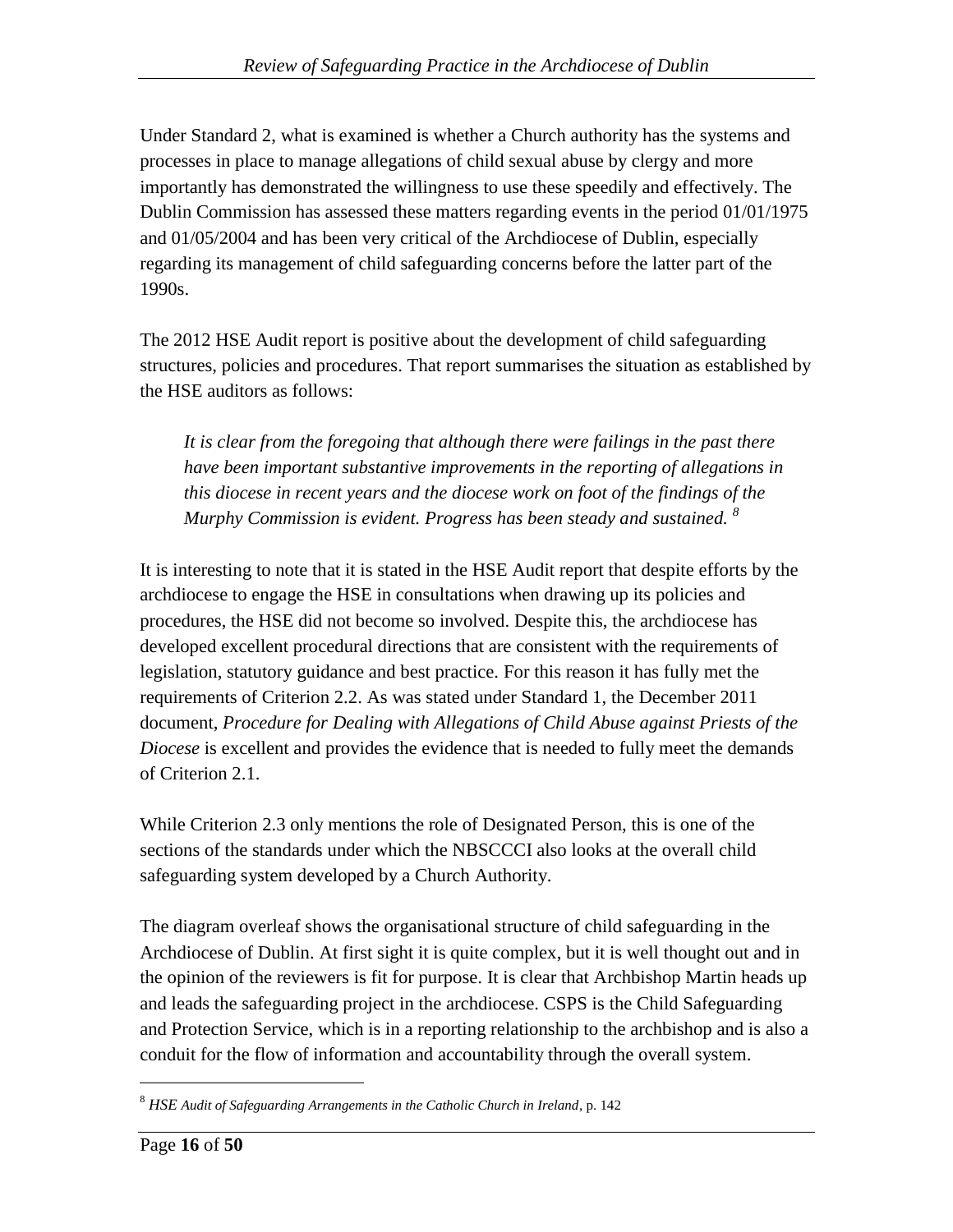

## **Diagram 1 – The Child Safeguarding Organisational Structure in the Archdiocese of Dublin**

This diagram is taken from the *Review of the approach to child safeguarding and protection in the Archdiocese of Dublin* document that was authored by the Director of CSPS in January 2014.<sup>9</sup> What the diagram does not show, it would over complicate it to do so, is that the reporting relationship from the Advisory Panel, the Priest Support Committee and the Safeguarding Committee is via the respective chairpersons who communicate formally and directly with the archbishop on behalf of their particular grouping. This arrangement while completely correct and understandable could however

<sup>&</sup>lt;sup>9</sup> Review of the approach to child safeguarding and protection in the Archdiocese of Dublin, 2014, p. 2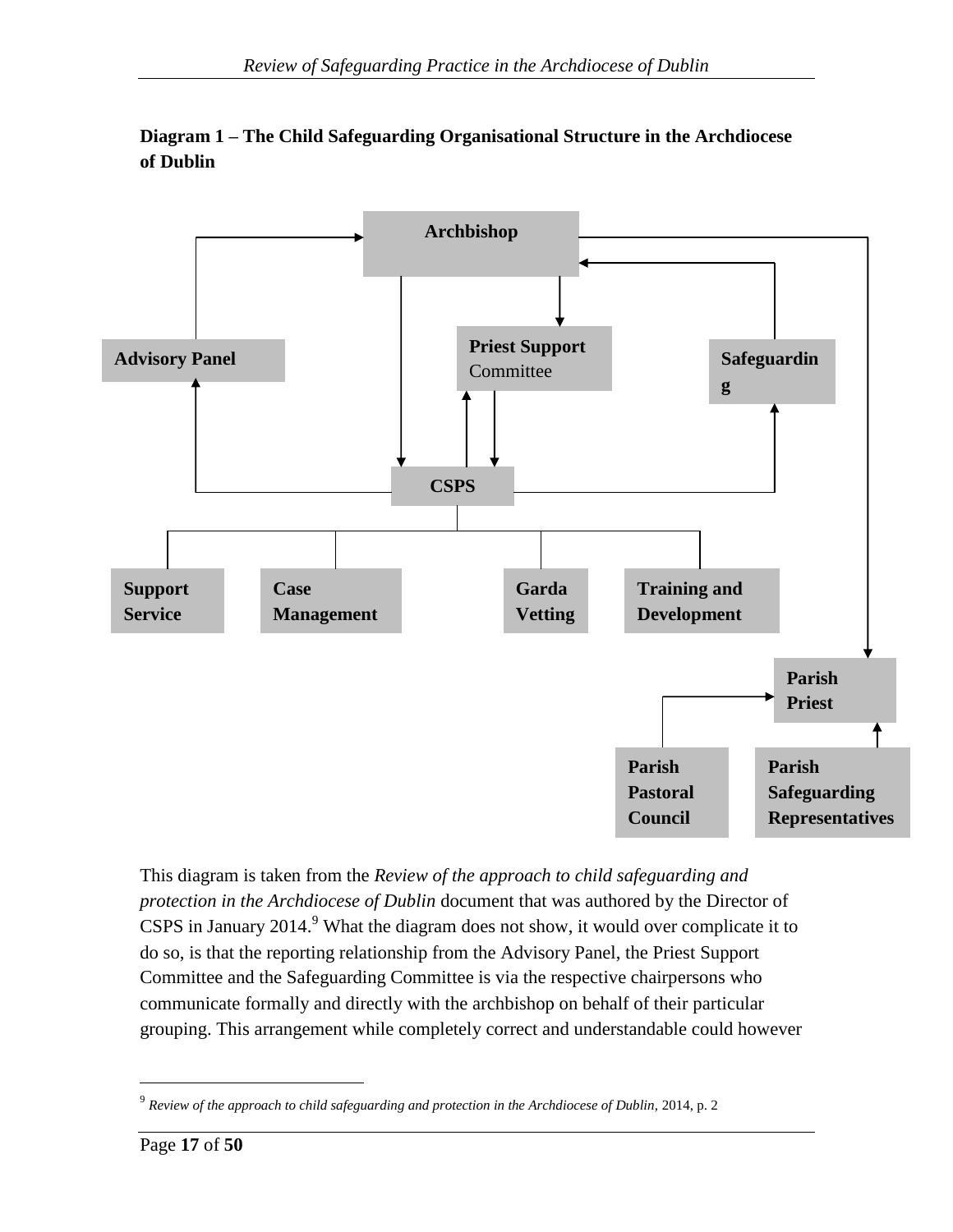lead to the CSPS not having available to it information that is necessary for its effective performance of its role. The reviewers therefore make the following recommendation:

## **Recommendation 1**

**That Archbishop Martin would oversee the development of simple written protocols to support the communication of necessary information between the appointed Chairpersons of the Safeguarding Committee and of the Priest Support Committee with the Director of the CSPS.**

The Child Protection Service of the Archdiocese of Dublin was formally launched in 2003, when its first director was recruited. This is described in the paper, *Review of the approach to child safeguarding and protection in the Archdiocese of Dublin*:

*The CSPS was formally established in 2003 (as the 'Child Protection Service') following recommendations from the first Advisory Panel for a cohesive and effective support service for those who have experienced abuse by clerics and for their families, and for a proper system for the monitoring, supervision and support of those priests against whom allegations of child sexual abuse have been made and who are out of ministry as a consequence. <sup>10</sup>*

The full Child Safeguarding and Protection Service team is now comprised of the following roles:

- The Director, who is a professionally trained social worker. He has overall responsibility for the performance of the CSPS, acts as the Designated Person and will be undertaking a Trainer role in the near future. He works full-time.
- The Child Protection Officer, who is also the Support Person for complainants, is a professionally trained social worker. She works three days per week.
- The Training and Development Coordinator is a priest of the archdiocese. He also is a parish priest in a city centre parish and he has a support role for priests who are sick and/or elderly.
- The Priest Delegate is also a parish priest, and he is available as required.
- The Priest Support Coordinator is an ex-Garda detective sergeant and he works full-time.
- The Diocesan Vetting Administrator, who works full-time.
- Two other Administrators work in the service, both part-time.

<sup>&</sup>lt;sup>10</sup> Review of the approach to child safeguarding and protection in the Archdiocese of Dublin, 2014, p. 3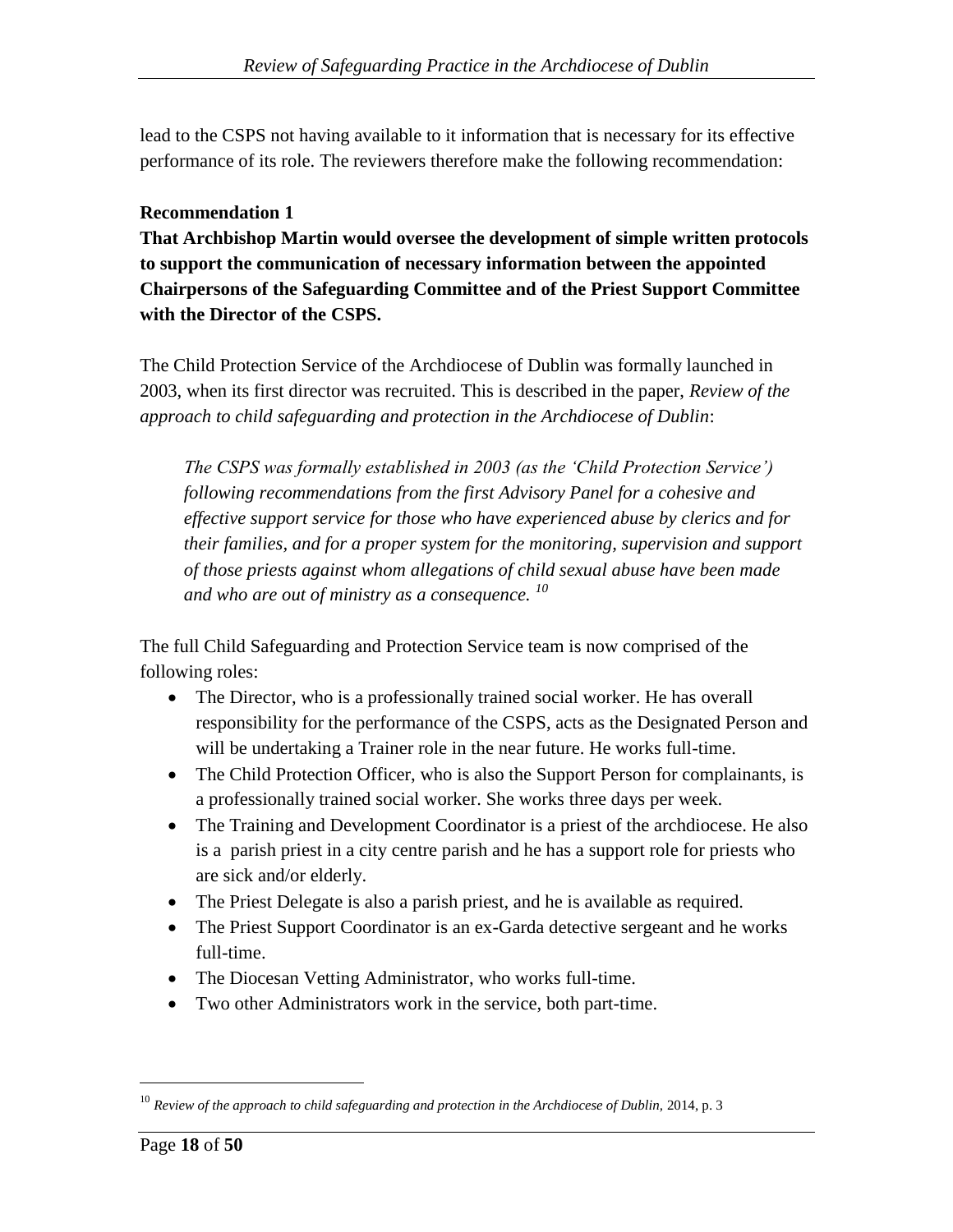The reviewers were impressed by the strong sense of team among this staff group and by the tangible commitment by every member to child safeguarding. The director provides supervision to team members. The team also meets regularly to conduct business and to ensure that support and the communication of essential information is available to everyone.

The CSPS is described in one of its leaflets as having three functions:

- Creating and maintaining safe environments for children who are involved in Church activities through the provision of training, advice and support to those working in parishes and diocesan agencies.
- Providing pastoral outreach to those who have experienced abuse by priests or lay workers in the diocese by facilitating people to make complaints about abuse, accessing counselling and other services for them and keeping them informed of the steps being taken to address their concerns.
- The management of child protection concerns (allegations that a child has been abused or suspicions that a child may have been abused) involving priests and lay workers of the diocese, including liaison with the civil authorities, advising the archbishop on measures to minimise risk to children and supporting and monitoring of priests out of ministry on foot of such concerns. <sup>11</sup>

It is clear from this description that safeguarding activities have been prioritised alongside support to complainants and management of respondent priests. The Priest Delegate Role is unique in the experience of the reviewers. The present incumbent is the second priest to have been assigned this role, and he is in it since 2008. Among his formal duties are always being present as the archbishop"s delegate when a priest is being informed of a concern or allegation; organising the availability of Priest Advisers from a panel for any priest who may need one, working alongside the Designated Person in advising the archbishop in relation to individual priest respondents, personally delivering canonical decrees and precepts when these are issued by the Archbishop and attending all Priest Support Committee meetings. Along with his formal duties, he as a brother priest provides a level of support and understanding to the priests of the archdiocese around the whole area of child safeguarding. He reports to the Director of CSPS.

<sup>&</sup>lt;sup>11</sup> Child Safeguarding and Protection Service leaflet, Archdiocese of Dublin, 2013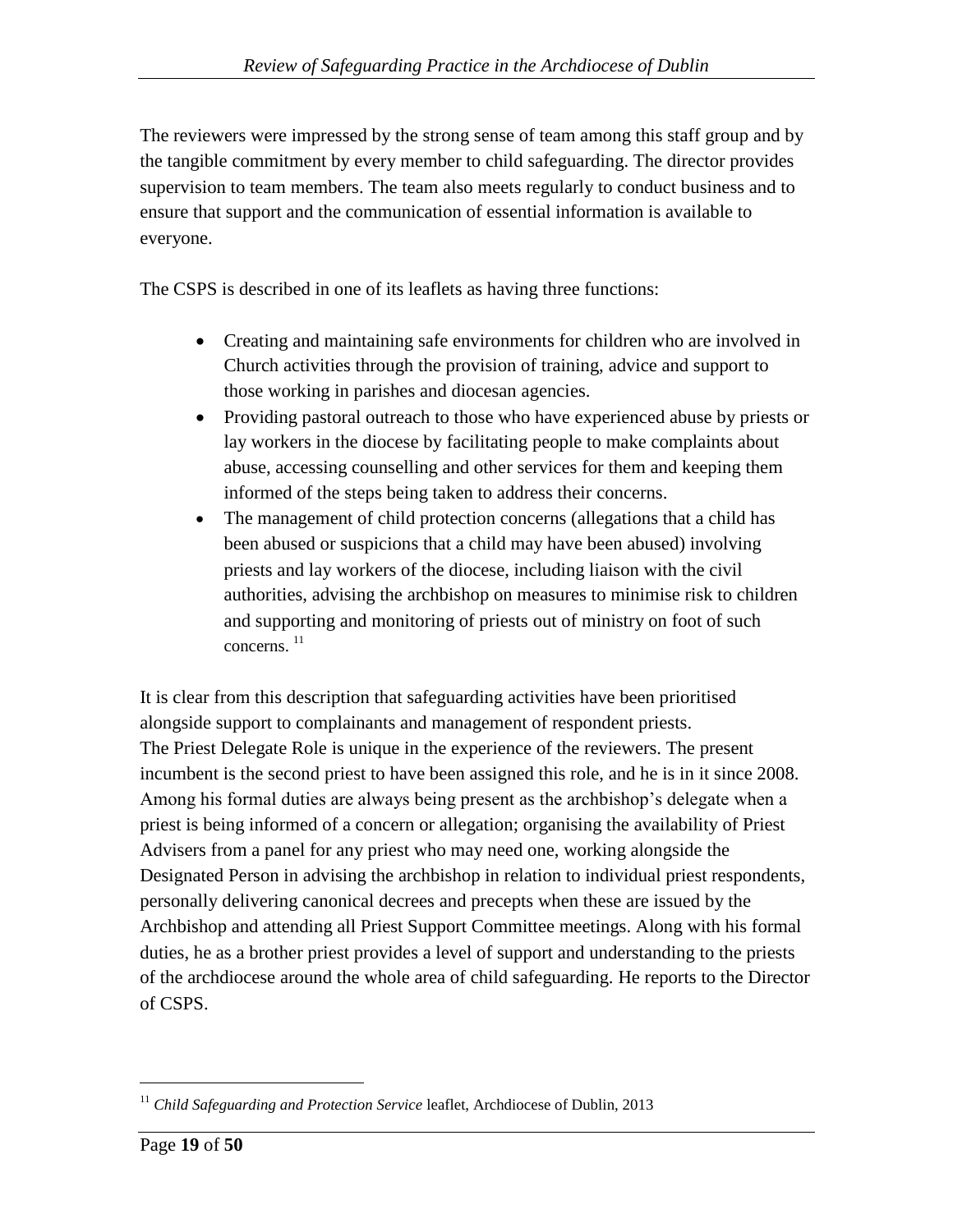The Priest Support Coordinator is another role that is not found in other dioceses in Ireland. This role is evidence of the commitment of the archdiocese to delivering on its duty of care to respondent priests, while at the same time maximising the level of protection to the community. This staff member supervises monitors and supports priests and some former priests who are out of ministry, and who are still considered to pose some level of risk to children and young people. He informs the Priest Support Committee of all matters related to the safe management of these men, and receives advice and support for the role that he is undertaking. He has developed and maintains excellent professional working relationships with the two statutory child protection agencies and his essential contribution is well recognised by them. Very importantly, he records his work which records are then placed on the relevant case management files. He visits the priests for whom he is responsible on a monthly basis, or more frequently if necessary. Cooperating with the Priest Support Coordinator is a requirement written into the precepts that are issued by the archbishop to respondent priests who continue to draw their income and receive care from the archdiocese.

The roles of the Advisory Panel and the Safeguarding Committee are similar to those found in other dioceses, although these will be discussed in more detail later in this report. What is unique to the Archdiocese of Dublin is the existence of a separate Priest Support Committee. This was established in 2008, and it addresses the need to both monitor and support priests, and some former priests, who are considered to pose a risk to children and young people (as well as some other priests whose ministry is affected by some other problem). It is chaired by the Moderator of the Dublin Curia, and is attended by an Auxiliary Bishop, the Priest Delegate, the Priest Support Coordinator, another priest who has a responsibility for supporting elderly and infirm priests, the Designated Person / Director of CSPS, and the Child Protection Officer / Support Person. This committee meets monthly and its meetings are minuted.

Criterion 2.3 is fully met and the Archdiocese of Dublin is commended for the rational, comprehensive and integrated child safeguarding system that it has developed.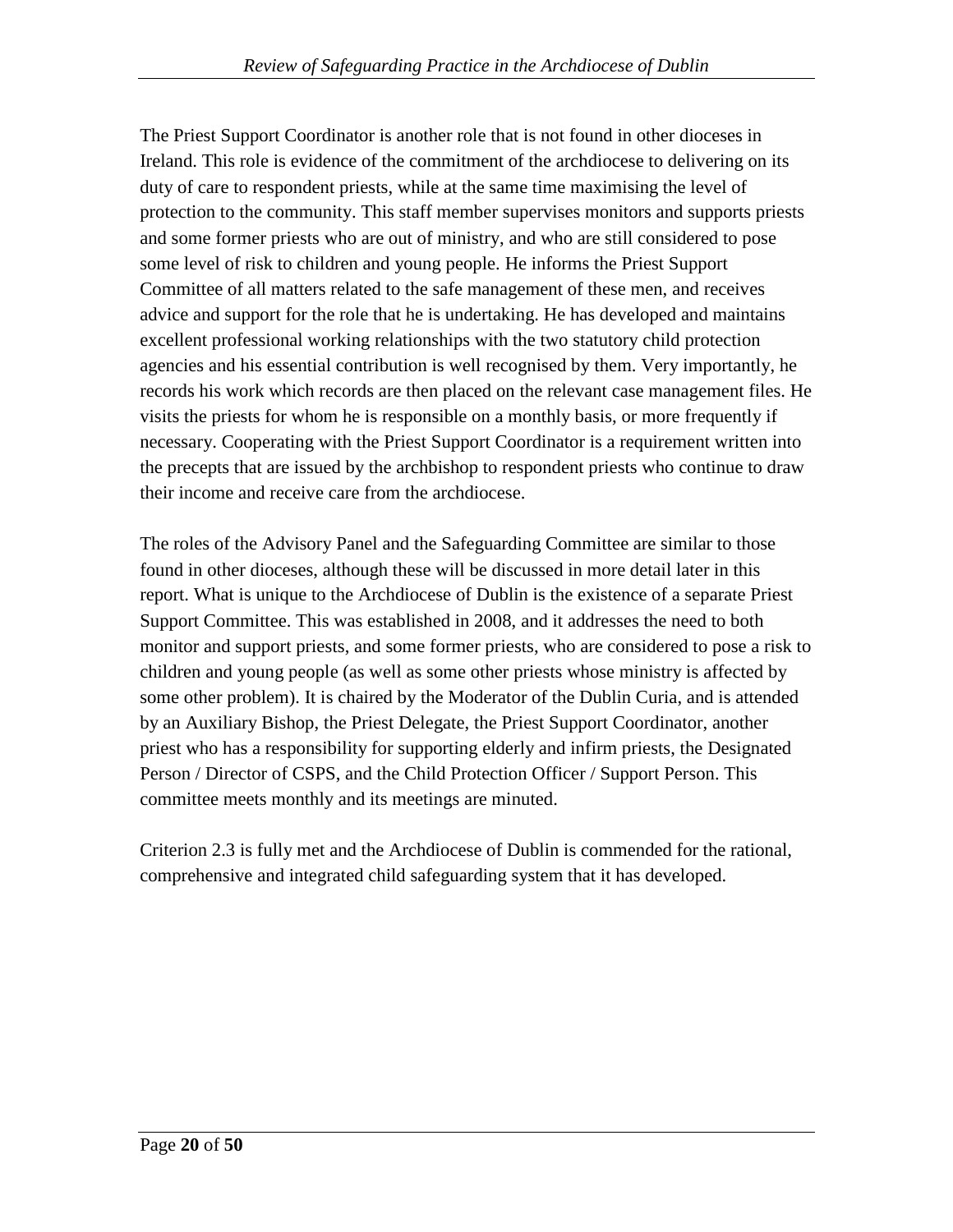## **Table 1 Incidence of Safeguarding allegations against priests received within the Archdiocese of Dublin from 1st January 1975 up to 31/12/2013**

| 1.  | Number of diocesan priests against whom allegations have been made<br>since the $1st$ January 1975 up to the 31 <sup>st</sup> December 2013                        | 101              |
|-----|--------------------------------------------------------------------------------------------------------------------------------------------------------------------|------------------|
| 2.  | Total number of allegations against priests received by the diocese<br>since $1st$ January 1975                                                                    | 432 12           |
| 3.  | Number of allegations reported to An Garda Siochana involving priests<br>since 1 <sup>st</sup> January 1975                                                        | 418 13           |
| 4.  | Number of allegations reported to the HSE / relevant Health Board<br>involving priests of the diocese since 1 <sup>st</sup> January 1975                           | 256 14           |
| 5.  | Number of priests who are still priests of the diocese against whom an<br>allegation was made in the time period and who are living at the time<br>of the Review   | 34               |
| 6.  | Number of priests against whom an allegation was made in the time<br>period and who were deceased at the time of the Review                                        | 49               |
| 7.  | Number of priests against whom allegations have been made and who<br>are still in ministry                                                                         | 15               |
| 8.  | Number of priests against whom an allegation was made and who are<br>'out of ministry', while remaining priests of the diocese                                     | 14               |
| 9.  | Number of priests against whom an allegation was made and who are<br>retired                                                                                       | $\boldsymbol{4}$ |
| 10. | Number of priests against whom an allegation was made and who have<br>left the priesthood / diocese                                                                | 18               |
| 11. | Number of priests of the diocese who have been convicted of having<br>committed an offence or offences against a child or young person since<br>$1st$ January 1975 | 9 <sup>15</sup>  |

The NBSCCCI generally discusses under Standard 2 the historical management by a Church authority of the cases of priests about whom child safeguarding concerns have

<sup>&</sup>lt;sup>12</sup> Allegations of child sexual abuse against named priests only. Not included are suspicions, allegations of other forms of child abuse or allegations against unknown priests

<sup>&</sup>lt;sup>13</sup> Some information was already known to the Gardai before the Archdiocese became aware of it and in some cases other organisations such as *Towards Healing* notified the Gardai of allegations

**<sup>14</sup>** The Archdiocese only notifies the HSE of allegations concerning living priests. In addition, at an earlier stage the Archdiocese relied on the assumption that the Gardai shared information with the health boards in accordance with the 1995 Garda – Health Board protocol on information sharing

**<sup>15</sup>** Includes former priests of the Archdiocese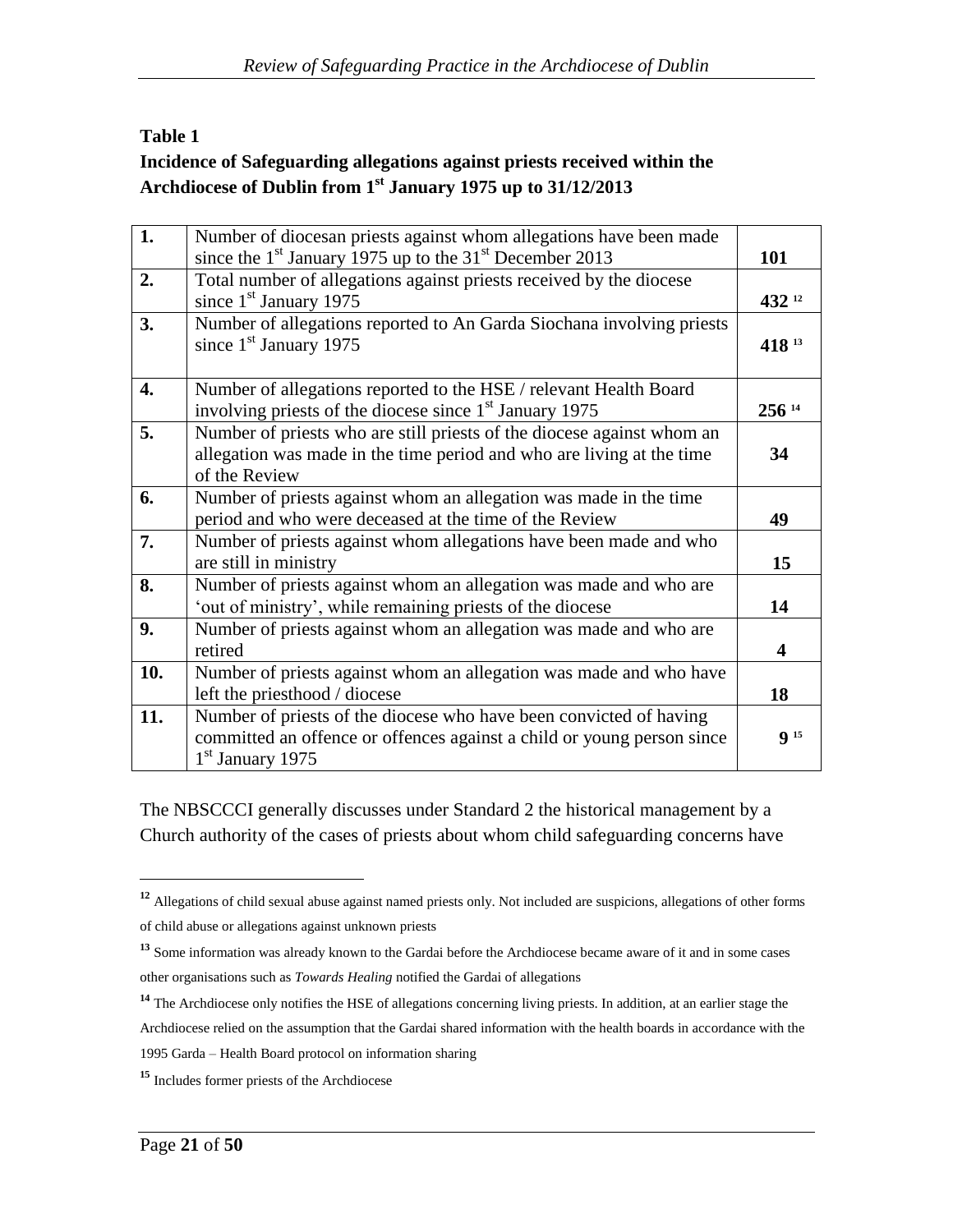arisen. Table 1 above presents the figures that show the extent of this challenge for the Archdiocese of Dublin. Because the Commission of Investigation into the Catholic Archdiocese of Dublin has already reviewed a significant number of these cases and has reached findings about the operation of child safeguarding in the archdiocese prior to 01/05/2004, this review report will not attempt to cover the same ground again. Instead, the reviewers read and examined the files of 40 priests of the archdiocese about whom child safeguarding concerns have arisen since 01/05/2004, 11 of whom had also been earlier considered by the Dublin Commission in respect of pre 1<sup>st</sup> May 2004.

It is worth noting that prior to this review the archdiocese has conducted or participated in a number of analyses of its child safeguarding practices:

- The archdiocese opened up its case management files to An Garda Síochána in 2002 and 2003;
- An external consultant conducted a complete file review on behalf of the archbishop between 2004 and 2006;
- The Commission of Investigation has already been mentioned, as has the HSE National Audit;
- Annual internal review and preparation of annual and other reports by the CSPS for the archbishop.

The reviewers have been very impressed by the quality and completeness of the case file recording in all of these cases. With so many files to read it was of great assistance to have such well ordered documentation presented for review.

Before discussing these 40 priests or former priests, it needs to be remembered that the expression of concerns, suspicions and allegations do not mean that a priest is guilty of having abused children. However, four of these 40 priests, (none of which four are still in any ministry) have been convicted of the sexual abuse of minors.

The table overleaf summarises the information from the examination of the case files generated for these priests or former priests.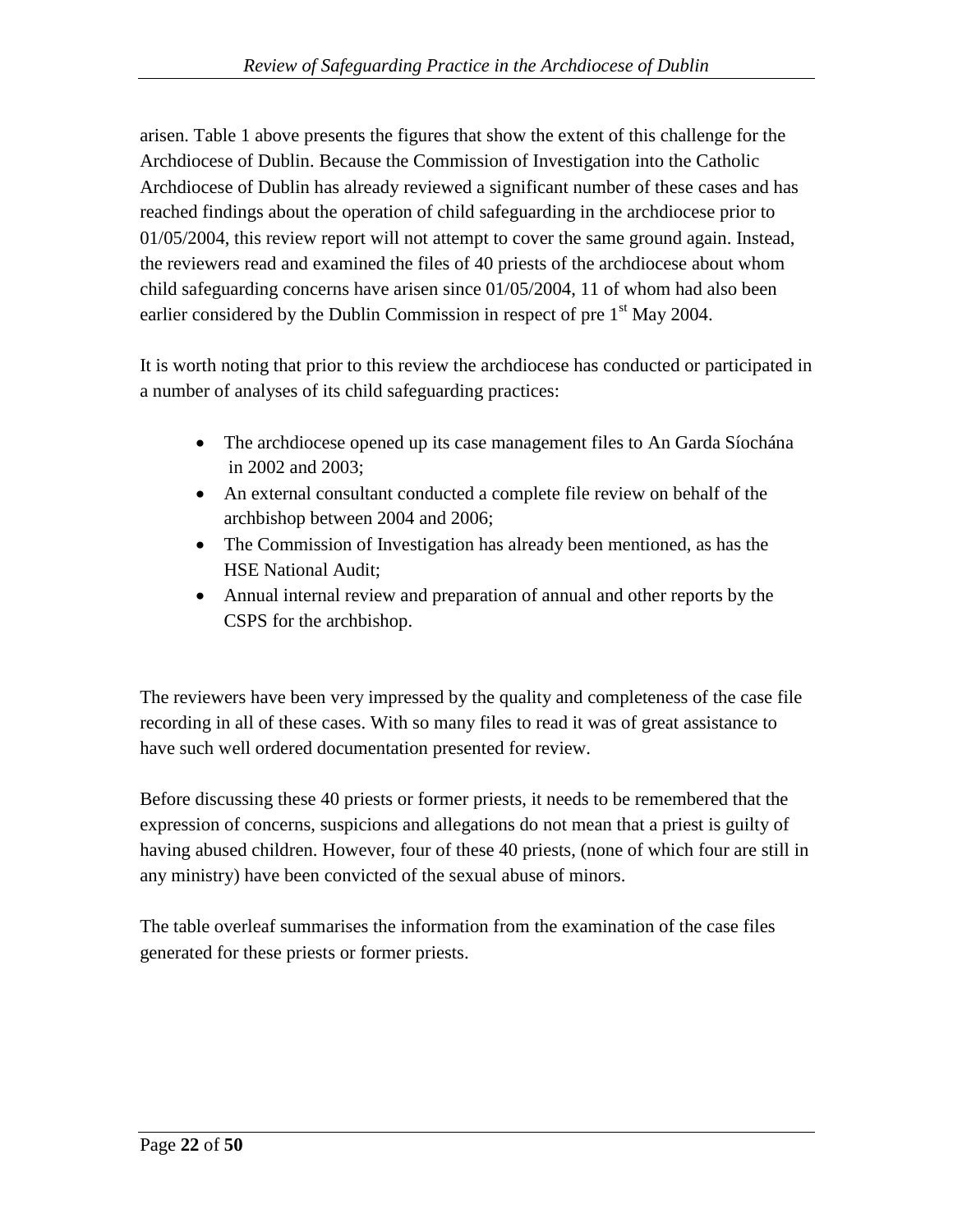| <b>Current status</b>                                           | <b>Number</b> |
|-----------------------------------------------------------------|---------------|
| In ministry                                                     | 10            |
| Retired, and remains a priest 'in good standing'                | 3             |
| Retired, but with restricted ministry (no dealings with minors) |               |
| Has restricted ministry (no dealings with minors)               |               |
| Out of ministry, but still a priest of the Archdiocese          | 13            |
| Dismissed or released from the clerical state (laicised)        | 10            |
| Priest left ministry but was not laicised                       | $\mathcal{D}$ |
|                                                                 |               |
| Total                                                           | 40            |

In April 2012, the CSPS received a credible complaint regarding a Dublin priest who was immediately removed from ministry. Subsequently, a second complaint was made directly to An Garda Síochána, who carried out an investigation leading to the conviction of the priest. He was sentenced to seven years in prison in March 2014 for the abuse of a minor. The management of this case by the archdiocese was very good, and all necessary safeguarding tasks were properly completed. The abuse for which he was convicted and sentenced to imprisonment occurred between January 2007 and August 2011. What is worrying about this case is how recently the abuse was perpetrated, which highlights that vigorous child safeguarding continues to be essential and that the Catholic Church in Ireland needs to remain vigilant in this regard.

The Archdiocese of Dublin has acted to significantly restrict or terminate the ministries of 27 of the 40 priests in this cohort about whom there have been child safeguarding concerns that have been credible or proven.

The reviewers noted that in the cases of two of these men there were delays in notifying An Garda Síochána and the HSE. In both cases the allegations were made to the archdiocese before Archbishop Martin was installed in April 2004, and prior to the Dublin Commission. One of these priests was laicised at his own request; and the other was retired. The CSPS inherited these cases and had to attend to case management issues that had not been appropriately addressed earlier. Statutory notifications were made in all cases following extensive reviews of all case management files. With the systems and protocols that are now in place in the archdiocese, the reviewers believe that no time-lags between receipt of allegations and statutory notifications will happen in the future

The Archdiocese of Dublin has exercised a very high level of protection for children and young people in the manner in which it has dealt with child safeguarding since 2004. The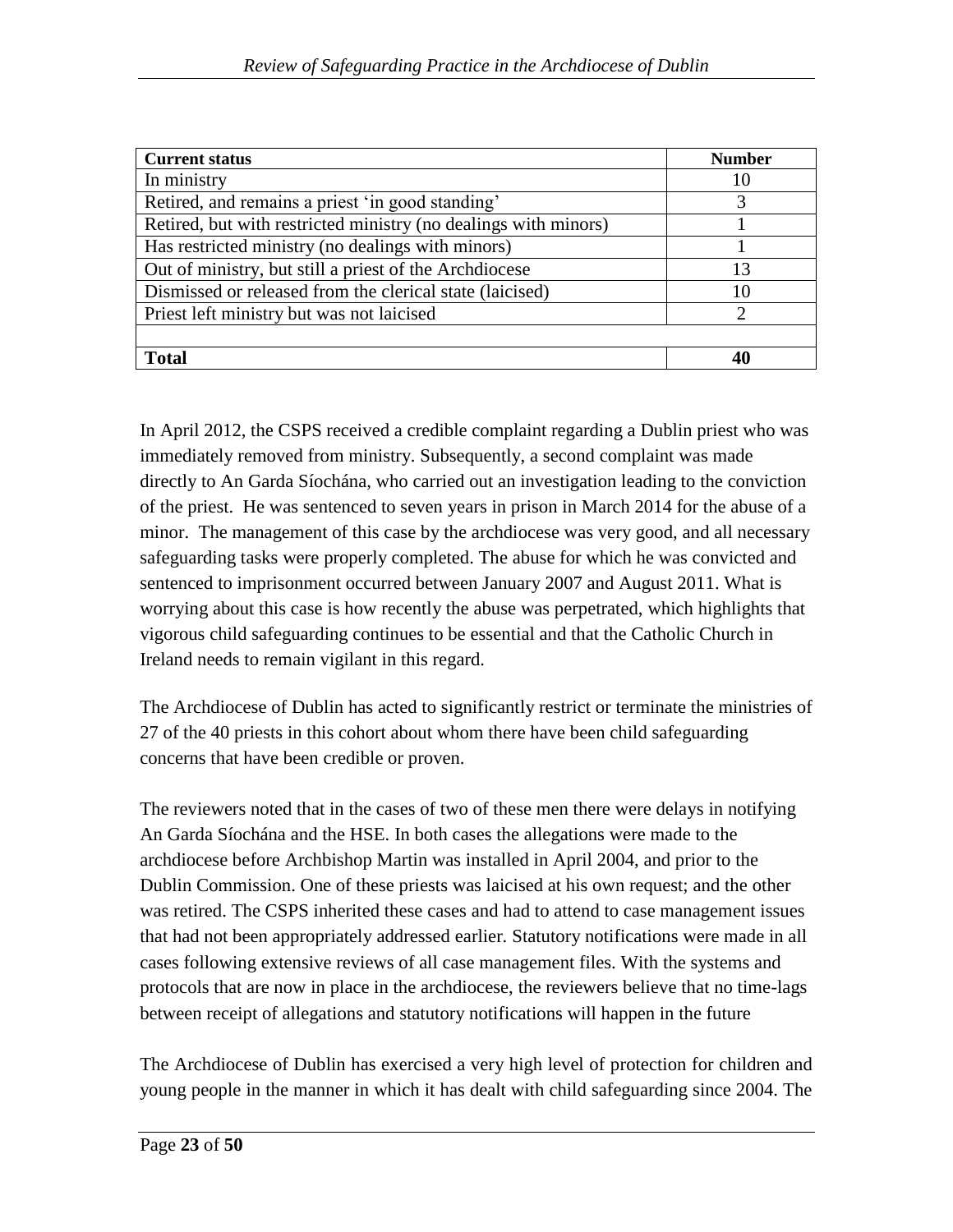improvements commented on by the Dublin Commission and the HSE Audit reports have continued, and the current level of practice is of a very high standard. The level of communication and cooperation with the statutory child protection agencies is excellent. The attention to detail in investigation and review is very impressive and is commended.

On the basis of the evidence they have seen the reviewers are of the view that Criteria 2.4, 2.5, 2.6 and 2.7 are fully met. The reviewers however would counsel CSPS to utilise Resource 16 in the 2009 *Safeguarding Children: Standards and Guidance Document for the Catholic Church in Ireland*, the Child Protection Recording Form template.

In addition to the files on the 40 priests or former priests of the archdiocese, the reviewers sampled 10 files concerning priests of other dioceses (of which there are 75) or priests who are members of religious orders (of which there are 36), which files have been generated by the CSPS. These files are maintained to ensure that any child safeguarding concerns that arise and that are shared with the archdiocese in any way are formally recorded and communicated to wherever the responsibility for dealing with them resides. All of these files are up to date and the appropriate actions have been taken in all cases examined. The reviewers commend the work of the administrator for case management in the CSPS, whose role includes ensuring that notifications to the statutory agencies are made in a timely fashion, as well as keeping case management files up to date.

Returning therefore to the statement made in the Dublin Archdiocese Commission of Investigation, at 1.16, where it states:

*While acknowledging that the current archdiocesan structures and procedures are working well, the Commission is concerned that those structures and procedures are heavily dependent on the commitment and effectiveness of two people – the Archbishop and the Director of the Child Protection Service. The current Archbishop and Director are clearly committed and effective but institutional structures need to be sufficiently embedded to ensure that they survive uncommitted or ineffective personnel. <sup>16</sup>*

The reviewers are satisfied by their analysis of all of the evidence that the child safeguarding structures developed in the Archdiocese of Dublin are now sufficiently rooted and robust to survive the movement of personnel from their current positions in the archdiocese. This rational and effective system has inbuilt accountabilities, both internally and to the statutory child protection agencies and the NBSCCCI, which should

<sup>&</sup>lt;sup>16</sup> Dublin Archdiocese Commission of Investigation, p. 4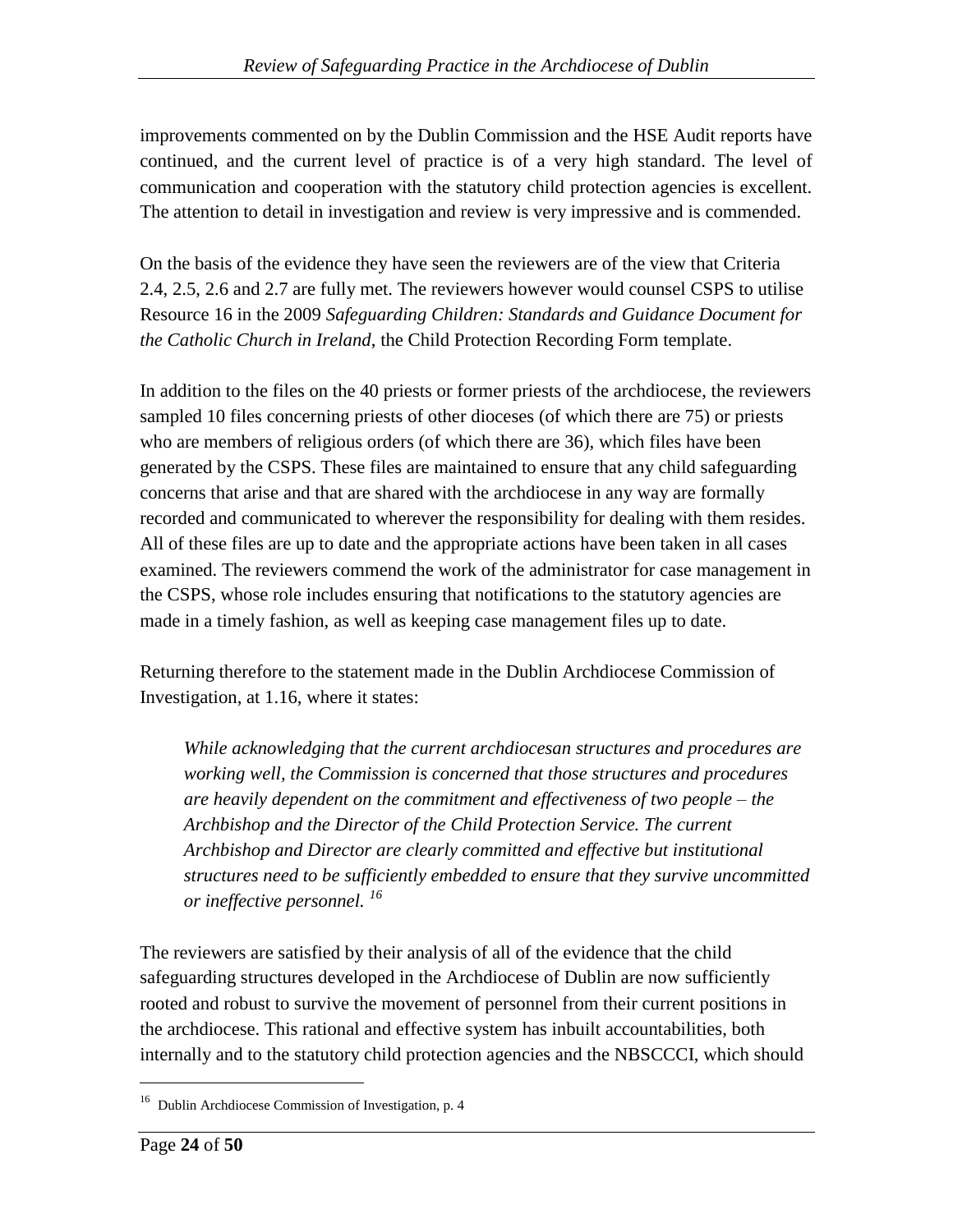ensure that any "uncommitted or ineffective" post-holder would be easily identified and strongly challenged.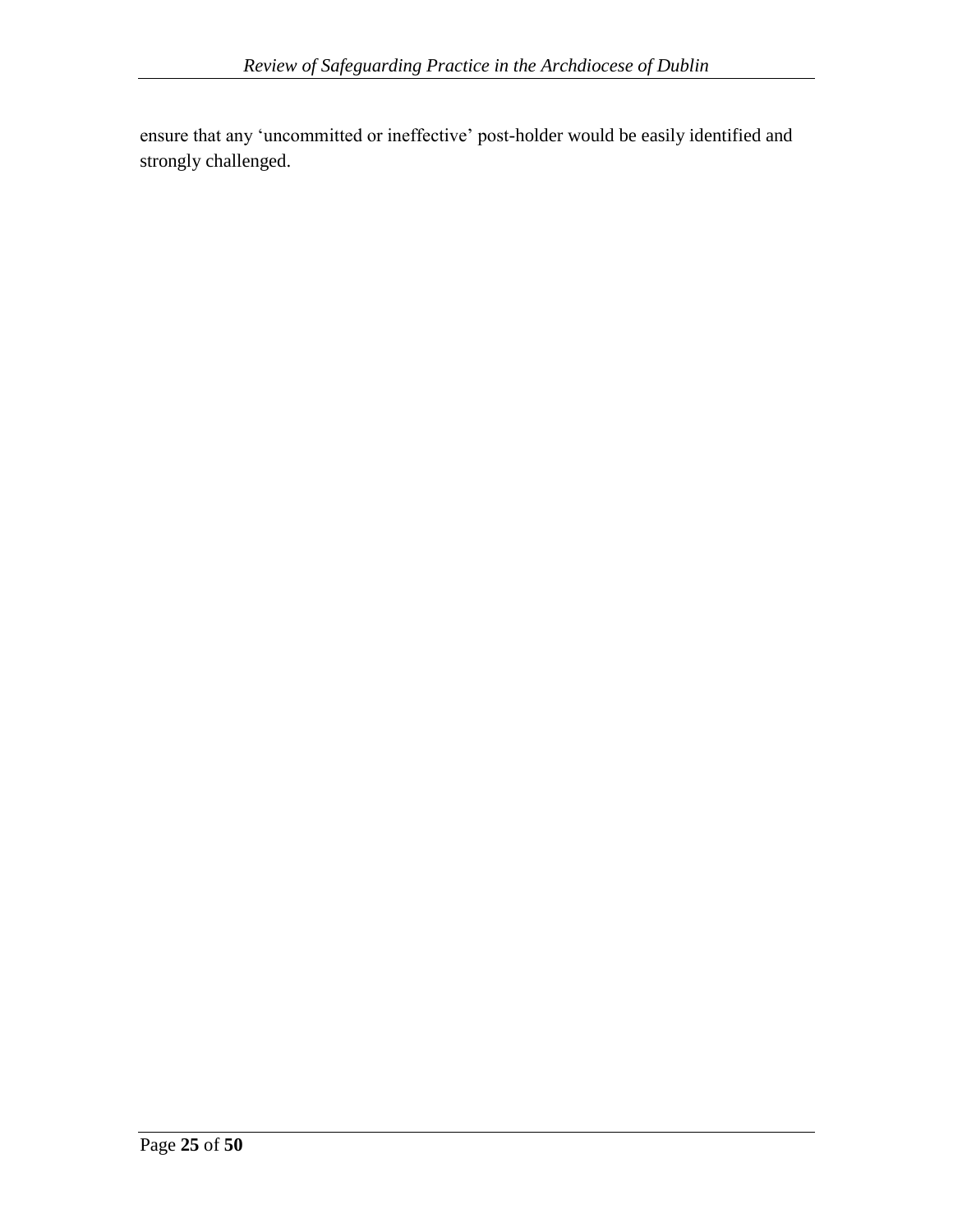## **Standard 3**

#### **Preventing Harm to Children**

*This standard requires that all procedures and practices relating to creating a safe environment for children be in place and effectively implemented. These include having safe recruitment and vetting practices in place, having clear codes of behaviour for adults who work with children and by operating safe activities for children.*

Compliance with Standard 3 is only fully achieved when a diocese meets the requirements of all twelve criteria against which the standard is measured. These criteria are grouped into three areas, safe recruitment and vetting, codes of behaviour and operating safe activities for children.

|  |  | Criteria – safe recruitment and vetting |  |  |
|--|--|-----------------------------------------|--|--|
|--|--|-----------------------------------------|--|--|

| <b>Number</b> | <b>Criterion</b>                                                                                                                                                                                                                                                                                              | Met fully or                |
|---------------|---------------------------------------------------------------------------------------------------------------------------------------------------------------------------------------------------------------------------------------------------------------------------------------------------------------|-----------------------------|
|               |                                                                                                                                                                                                                                                                                                               | Met partially or<br>Not met |
| 3.1           | There are policies and procedures for recruiting<br>Church personnel and assessing their suitability to<br>work with children.                                                                                                                                                                                | Met fully                   |
| 3.2           | The safe recruitment and vetting policy is in line with<br>best practice guidance.                                                                                                                                                                                                                            | Met fully                   |
| 3.3           | All those who have the opportunity for regular<br>contact with children, or who are in positions of trust,<br>complete a form declaring any previous court<br>convictions and undergo other checks as required by<br>legislation and guidance and this information is then<br>properly assessed and recorded. | Met fully                   |

#### **Criteria – Codes of behaviour**

| <b>Number</b> | <b>Criterion</b>                                                                                                             | Met fully or     |
|---------------|------------------------------------------------------------------------------------------------------------------------------|------------------|
|               |                                                                                                                              | Met partially or |
|               |                                                                                                                              | Not met          |
| 3.4           | The Church organisation provides guidance on<br>appropriate/ expected standards of behaviour of,<br>adults towards children. | Met fully        |
| 3.5           | There is guidance on expected and acceptable<br>behaviour of children towards other children (anti-<br>bullying policy).     | Met fully        |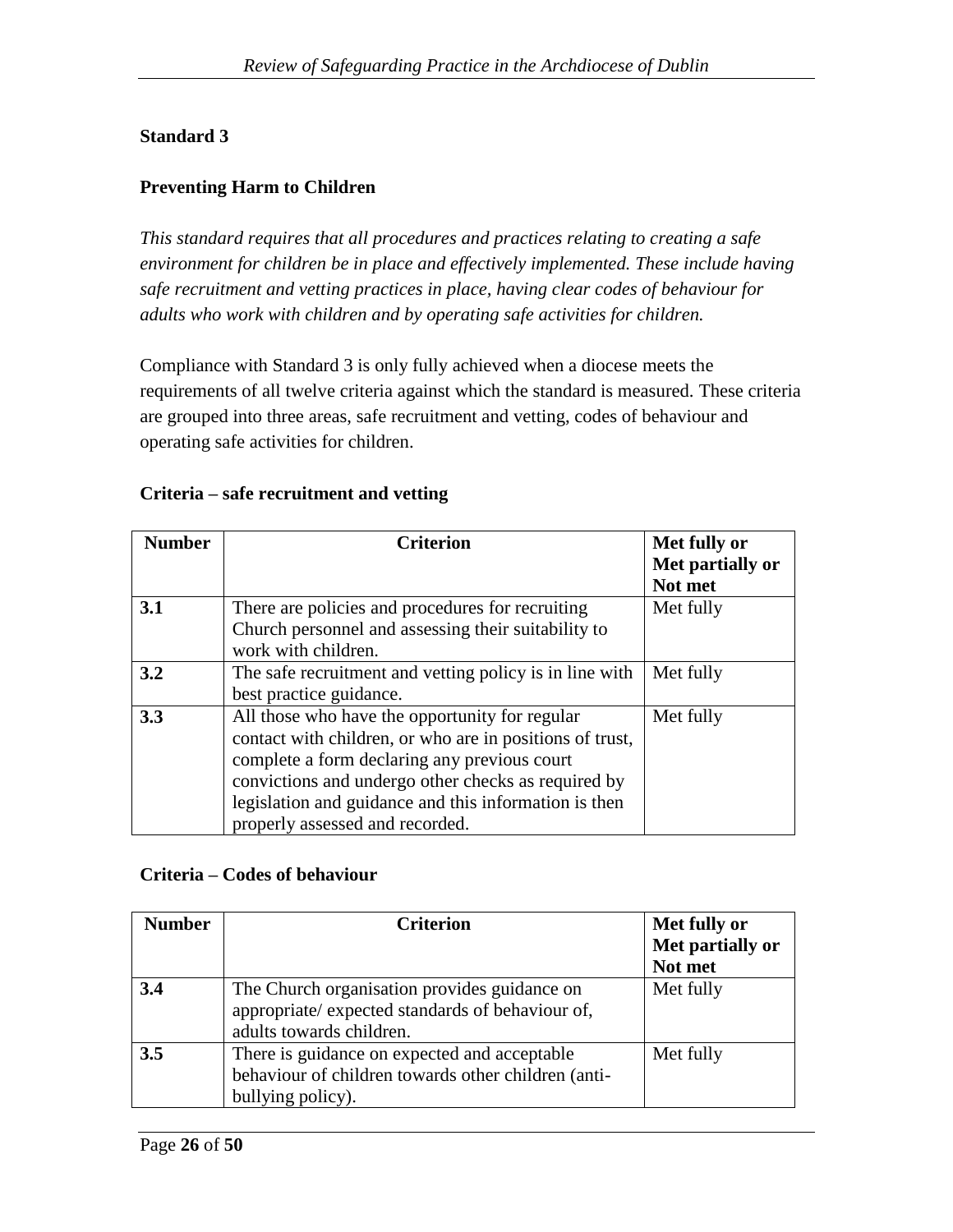| 3.6 |                                                           |           |
|-----|-----------------------------------------------------------|-----------|
|     | There are clear ways in which Church personnel can        | Met fully |
|     | raise allegations and suspicions about unacceptable       |           |
|     | behaviour towards children by other Church                |           |
|     | personnel or volunteers ('whistle-blowing'),              |           |
|     | confidentially if necessary.                              |           |
| 3.7 | There are processes for dealing with children's           | Met fully |
|     | unacceptable behaviour that do not involve physical       |           |
|     | punishment or any other form of degrading or              |           |
|     | humiliating treatment.                                    |           |
| 3.8 | Guidance to staff and children makes it clear that        | Met fully |
|     | discriminatory behaviour or language in relation to       |           |
|     | any of the following is not acceptable: race, culture,    |           |
|     | age, gender, disability, religion, sexuality or political |           |
|     | views.                                                    |           |
| 3.9 | Policies include guidelines on the personal intimate      | Met fully |
|     | care of children with disabilities, including             |           |
|     | appropriate and inappropriate touch.                      |           |

## **Criteria – Operating safe activities for children**

| <b>Number</b> | <b>Criterion</b>                                        | Met fully or     |
|---------------|---------------------------------------------------------|------------------|
|               |                                                         | Met partially or |
|               |                                                         | Not met          |
| 3.10          | There is guidance on assessing all possible risks       | Met fully        |
|               | when working with children $-$ especially in activities |                  |
|               | that involve time spent away from home.                 |                  |
| 3.11          | When operating projects/activities children are         | Met partially    |
|               | adequately supervised and protected at all times.       |                  |
| 3.12          | Guidelines exist for appropriate use of information     | Met partially    |
|               | technology (such as mobile phones, email, digital       |                  |
|               | cameras, websites, the Internet) to make sure that      |                  |
|               | children are not put in danger and exposed to abuse     |                  |
|               | and exploitation.                                       |                  |

This standard looks at the systems that are in place to ensure that those who work with children in Church activities have been appropriately recruited and that policies and procedures are in place to ensure that interactions between Church staff and volunteers, including priests, are respectful, healthy and safe.

The Garda Vetting system that is in place in the Archdiocese of Dublin is very impressive in its scale and efficiency. This function, which had been undertaken by the archdiocesan HR Department, was moved to the CSPS in 2013. It uses a computerised data base which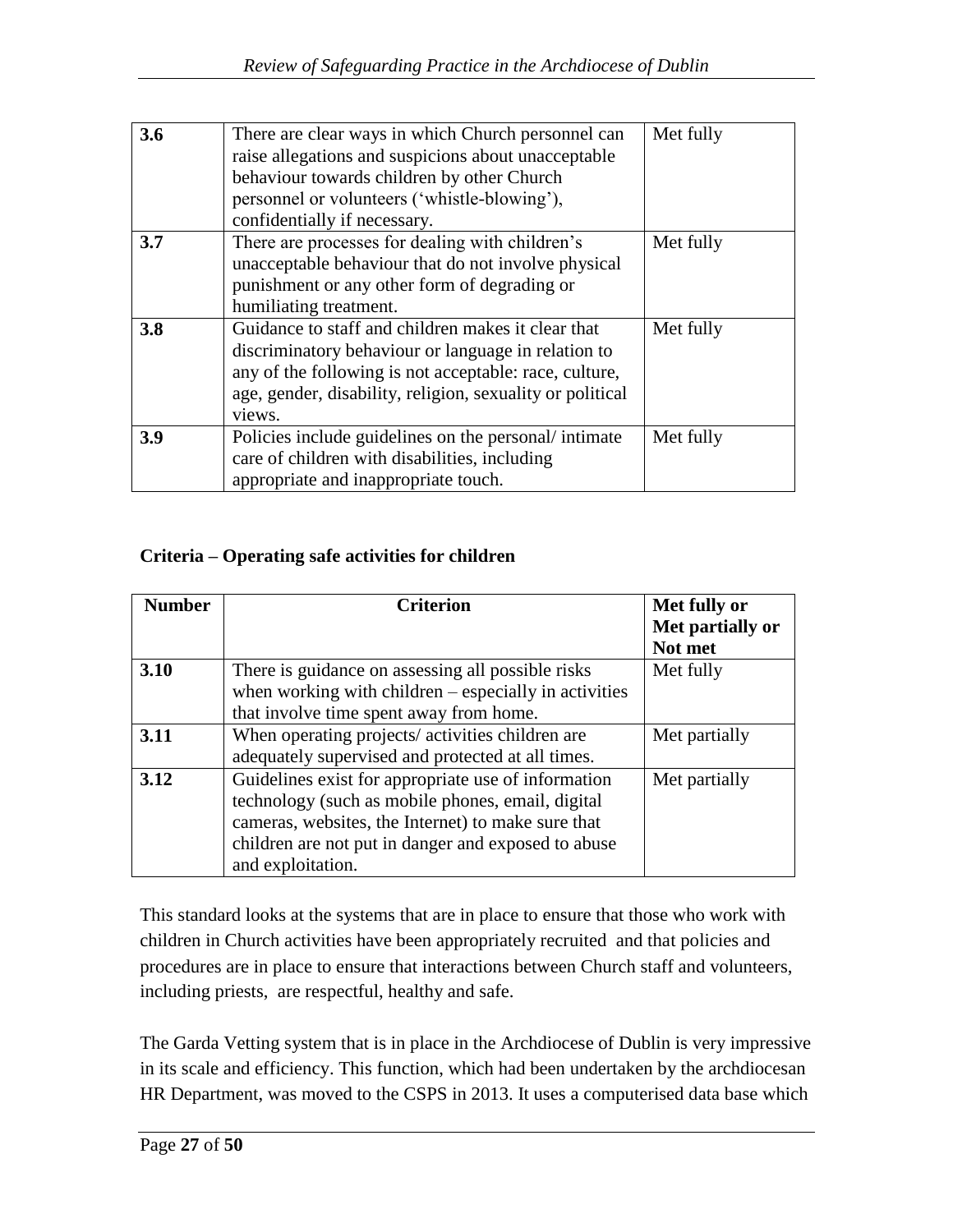at this stage has details on 37,000 people who work or have worked with children within the archdiocese. As well as providing a Garda vetting service to all parishes, all primary schools (for non-teaching staff and parent volunteers) and all religious orders, this system also provides a service to associated organisations and groups involved in a variety of youth work, pastoral support and spiritual activities that involve contact with children and young people in any way. This amounts in total to 800 separate organisations or agencies across the archdiocese that use this service.

The sequence of steps is illustrated in this simple flow-chart:



A percentage of forms have to be returned to the relevant parish priest before they can be sent to the Garda Vetting Unit because they have been incorrectly filled in or have omitted a required piece of information. The CSPS has three authorised signatories for the Garda Vetting Unit, the Vetting Administrator, the CSPS Administrator and the CSPS Director.

The diocesan vetting system has to deal on a daily basis with applicants who are disappointed or frustrated by the return of disputed information or of embarrassing information from the Garda Vetting Unit and who want to discuss this with someone.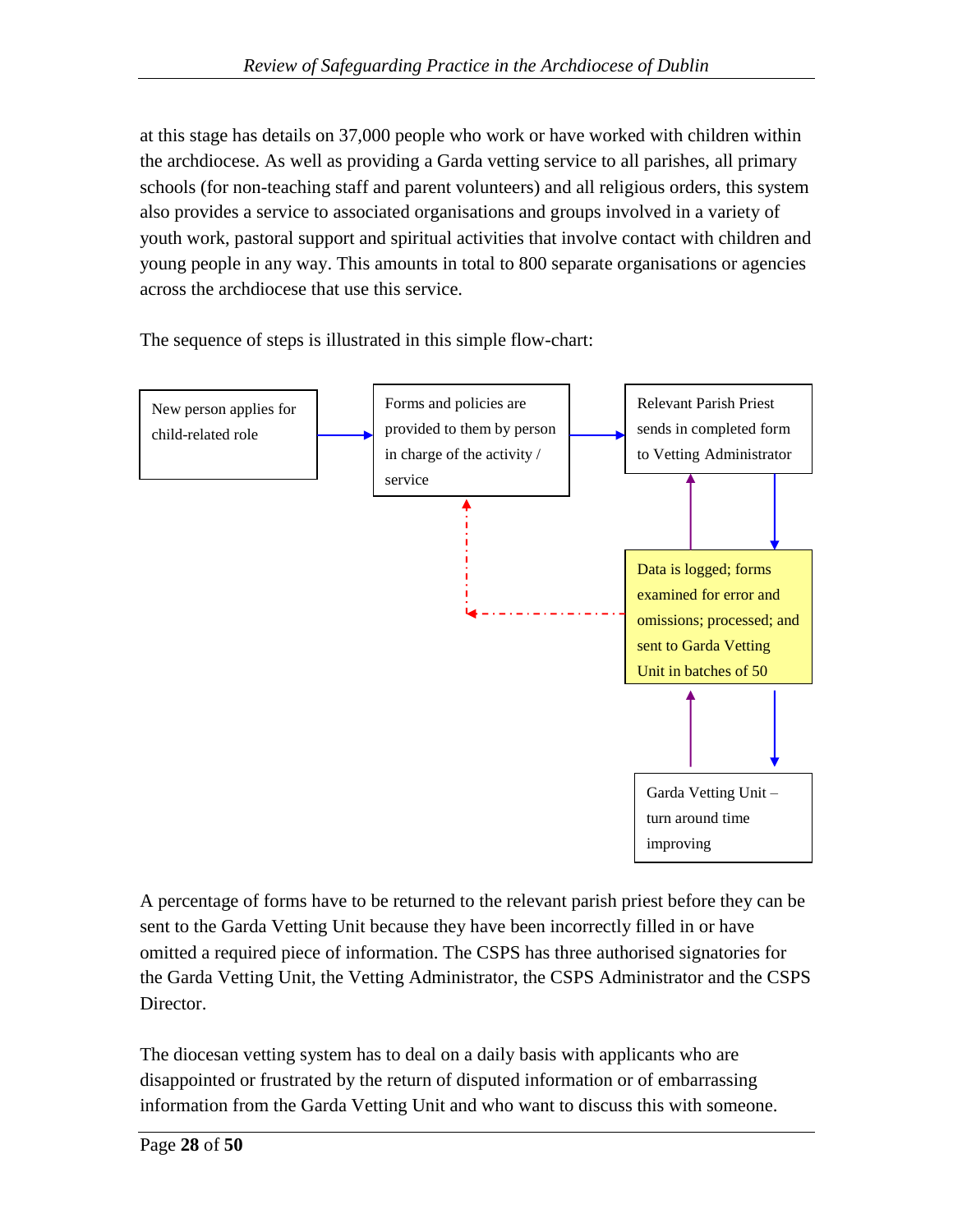This is an important and quite time consuming element of the job for the Vetting Administrator, as An Garda Síochána are not in a position to discuss applications with individuals. She has undertaken training with the Garda Vetting Unit, and receives ongoing on-the-job training in IT and HR matters.

The computer software that has been developed for this operation is extremely sophisticated and is capable of producing a number of different types of detailed reports on request, which allows for ongoing checks to be made on the level of compliance with vetting by all of the parishes and organisations that are responsible for safe recruitment.

The recruitment system in operation in the archdiocese also includes the use of statutory declaration forms for all applicants for roles in Church related activities that involve contact with children and young people. The recruitment and vetting procedures are well documented in the *Child Safeguarding and Protection Policy and Procedures* of the Archdiocese of Dublin.

Criteria 3.1, 3.2 and 3.3 are fully met.

The remainder of Standard 3 is measured by the quality and completeness of the guidance that has been produced, along with its circulation and the monitoring of adherence to it. As well as reading the written policy and procedures documents, the reviewers also interviewed the chairperson of the Safeguarding Committee and five Parish Safeguarding Representatives.

It has been mentioned previously that the Archdiocese of Dublin produced and published additional guidance in January 2014 under the title *Child Safeguarding and Protection Policy and Procedures – Additional Guidance*, in the introduction to which it is stated that:

*The policies presented here should be considered as addenda to the current policy, in particular to Chapter 2: 'How to Respond to Child Protection Allegations and Suspicions'; and Chapter 3: 'Preventing Harm to Children'.* <sup>17</sup>

The following areas are covered in this additional guidance:

<sup>17</sup> *Child Safeguarding and Protection Policy and Procedures – Additional Guidance*, p. 1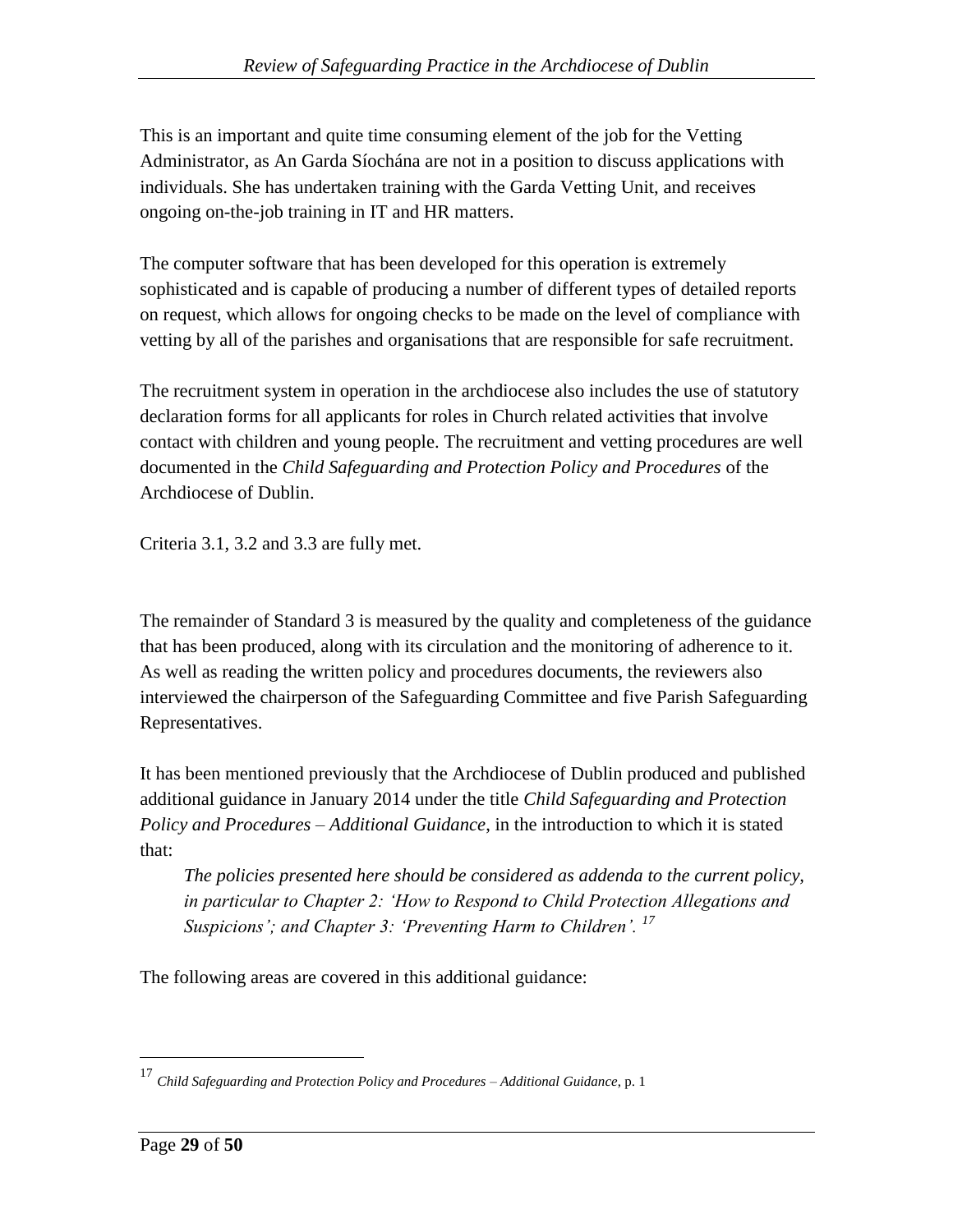- 1. Whistle blowing policy
- 2. Complaints policy
- 3. Dealing with children who present with challenging behaviour
- 4. Anti-bullying policy
- 5. Intimate care policy
- 6. Communication with children and young people policy

The Archdiocese of Dublin was relatively late in building up the safeguarding side of its services because it had to give priority to dealing with the historical abuse of its priests and to support and inform the work of the Commission of Investigation. It cannot be overemphasised just how major a task it was to bring together all documents from every part of the archdiocese to build up a coherent picture of what had been done prior to the formal installation of Archbishop Martin in April 2004. Table 1 above shows the extent of the challenge, which took precedence in the first years of the new archbishop"s episcopate.

The Safeguarding Committee of the archdiocese was convened in 2013, and had its first meeting in January of that year. By that stage the work on the safeguarding policy and procedures had been completed, so the members of the new committee focused on developing a safeguarding infrastructure across the archdiocese, involving having at least two Safeguarding Representatives in each parish and ensuring that appropriate training would be rolled out for all who need it. The archdiocese has a significant task in recruiting, training, supporting, retaining and succession planning for the replacement of Parish Safeguarding Representatives (of which there currently are 381) and it is obvious that there is a big push ongoing to achieve this. Because not all elements of the planned safeguarding structures are fully in place, the quality of data that is available to the Safeguarding Committee about development and compliance at parish level across the diocese is limited. There is a commitment to improve the comprehensiveness of annual internal audit of safeguarding as quickly as possible.

Looking at the requirements of Standard 3, and taking into account the level of development in the Archdiocese of Dublin, the reviewers are of the view that Criteria 3.4, 3.5, 3.6, 3.7, 3.8, 3.9 and 3.10 are all fully met. The three documents - *Child Safeguarding and Protection Policy and Procedures*, *Procedure for Dealing with Allegations of Child Abuse against Priests of the Diocese* and *Child Safeguarding and Protection Policy and Procedures – Additional Guidance* – together provide the clarity and fullness of guidance that is needed under these criteria.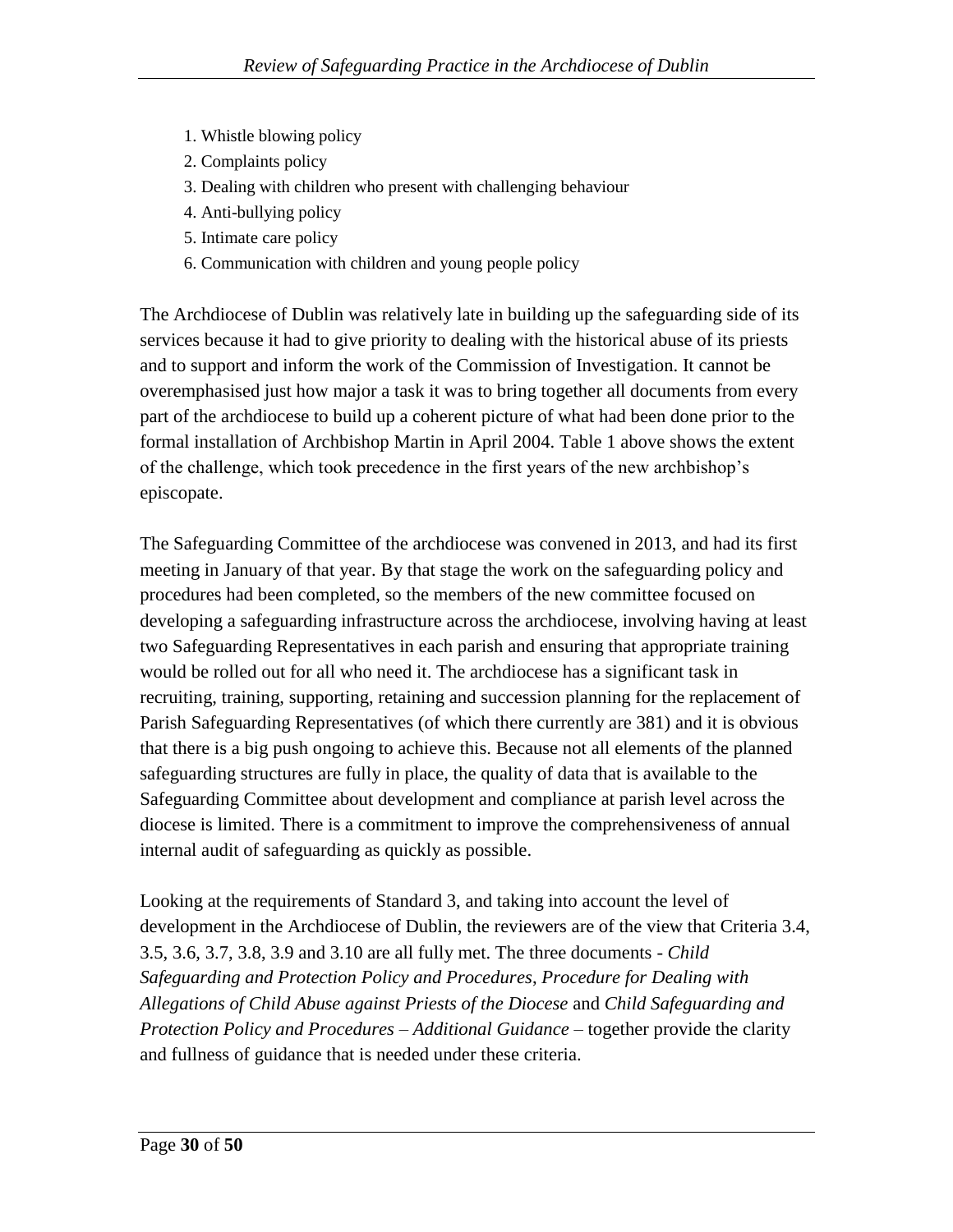The five Parish Safeguarding Representatives gave very good information on what has been developed in their parishes and evidenced commitment and enthusiasm for their important role at local level. However, due to the sheer size of the archdiocese and the lack of opportunities for them to meet together with other Parish Safeguarding Representatives, it was not possible to establish the extent to which safeguarding compliance has been achieved in every parish. Due to the limited nature of available information, the reviewers have to state that Criterion 3.11 is met partially.

In reviewing all of the guidance materials developed by CSPS, there is only partial information available on the appropriate use of information technology in terms of protecting children. The additional guidance of January 2014 does deal with communicating with children and with the use of images of children and young people on parish websites. However, the requirements of Criterion 3.12 are greater than this, and for this reason it is deemed that this criterion is met partially.

The reviewers wish to make the following recommendations under Standard 3.

## **Recommendation 2**

**That Archbishop Martin directs the Safeguarding Committee to develop a more complete and effective annual Parish Safeguarding Audit system and provides it with the resources necessary to do so.** 

## **Recommendation 3**

**That pending the review and revision of the written Policies and Procedures for the Archdiocese, that Archbishop Martin direct CSPS to work with the Safeguarding Committee to develop and publish guidance on the appropriate use of information technology (such as mobile phones, email, digital cameras, websites, the Internet) to make sure that children are not put in danger and exposed to abuse and exploitation.**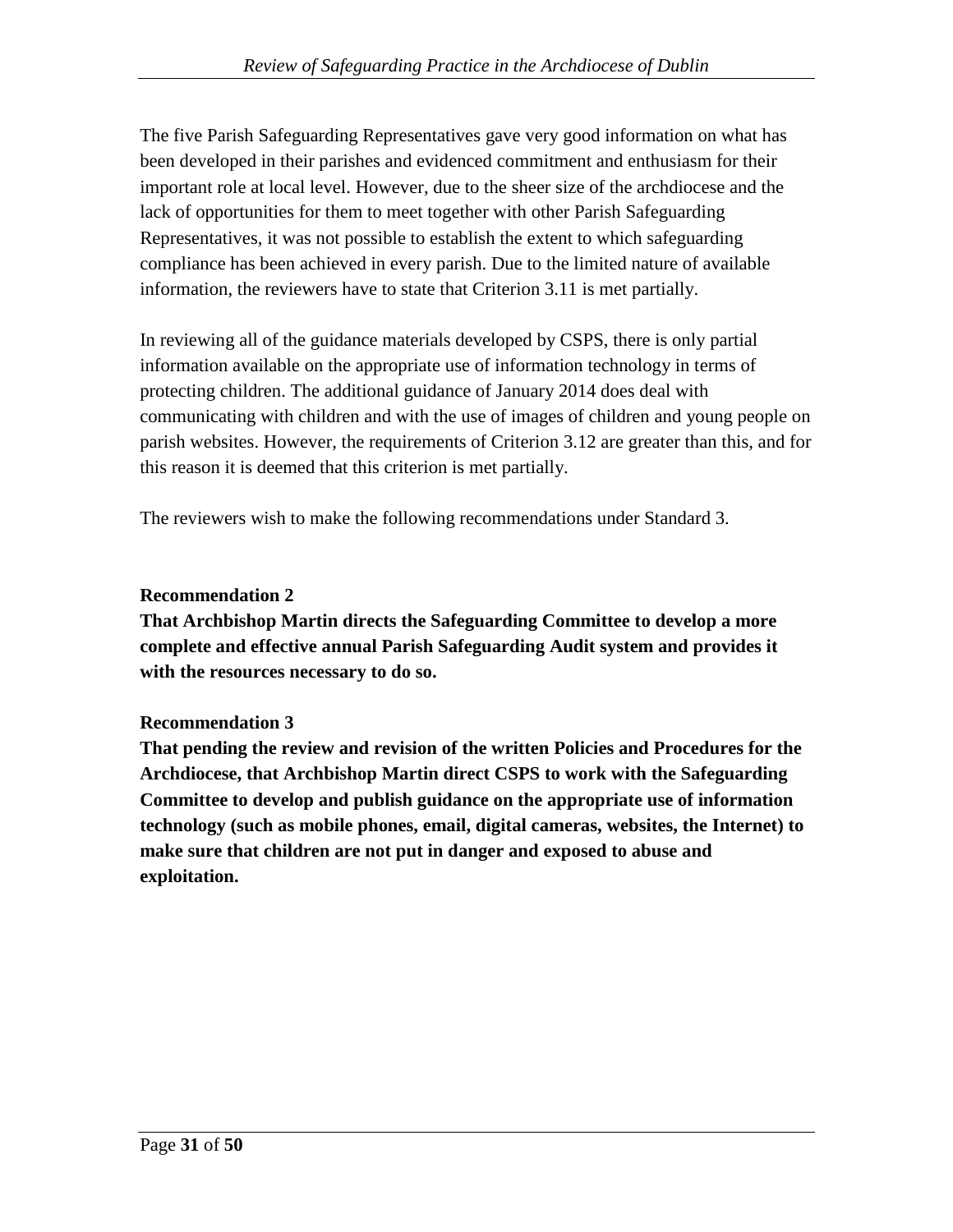## **Standard 4**

## **Training and Education**

*All Church personnel should be offered training in child protection to maintain high standards and good practice.*

| Criteria |  |
|----------|--|
|          |  |

| <b>Number</b> | <b>Criterion</b>                                         | Met fully or     |
|---------------|----------------------------------------------------------|------------------|
|               |                                                          | Met partially or |
|               |                                                          | Not met          |
| 4.1           | All Church personnel who work with children are          | Met fully        |
|               | inducted into the Church's policy and procedures on      |                  |
|               | child protection when they begin working within          |                  |
|               | Church organisations.                                    |                  |
| 4.2           | Identified Church personnel are provided with            | Met fully        |
|               | appropriate training for keeping children safe with      |                  |
|               | regular opportunities to update their skills and         |                  |
|               | knowledge.                                               |                  |
| 4.3           | Training is provided to those with additional            | Met partially    |
|               | responsibilities such as recruiting and selecting staff, |                  |
|               | dealing with complaints, disciplinary processes,         |                  |
|               | managing risk, acting as designated person.              |                  |
| 4.4           | Training programmes are approved by National             | Met fully        |
|               | Board for Safeguarding Children and updated in line      |                  |
|               | with current legislation, guidance and best practice.    |                  |

This standard is quite concentrated and brief in its focus. Essentially it seeks to ensure that the various forms of training that are required for diocesan staff and volunteers who engage with children and young people and/or who have responsibilities for any element of diocesan safeguarding, is provided.

To generate the information needed, the reviewers interviewed the archdiocesan Training and Development Coordinator, as well as a Safeguarding Trainer. The records of training in the form of annual reports for each of the years 2010, 2011, 2012 and 2013 were also reviewed.

There has been safeguarding training available in the archdiocese since 2004 and the capacity for training has increased in stages since then. The current Training and Development Coordinator undertook the HSE sponsored *Keeping Safe* training in 2004, and then became a trainer for that scheme. The training that is now provided is the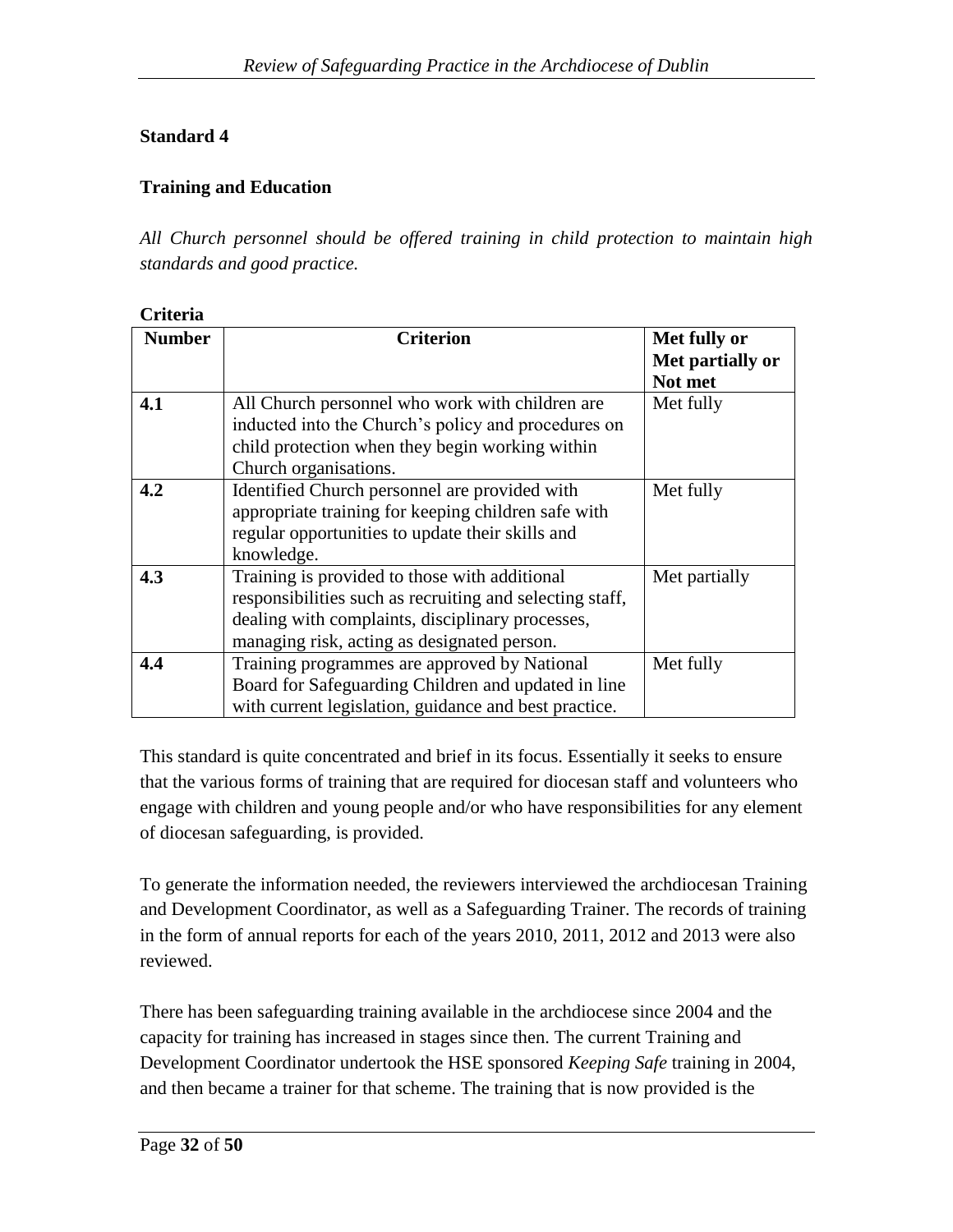NBSCCCI training, for which the Training and Development Coordinator is a tutor for the Dublin Metropolitan See.

The Archdiocese of Dublin has 16 deaneries, each of which is comprised of between nine and nineteen parishes. The plan being considered by CSPS is that safeguarding training will be provided in five geographical areas of archdiocese, each of which will be comprised by a number of deaneries. This can only become operational when the archdiocese has at least five trainers in place, something that it is close to achieving.

Including all types of events held, there have been 141 information or training sessions provided by CSPS between May 2010 and January 2014 in the archdiocese, which have involved c. 3,300 participants. This is a mammoth task, which by its nature has to be ongoing, as new people are recruited, existing people have to receive refresher training and new areas of training are developed and made available. CSPS produced a short report in April 2013 on Training and Development in the year ended 31/03/2013, in which the following explanation of the Training function and its achievements is given:

*In the year ended the 31st of March 2013 there were 25 six-hour training sessions and 27 three-hour information sessions conducted throughout the Diocese. The training and information sessions delivered by the diocesan NBSCCC accredited trainers have been developed by the NBSCCC and are aimed at providing information, creating awareness, and developing the skill set required by child safeguarding representatives, priests, deacons, volunteers and parish pastoral workers to implement and maintain best practice in child safeguarding and protection in parishes and other church based environments. In some cases the training and information sessions are adapted to specific requirements of particular groups, e.g. diocesan prayer guides, marriage tribunal auditors, priest advisers etc. <sup>18</sup>*

Training in child safeguarding is mandatory for every priest of the Archdiocese of Dublin.

The reviewers acknowledge the achievements of the Training and Development Coordinator, his administrative support person and the dedicated trainers in the archdiocese. On the basis of the evidence provided, the requirements of Criteria 4.1, 4.2 and 4.4 are met fully.

<sup>&</sup>lt;sup>18</sup> Training and Development: Child Safeguarding and Protection Service, 12/04/2013, p.1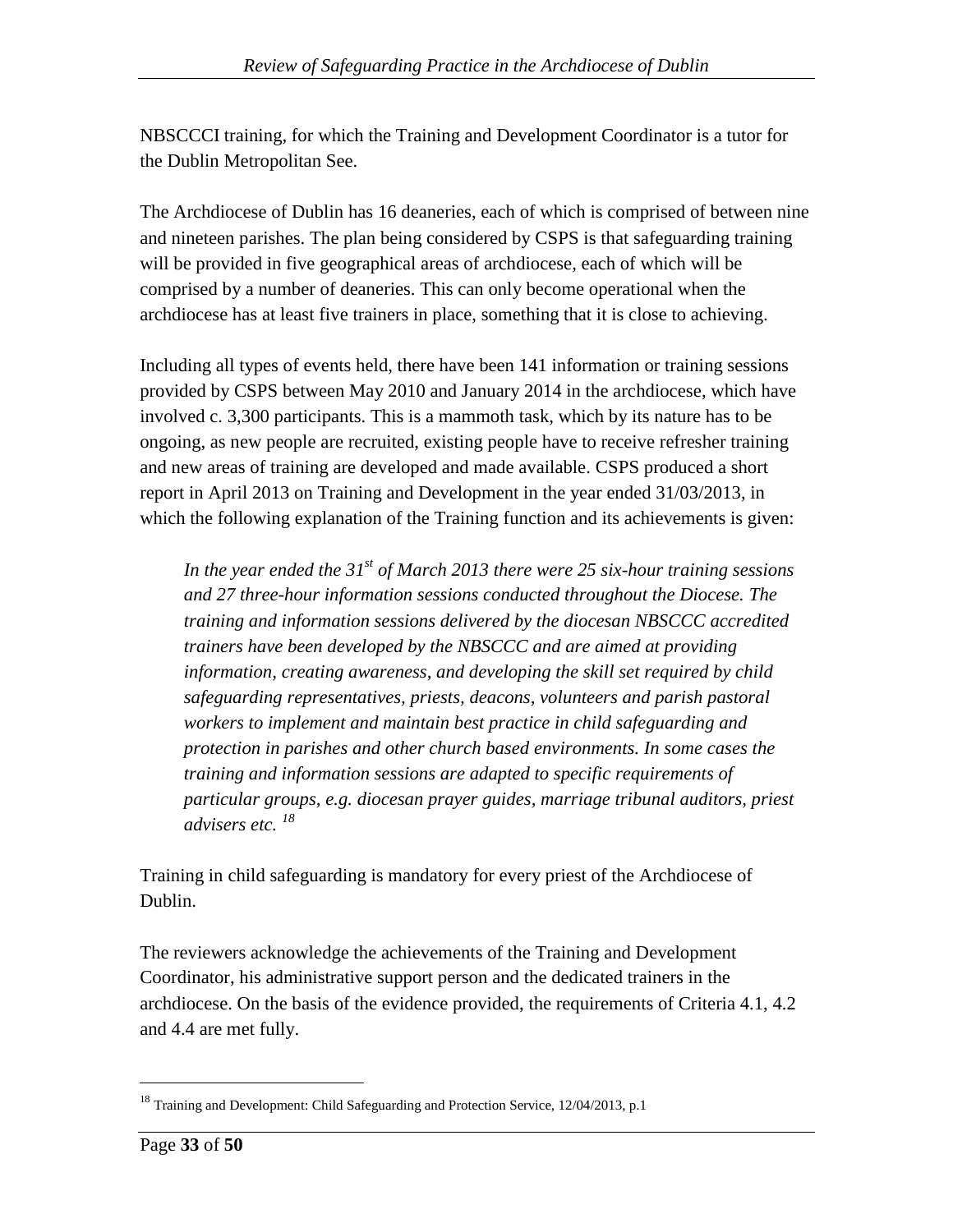The archdiocese has three important committees in place that provide extremely important safeguarding functions. The reviewers also believe that the members of the Safeguarding Committee, Advisory Panel and the Priest Support Committee would benefit from training. When this is completed, Criterion 4.3 will be fully met; at present it is deemed by the reviewers to be met partially.

## **Recommendation 4**

**That Archbishop Martin arranges through CSPS for the members of the Safeguarding Committee, Advisory Panel and of the Priest Support Committee to receive training appropriate to the tasks they are expected to discharge on his behalf.**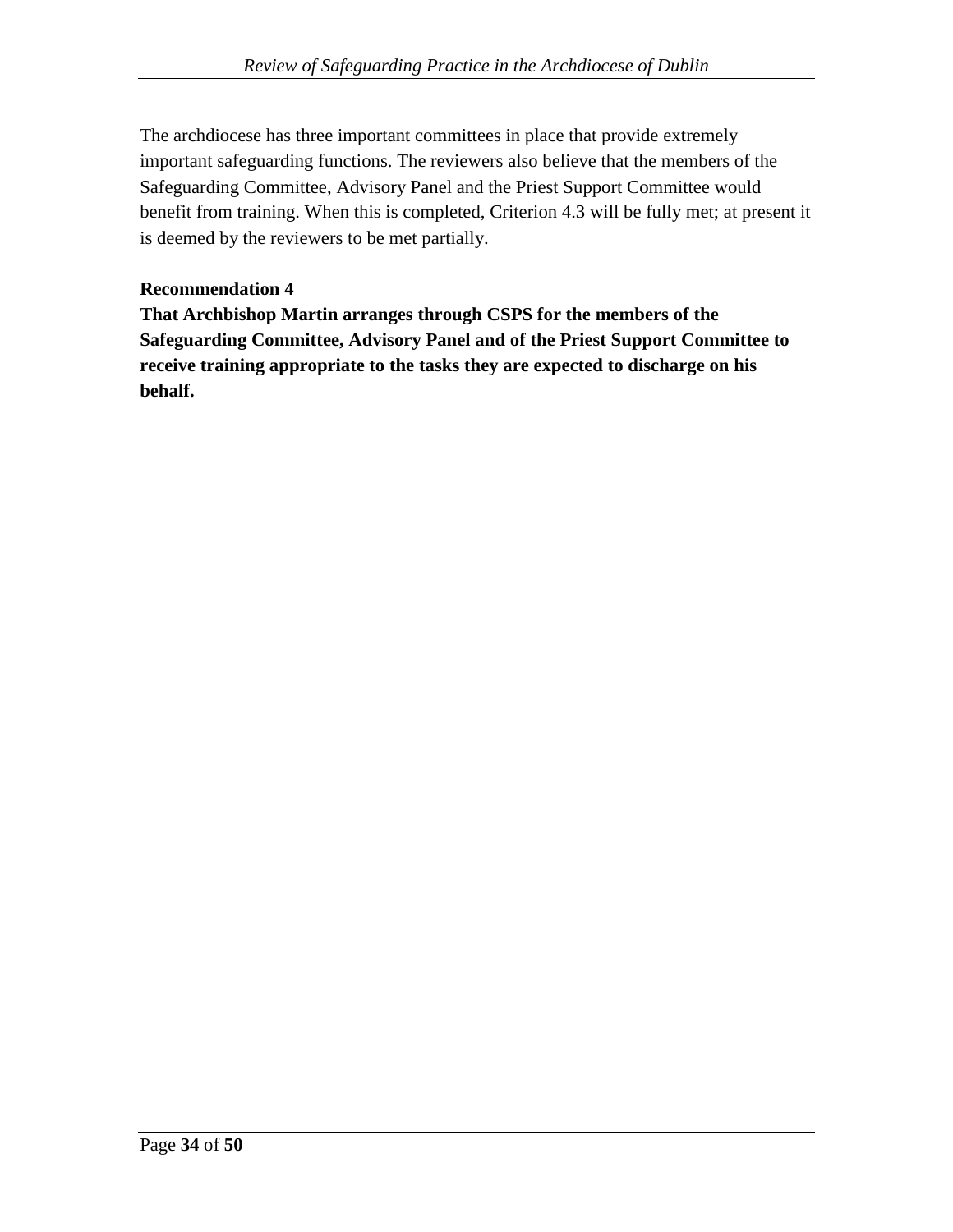## **Standard 5**

## **Communicating the Church's Safeguarding Message**

*This standard requires that the Church's safeguarding policies and procedures be successfully communicated to Church personnel and parishioners (including children). This can be achieved through the prominent display of the Church policy, making children aware of their right to speak out and knowing who to speak to, having the Designated Person's contact details clearly visible, ensuring Church personnel have access to contact details for child protection services, having good working relationships with statutory child protection agencies and developing a communication plan which reflects the Church's commitment to transparency.*

| VIIULIA       |                                                       |                  |
|---------------|-------------------------------------------------------|------------------|
| <b>Number</b> | <b>Criterion</b>                                      | Met fully or     |
|               |                                                       | Met partially or |
|               |                                                       | Not met          |
| 5.1           | The child protection policy is openly displayed and   | Met fully        |
|               | available to everyone.                                |                  |
| 5.2           | Children are made aware of their right to be safe     | Met fully        |
|               | from abuse and who to speak to if they have           |                  |
|               | concerns.                                             |                  |
| 5.3           | Everyone in Church organisations knows who the        | Met fully        |
|               | designated person is and how to contact them.         |                  |
| 5.4           | Church personnel are provided with contact details of | Met fully        |
|               | local child protection services, such as Health and   |                  |
|               | Social Care Trusts / Health Service Executive, PSNI,  |                  |
|               | An Garda Síochána, telephone helplines and the        |                  |
|               | designated person.                                    |                  |
| 5.5           | Church organisations establish links with statutory   | Met fully        |
|               | child protection agencies to develop good working     |                  |
|               | relationships in order to keep children safe.         |                  |
| 5.6           | Church organisations at diocesan and religious order  | Met fully        |
|               | level have an established communications policy       |                  |
|               | which reflects a commitment to transparency and       |                  |
|               | openness.                                             |                  |

#### **Criteria**

Having excellent information and guidance is of limited value if people who need to use it don"t know about it, so Standard 5 checks on the effectiveness of the safeguarding communications of a Church authority.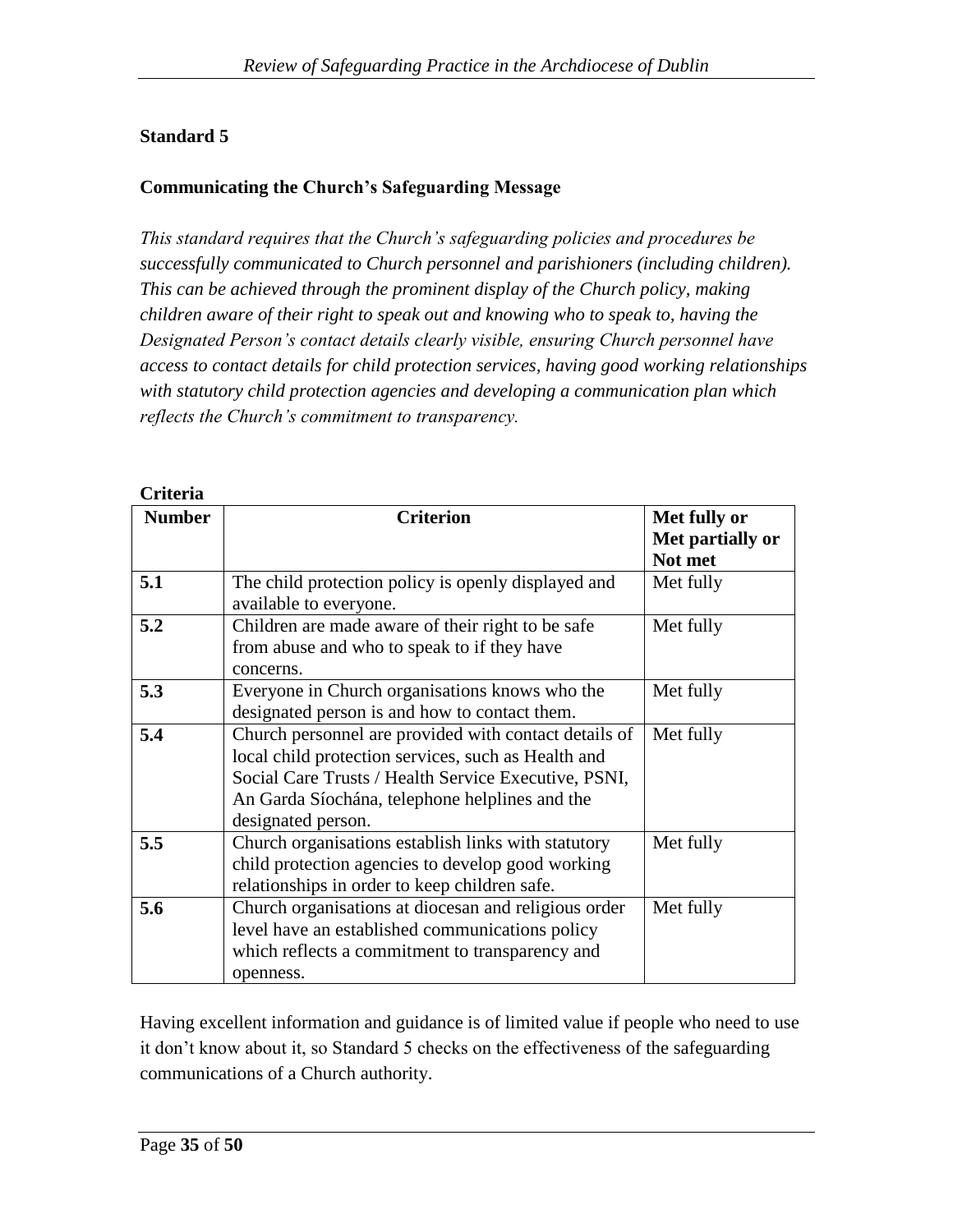The Archdiocese of Dublin has an excellent website at [www.dublindiocese.ie](http://www.dublindiocese.ie/) and it also has a dedicated Child Safeguarding and Protection website at [csps.dublindiocese.ie](http://csps.dublindiocese.ie/). The link on the main site to the dedicated site is on a runner that moves across the bottom of the Home page, but the reviewers consider that this may not be seen by everyone who is seeking the information and guidance from the CSPS website. The archdiocese might consider also adding a fixed CSPS icon / link on the Home page that would be more easily seen.

Once the dedicated website is accessed, it provides all of the necessary information and guidance in a clear and an easily understood format. The archdiocese"s CSPS website is maintained and updated on a regular basis.

The Archbishop of Dublin announced on the archdiocesan website that the NBSCCCI review was to be conducted in the archdiocese and he invited anyone who had a concern about clerical sexual abuse in the archdiocese to make contact with the CSPS or the HSE or An Garda Síochána and informed people with a concern that they could make this known to the reviewers.

For eight years the Archdiocese of Dublin has been publishing an annual *Child Protection Update*, the most recent of which was the May 2013 one. In this very detailed account the following information was made publicly available:

- That for the first time in eight years there had not been any increase in the number of priests against whom a safeguarding concern had been raised;
- That there would be a 2013 *Safeguarding Day* in the archdiocese;
- That a new membership had been appointed to the Safeguarding Committee;
- That a new CSPS Newsletter had been distributed to all parishes;
- That the Director of CSPS had undertaken to continue to support abused persons and to monitor priests considered to pose any risk to children.

The update report also contains the following statistics on safeguarding activity:

- Another 900 people participated in training and information sessions for the safeguarding of children in the Archdiocese of Dublin.
- The number of priests, bishops, parish workers, Diocesan staff and ancillary staff in schools who have participated in Garda vetting increased by 6,300 to 32,600.
- No allegation of child abuse was reported against a priest of the Archdiocese who was not already the subject of a complaint. The total number of priests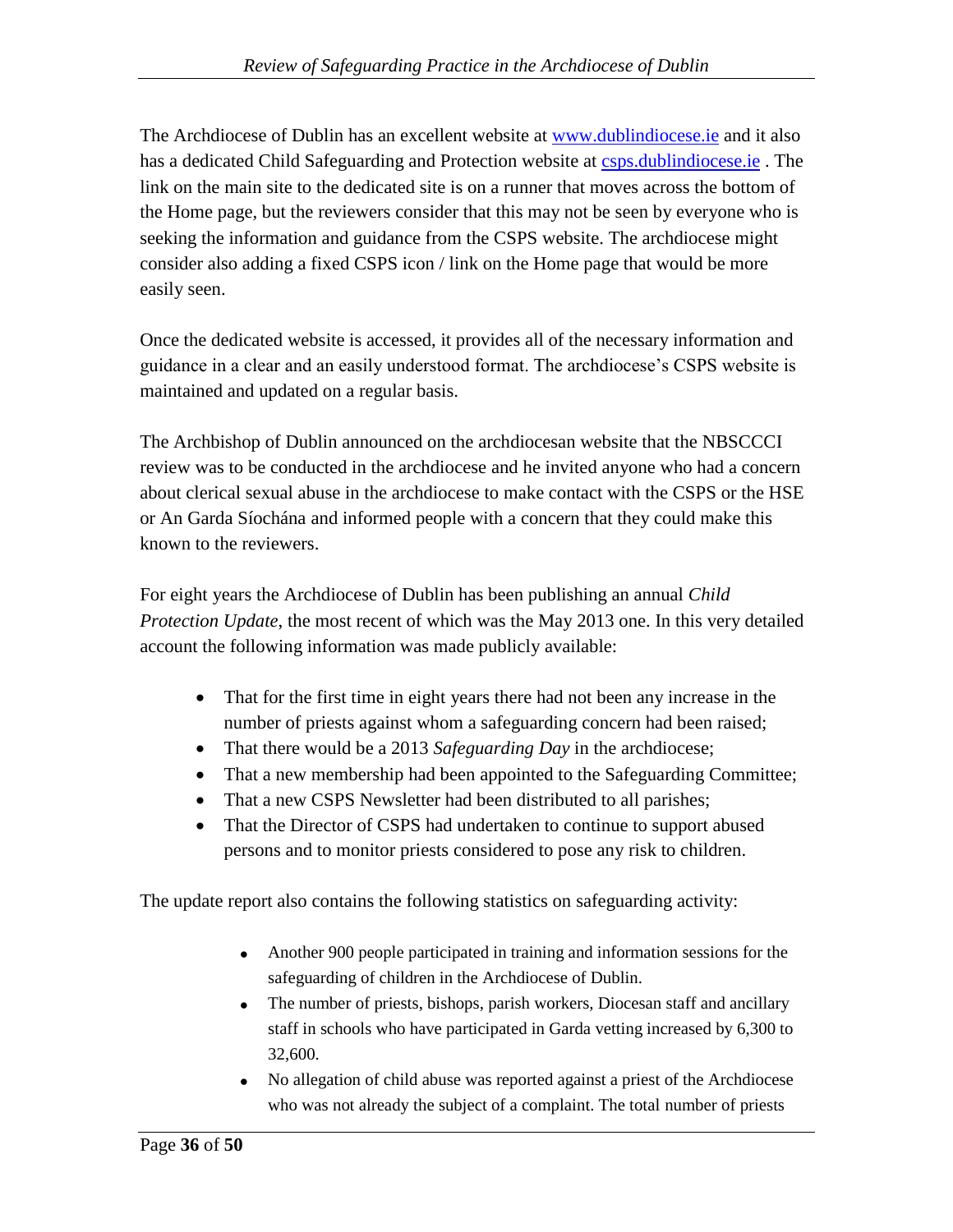against whom an allegation of child sexual abuse has been recorded remains at 98. This relates to a period of over 70 years.

- $\bullet$  In the past 12 months a suspicion of child abuse was raised against 2 priests (1) deceased) of the Archdiocese who were not previously the subject of complaints.
- 216 civil actions have been taken against 49 priests and former priests of the Archdiocese. 161 have been concluded and 55 are ongoing.
- The costs, so far, to the Archdiocese of settlement of claims regarding child sexual abuse by priests is currently at  $E17.9$  million ( $E12.5$ m in settlements and  $€5.4m$  in legal costs for both sides).
- 11 priests or former priests of the Archdiocese have been convicted in the criminal courts. <sup>19</sup>

This constitutes an extraordinary degree of openness and accountability by Archbishop Martin, which is commended.

The newsletter that is referred to in this update has been published on nine occasions since the first issue in April 2012. [The most recent edition is marked *Winter 2014*; this should be *Winter 2013*]. This is a very high quality and very well produced publication, for which the Director of CSPS takes responsibility. It is produced on a quarterly basis and is distributed across all of the parishes in the archdiocese. The current edition carries information on the first Diocesan Safeguarding Day, which was held on December  $15<sup>th</sup>$ 2013, the upcoming NBSCCCI review, the availability of new safeguarding materials, and the publication of the Additional Guidance document. The cover piece is a message of thanks to safeguarding personnel from Archbishop Martin. By ensuring that this newsletter is to be regular and diocese-wide, CSPS has generated an excellent communications vehicle for its safeguarding message, and this initiative is highly commended.

Three other child safeguarding documents were provided to the reviewers. These are the *Young Person's Information Leaflet – Child Safeguarding and Protection*, the *Archdiocese of Dublin Child Safeguarding and Protection Service* information leaflet, and a credit card sized "*Z-Card'*, which is a fold-out, two-sided colour poster packed with essential child safeguarding information and guidance. These three documents are produced to a high quality, are attractive and informative and clearly have been well thought through before they went to print. They are evidence of a clear minded approach

 $^{19}$  Archdiocese of Dublin Child Protection Update 2013 (May  $30^{\rm th})$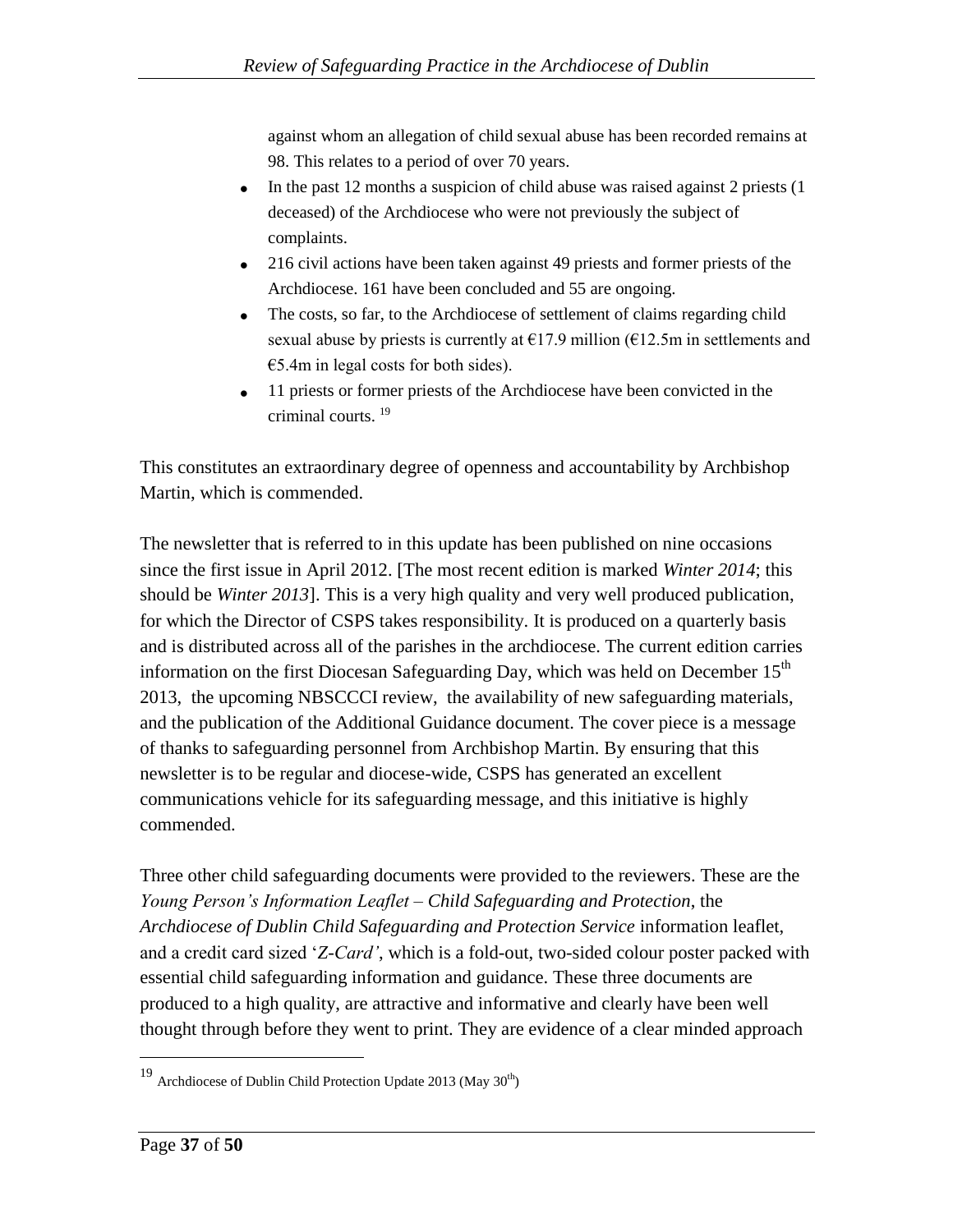to communications within the archdiocese. All of the printed child safeguarding materials contain contact details for An Garda Síochána, HSE child welfare and protection services and the CSPS.

Another event held in 2013 was the Mass to celebrate the tenth anniversary of the establishment of the CSPS of the Archdiocese of Dublin. This was held in St. Mary"s Pro-Cathedral in the city centre on 24/11/2013, and Archbishop Martin gave a homily, in which he thanked all who are involved in the child safeguarding initiative in the archdiocese, telling them that they had been instrumental in bringing about a cultural change within the Church. He went on to say that:

*If there is one area where I know we need to do more, it is that of reaching out to survivors, beyond the great work of Towards Healing, to create an open door and a safe place for those survivors who have still fear telling their story and who still live alone with their anguish. <sup>20</sup>*

Based on the obvious commitment in the Archdiocese of Dublin to communicate the child safeguarding message, the information sessions provided by CSPS personnel at parish and deanery level, the quality of the website and the printed materials that have been produced, and the policy back-up that is provided, the reviewers are satisfied that Criteria 5.1, 5.2, 5.3, 5.4, 5.5 and 5.6 are fully met.

The Archdiocese might consider whether a need exists to produce written information in additional languages to ensure that people who have migrated to Dublin from other countries can easily access necessary child safeguarding information and advice.

## **Recommendation 5**

**That the Archbishop initiates a diocesan wide consultation with the priests and parishes to establish the need for producing child safeguarding materials in languages other than English.**

<sup>&</sup>lt;sup>20</sup> Homily notes of Most Rev. Diarmuid Martin, Archbishop of Dublin, Saint Mary's Pro-Cathedral, Dublin, 24/11/2013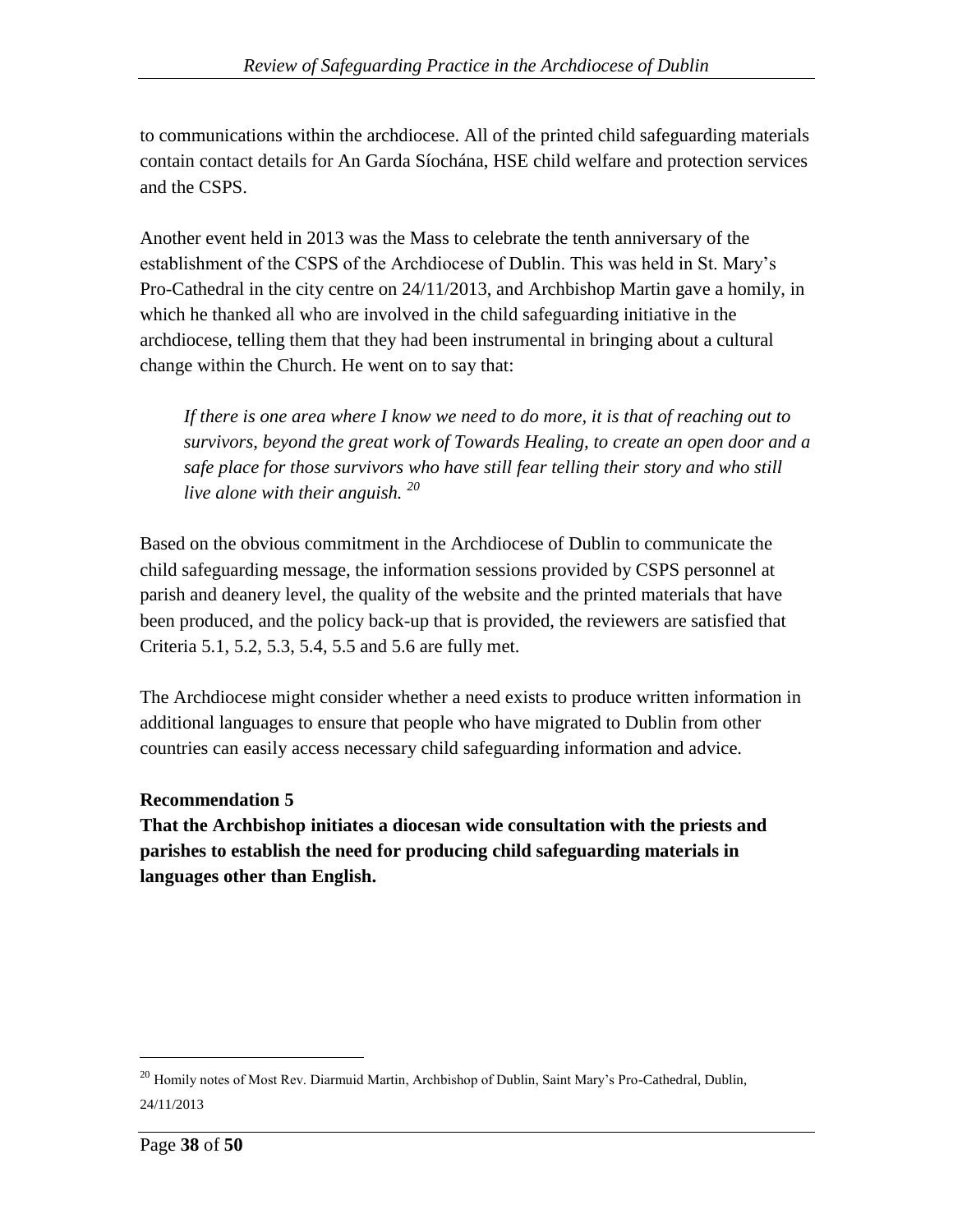## **Standard 6**

#### **Access to Advice and Support**

*Those who have suffered child abuse should receive a compassionate and just response and should be offered appropriate pastoral care to rebuild their lives.*

*Those who have harmed others should be helped to face up to the reality of abuse, as well as being assisted in healing.*

#### **Criteria**

| <b>Number</b> | <b>Criterion</b>                                     | Met fully or                |
|---------------|------------------------------------------------------|-----------------------------|
|               |                                                      | Met partially or<br>Not met |
| 6.1           | Church personnel with special responsibilities for   | Met fully                   |
|               | keeping children safe have access to specialist      |                             |
|               | advice, support and information on child protection. |                             |
| 6.2           | Contacts are established at a national and/ or local | Met fully                   |
|               | level with the relevant child protection/welfare     |                             |
|               | agencies and helplines that can provide information, |                             |
|               | support and assistance to children and Church        |                             |
|               | personnel.                                           |                             |
| 6.3           | There is guidance on how to respond to and support a | Met fully                   |
|               | child who is suspected to have been abused whether   |                             |
|               | that abuse is by someone within the Church or in the |                             |
|               | community, including family members or peers.        |                             |
| 6.4           | Information is provided to those who have            | Met fully                   |
|               | experienced abuse on how to seek support.            |                             |
| 6.5           | Appropriate support is provided to those who have    | Met fully                   |
|               | perpetrated abuse to help them to face up to the     |                             |
|               | reality of abuse as well as to promote healing in a  |                             |
|               | manner which does not compromise children's          |                             |
|               | safety.                                              |                             |

This standard checks whether the Church authority being reviewed has within its own resources and available to it from elsewhere the requisite professional skills and services required to keep children safe, to respond to the needs of those who have been affected by abuse and to safely manage those who have abused.

The Director of CSPS / Designated Officer and the Child Protection Officer / Support Person are both professionally trained social workers who have a background in child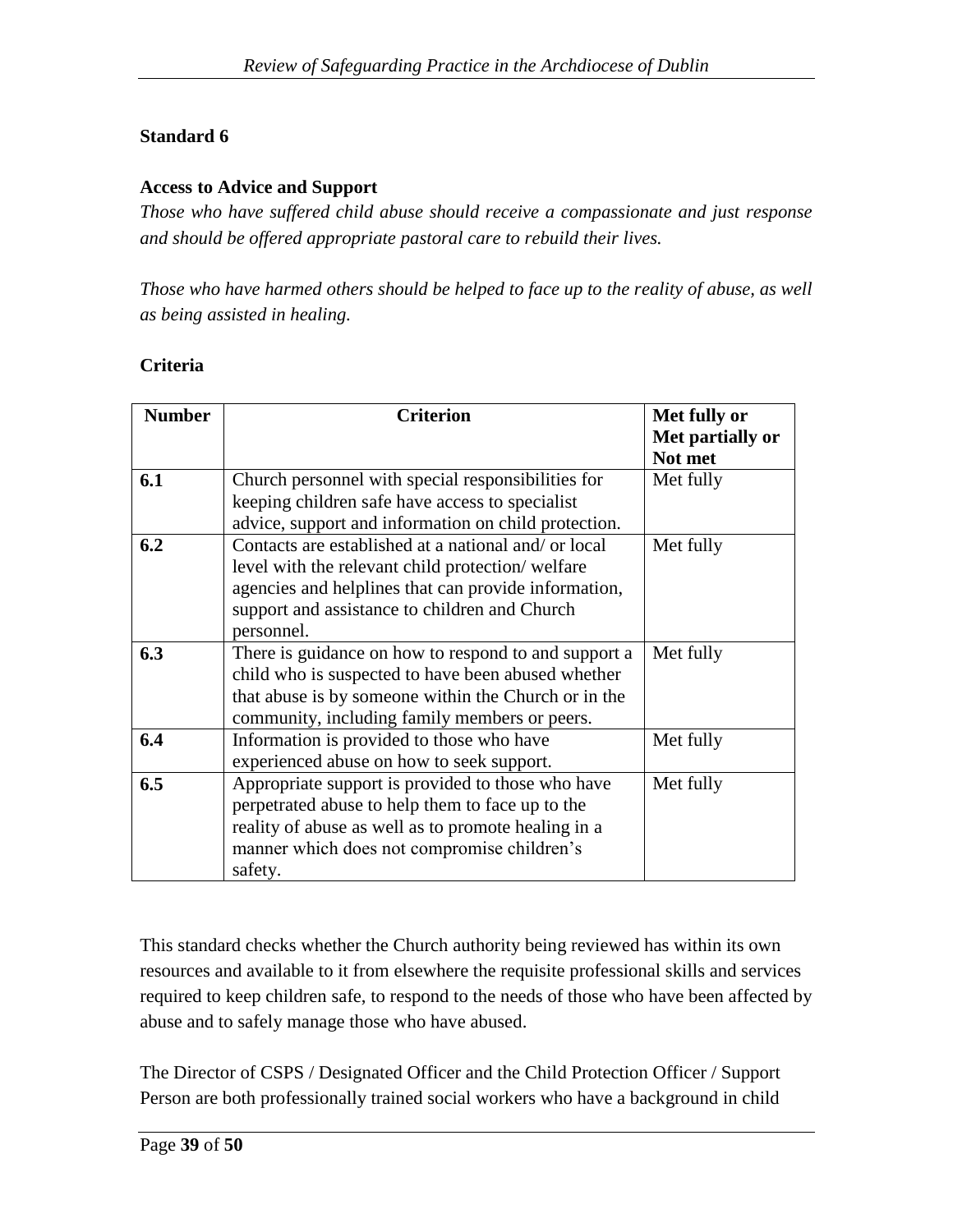protection. They bring their knowledge and skills as practitioners to their work within CSPS and they also have maintained links with the wider child protection service network which they can activate when additional expertise is required to be brought in from outside.

The Priest Support Coordinator previously worked as a detective sergeant in An Garda Siochana Domestic Violence and Sexual Assault Investigation Unit and his professional background included investigations of alleged abuse by priests. He is able to bring this experience to bear on the work that he now undertakes on behalf of the archdiocese; and as importantly, he retains credibility and excellent communications with his previous colleagues in An Garda Síochána.

Professional knowledge and expertise has also been sourced by the archbishop in populating the two key committees, the Advisory Panel and the Safeguarding Committee and among the members of these groups are included a consultant child and adolescent psychiatrist, a civil lawyer, a barrister, a canon lawyer, a social worker, a teacher, a number of people with knowledge and experience of the voluntary and community social services sectors, and of the workings of central government.

In the course of this review, contacts have been made with senior managers in An Garda Siochana and in HSE Child and Family Services to ascertain the extent to which these services are satisfied with the communications and cooperation that they have with the Archdiocese of Dublin CSPS. In both cases it was made clear that excellent working relationships have been developed and maintained with both statutory child protection services.

The reviewers suggest that the CSPS would use the Resource 16 Child protection recording form (template) from the standards and guidance 2009 guidelines document for notifying cases to the NBSCCCI.

In addition to the information and advice that is available on the CSPS website and in the various written leaflets, posters and newsletters, the role of the archdiocesan Support Person is very important in delivering an effective outreach service to people who have been affected by clerical sexual abuse, the victims and their families. This role had been developed by her predecessor, a lay man who had been Support Coordinator for nine years and had in fact been the first member to be recruited to the original CPS. His retirement was announced in the *Autumn 2012 CSPS Newsletter* in which his description of his experiences in this role was the cover story. The value of his work is commended in a short piece by Archbishop Martin. Supports therefore have been in place in the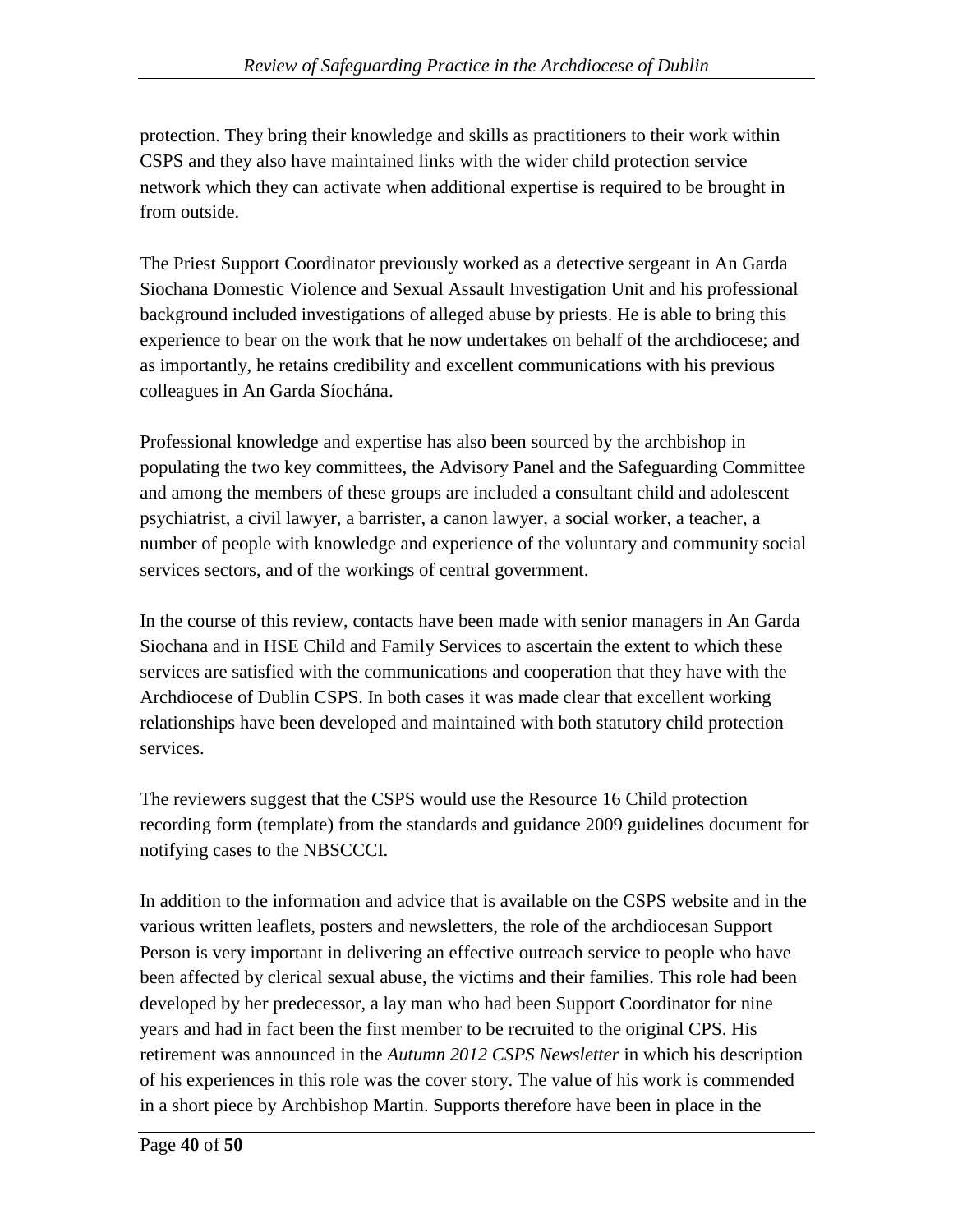archdiocese since 2003 and this work is well supplemented by the *Towards Healing* service to which people are referred for counselling. The CSPS has also developed working relationships with the One-in-Four organisation and with the Dublin Rape Crisis Centre and victims are referred to either service as required.

The reviewers also note that Archbishop Martin has developed the practice of meeting the victims of abuse by priests of the archdiocese. These meetings are extremely well prepared for, which is evidence of great care being taken to ensure that they are not simply procedural in nature and atmosphere. Written records of the preparations and of the meetings themselves are made and appropriately filed.

Overall, the evidence is that the support work in the Archdiocese of Dublin is very victim focused.

The reviewers are aware from their examination of case management files that the Archdiocese of Dublin has accessed as needed the services of specialist assessment and treatment practitioners and services to which respondent priests have been appropriately referred.

The archdiocese has had an Advisory Panel in place since 1996, being the first diocese to have such a group. The current panel was populated in late 2013, so that when the reviewers met with six of the ten members, it was clear that they have not had sufficient experience to speak in detail about their work. A number of members suggested that they would find it helpful to meet with members of the outgoing panel to benefit from their insights and experience. The reviewers are impressed that the membership of the panel is very strong and representative of the skill mix that is required for this group.

Reference has been made under Standard 2 above to the work of the Priest Support Coordinator. This ex-Garda is in this role since March 2008. He reports to the Priest Support Committee which meets monthly. He monitors and supervises approximately 20 priests and ex-priests of the Archdiocese of Dublin. Approximately a quarter of these men have been laicised, but they continue to be supported financially and in terms of housing by the archdiocese. The Priest Support Coordinator said that some of the men he supervises are very isolated and that his regular contacts with them are very important. He also visits priests / former priests who are serving prison sentences, or who have moved away from Dublin.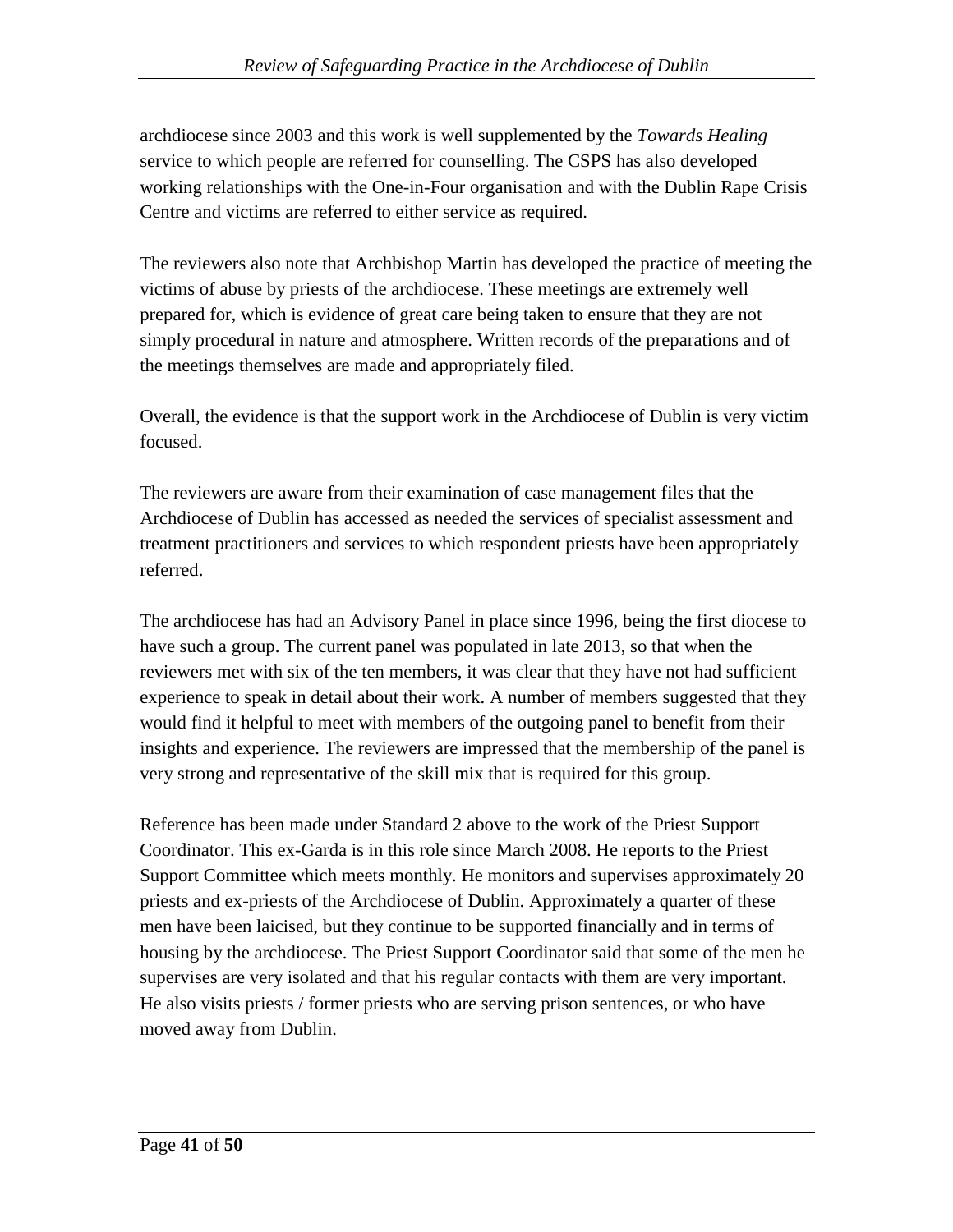In his paper, review of the approach to child safeguarding and protection in the Archdiocese of Dublin, the Director of CSPS describes the role of the Priest Support Coordinator (referred to as  $'X'$ ) in these terms:

*[X's] role as monitor of the activities of these priests and former priests is clearly understood and generally well accepted by the men themselves. Their continued support by the diocese is dependent on their compliance with the restrictions placed on them. A requirement to cooperate with [X] is written into their precepts or safeguarding agreements. 21*

The Priest Support Coordinator is available on a 24/7 basis by all of the priests and former priests who he supervises.

The reviewers are very impressed by the extent to which the Archdiocese of Dublin has taken on its moral responsibilities to monitor, supervise and support priests and former priests who have abused children. The roles of the Priest Support Coordinator, the Priest Delegate and the Priest Support Committee are well defined, work very well together and provide something that is unique, in the experience of the reviewers. These developments are commended.

To further improve the safe management of priests and former priests who are considered to constitute a risk to children, the reviewers make this recommendation:

## **Recommendation 6**

**That in addition to the precepts and /or the safeguarding agreements that are put in place, the archbishop directs CSPS to develop a system of Risk Management Planning, so that the Priest Support Coordinator would in future work in accordance with the tailored risk management plans that would be drawn up for each priest for whom he has supervisory responsibilities.**

The Archdiocese of Dublin also deploys Priest Advisers to support respondent priests who accept this. The Priest Adviser is not engaged in supervising the priest to whom they are assigned; but they act as a friend and brother priest who supports them in their changed life circumstances. The Archdiocese of Dublin had 15 priests acting in this capacity at the time of this review.

<sup>&</sup>lt;sup>21</sup> Review of the approach to child safeguarding and protection in the Archdiocese of Dublin, 2014, p. 9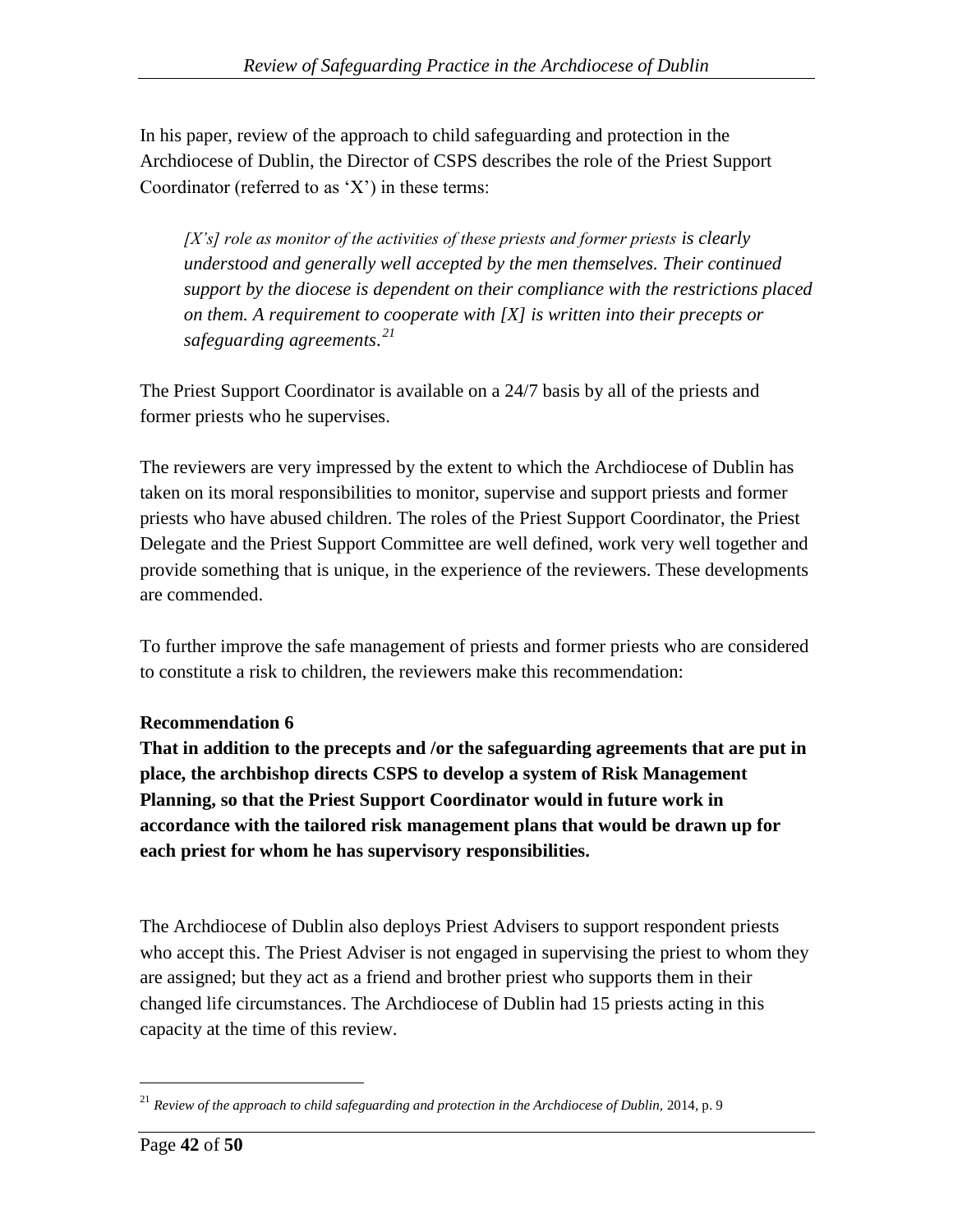The Priest Adviser who was interviewed has been providing personal supports to a respondent priest since 1993. He described his role as assisting this now elderly man with necessary medical services as required and ensuring that his care and accommodation needs are being met. He has been alongside this man throughout his assessment and treatment, and through his court appearances and imprisonment. This is evidence of a genuine level of commitment and fraternal support.

The Priest Advisers in the archdiocese meet together from time to time to discuss their shared experiences and challenges and they do so without identifying the men who each of them supports.

The Priest Adviser who was interviewed spoke of the support that he can draw on from the personnel in the CSPS. He suggested that any priest newly recruited to act as a Priest Adviser would benefit from formational training.

All of the criteria under Standard 6 are met fully.

The Archdiocese of Dublin retains the canonical files related to respondent priests in the Chancellery section of its offices in Dublin. The reviewers examined a number of these to establish that canonical processes are being followed and recorded, and found matters to be satisfactory. Once these procedures are being properly followed, the NBSCCCI does not have any concern. It does however suggest that the Archbishop considers the copying of canonical file material that is relevant to child protection onto the case management files that are maintained by CSPS.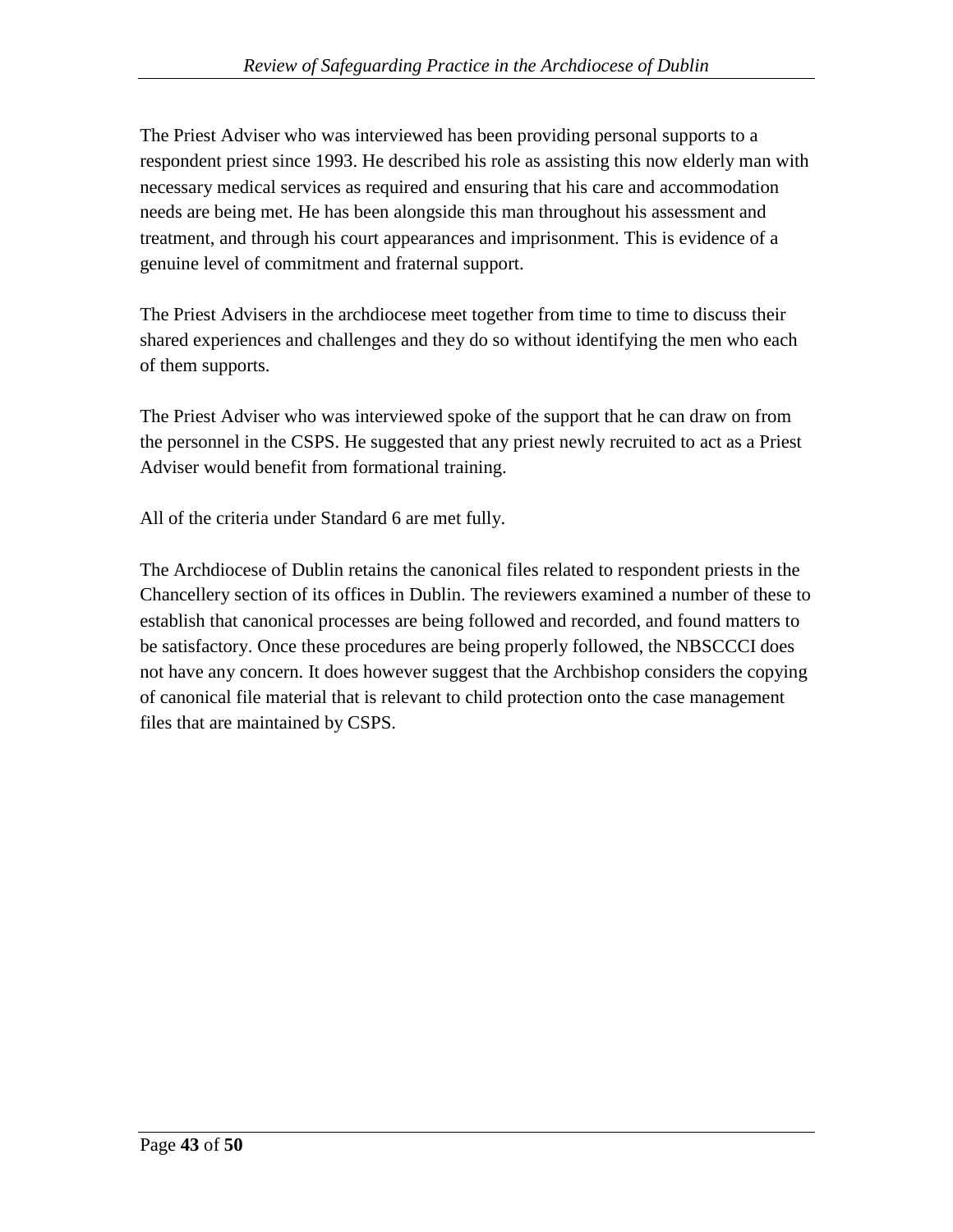## **Standard 7**

## **Implementing and Monitoring Standards**

*Standard 7 outlines the need to develop a plan of action, which monitors the effectiveness of the steps being taken to keep children safe. This is achieved through making a written plan, having the human and financial resources available, monitoring compliance and ensuring all allegations and suspicions are recorded and stored securely.*

| <b>Criteria</b> |                                                                                                                                                                               |                                             |
|-----------------|-------------------------------------------------------------------------------------------------------------------------------------------------------------------------------|---------------------------------------------|
| <b>Number</b>   | <b>Criterion</b>                                                                                                                                                              | Met fully or<br>Met partially or<br>Not met |
| 7.1             | There is a written plan showing what steps will be<br>taken to keep children safe, who is responsible for<br>implementing these measures and when these will be<br>completed. | Met fully                                   |
| 7.2             | The human or financial resources necessary for<br>implementing the plan are made available.                                                                                   | Met fully                                   |
| 7.3             | Arrangements are in place to monitor compliance<br>with child protection policies and procedures.                                                                             | Met partially                               |
| 7.4             | Processes are in place to ask parishioners (children<br>and parents/ carers) about their views on policies and<br>practices for keeping children safe.                        | Met partially                               |
| 7.5             | All incidents, allegations/suspicions of abuse are<br>recorded and stored securely.                                                                                           | Met fully                                   |

The Archdiocese of Dublin has produced a Strategic Plan – 2013 to 2016 for Child Safeguarding. This plan has been published on the Z-Cards that were described under Standard 5 above. The plan, while ambitious, is also realistic and achievable and indeed the reviewers had sight of some elements of the plan having already been activated, e.g. the initiation of an annual Safeguarding Day, and the Garda Vetting function has been transferred from HR to CSPS. The comprehensive published written Strategic Plan 2013 to 2016 fully meets the requirements of Criterion 7.1.

It is clear that Archbishop Martin has prioritised Child Safeguarding and that he has ensured that all financial resources necessary are made available to deliver what is required to meet the goals set to ensure that children and young people are kept safe. While the reviewers did not see details of the various cost headings under the Strategic Plan, all evidence available points to this plan being fully funded. Criterion 7.2 is therefore met fully.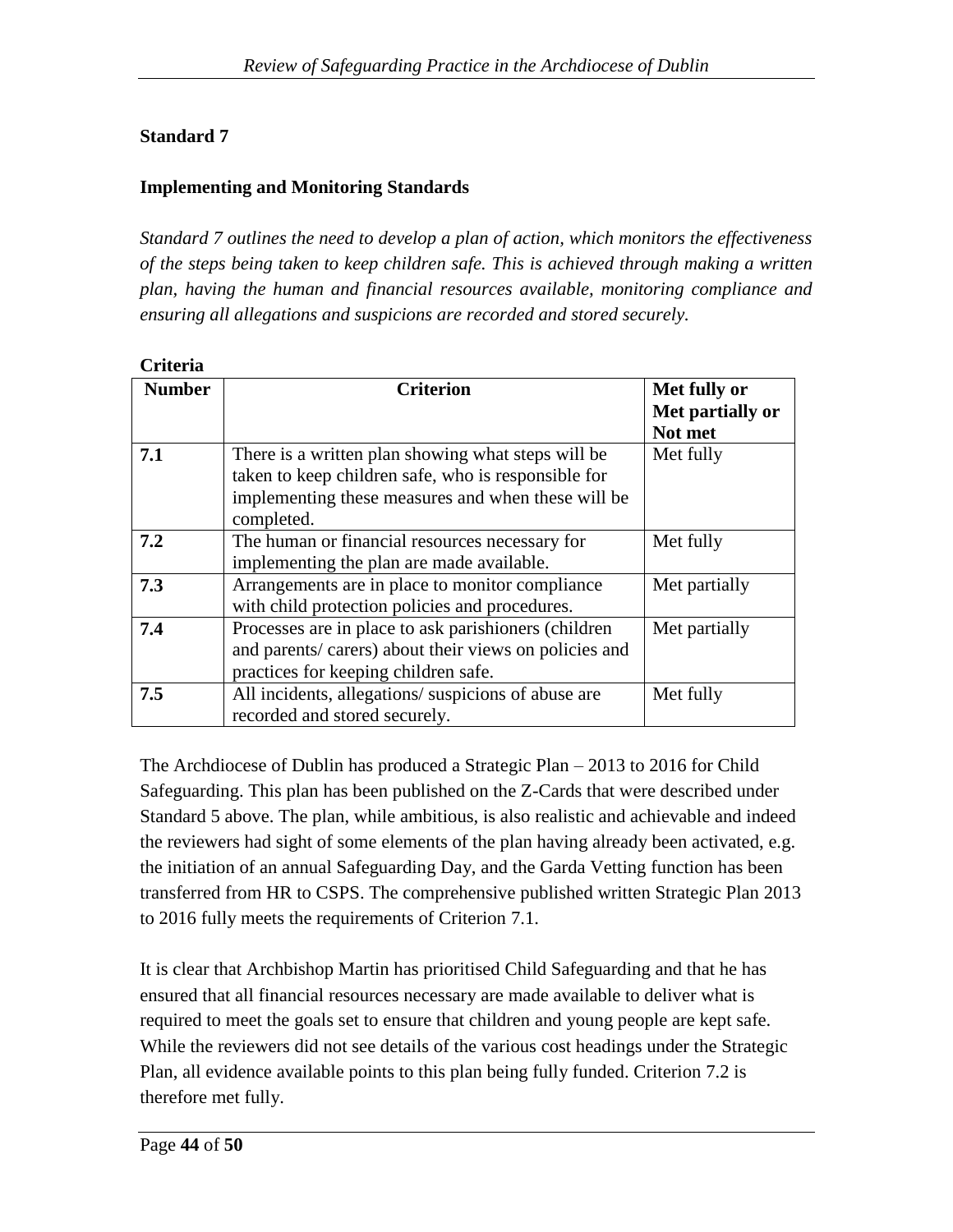The quality of case management files and recording has already been commented on and the reviewers have seen the safe room in which all these materials are stored. Access to case management files is reserved to those who have a genuine case management function, and confidentiality of materials is well protected. Criterion 7.5 is deemed to be met fully.

The Strategic Plan 2013 to 2016 contains targets for both the monitoring of compliance and for further consultations with parishioners, both parents and children. The reviewers welcome these commitments and have confidence that they will be well met in the time period of the plan. As currently evidenced, Criteria 7.3 and 7.4 are met partially at this point.

## **Concluding remarks**

Archbishop Martin is strongly commended for the leadership and commitment that he has given to the whole child safeguarding project in the Archdiocese of Dublin. His work is well evidenced in all aspects of child safeguarding that was elicited in the course of this review. He has people of skill and integrity in all the key roles within the very effective Child Safeguarding and Protection Office and their combined achievements in turning around a shocking and grievous situation have been remarkable. This work is ongoing and is being planned and managed in a manner that presages further important developments and improvements.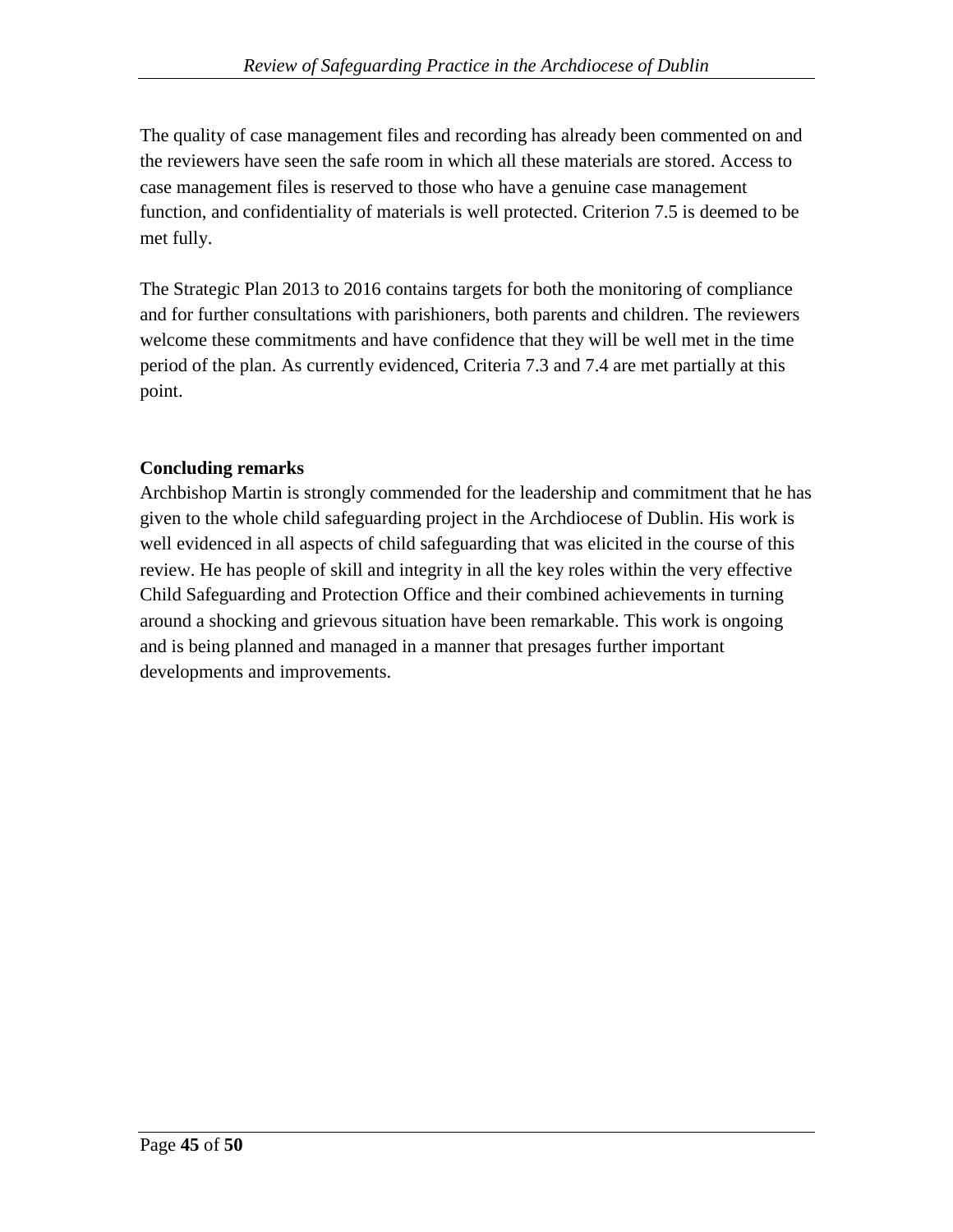## **Recommendations**

### **Recommendation 1**

**That Archbishop Martin would oversee the development of simple written protocols to support the communication of necessary information between the appointed Chairpersons of the Safeguarding Committee and of the Priest Support Committee with the Director of the CSPS.**

#### **Recommendation 2**

**That Archbishop Martin directs the Safeguarding Committee to develop a more complete and effective annual Parish Safeguarding Audit system and provides it with the resources necessary to do so.** 

#### **Recommendation 3**

**That pending the review and revision of the written Policies and Procedures for the Archdiocese, that Archbishop Martin direct CSPS to work with the Safeguarding Committee to develop and publish guidance on the appropriate use of information technology (such as mobile phones, email, digital cameras, websites, the Internet) to make sure that children are not put in danger and exposed to abuse and exploitation.**

#### **Recommendation 4**

**That Archbishop Martin arranges through CSPS for the members of the Safeguarding Committee, Advisory Panel and of the Priest Support Committee to receive training appropriate to the tasks they are expected to discharge on his behalf.**

#### **Recommendation 5**

**That the Archbishop initiates a diocesan wide consultation with the priests and parishes to establish the need for producing child safeguarding materials in languages other than English.**

#### **Recommendation 6**

**That in addition to the precepts and /or the safeguarding agreements that are put in place, the Archbishop directs CSPS to develop a system of Risk Management Planning, so that the Priest Support Coordinator would in future work in accordance with the tailored risk management plans that would be drawn up for each priest for whom he has supervisory responsibilities.**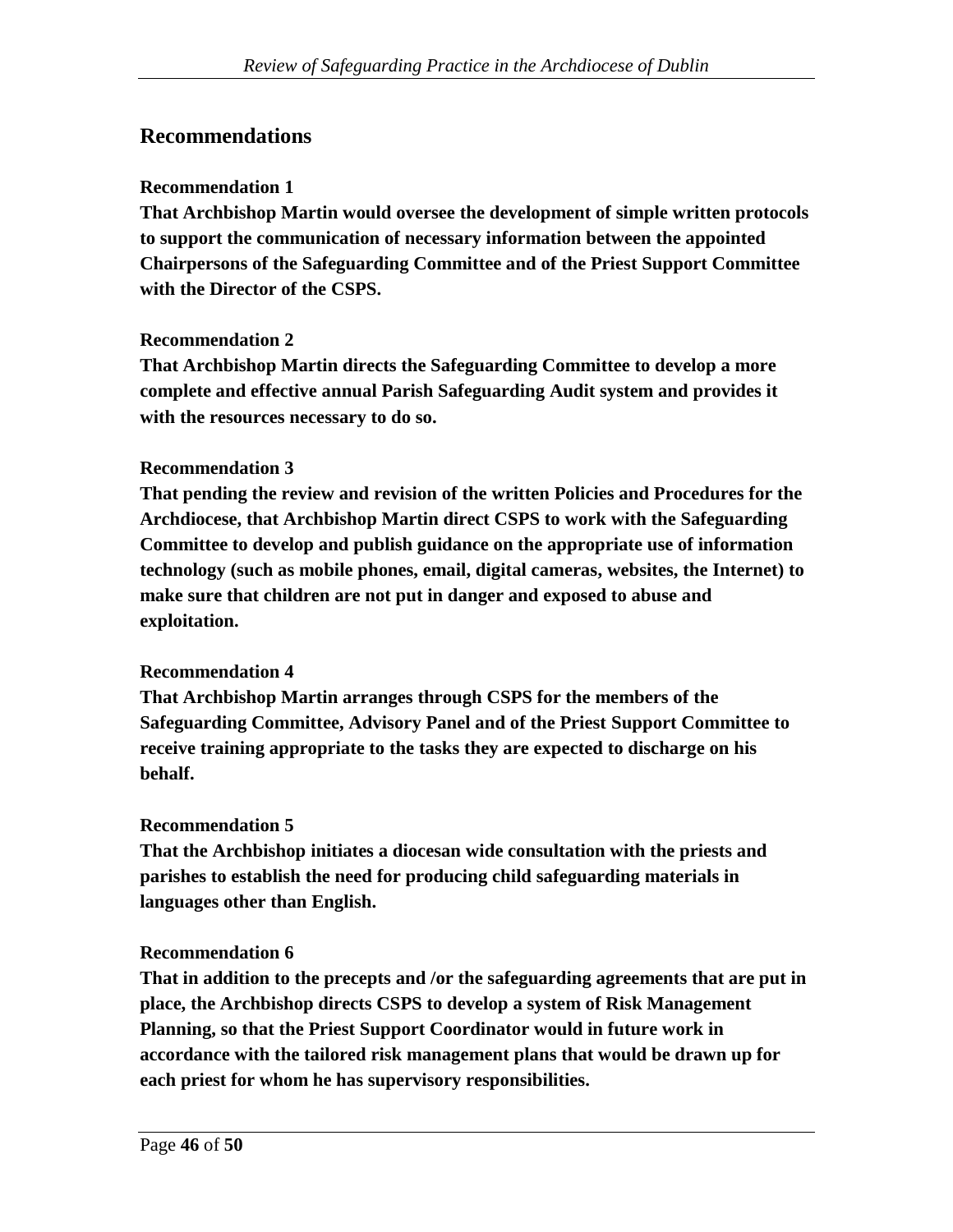## **Review of Safeguarding in the Catholic Church in Ireland**

## **Terms of Reference (which should be read in conjunction with the accompanying Notes)**

- 1. To ascertain the full extent of all complaints or allegations, knowledge, suspicions or concerns of child sexual abuse, made to the Church Authority (Diocese/religious congregation/missionary society) by individuals or by the Civil Authorities in the period  $1<sup>st</sup>$  January 1975 up to the date of the review, against Catholic clergy and/or religious still living and who are ministering/or who once ministered under the aegis of the Church Authority, and examine/review and report on the nature of the response on the part of the Church Authority.
- 2. If deemed relevant, select a random sample of complaints or allegations, knowledge, suspicions or concerns of child sexual abuse, made to the Church Authority by individuals or by the Civil Authorities in the period 1st January 1975 to the date of the review, against Catholic clergy and/or religious now deceased and who ministered under the aegis of the Church Authority.
- 3. Examine/review and report on the nature of the response on the part of the Church Authority.
- 4. To ascertain all of the cases during the relevant period in which the Church Authority
	- knew of child sexual abuse involving Catholic clergy and/or religious still living and including those clergy and/or religious visiting, studying and/or retired;
	- had strong and clear suspicion of child sexual abuse; or
	- had reasonable concern:
	- and examine/review and report on the nature of the response on the part of the Church Authority.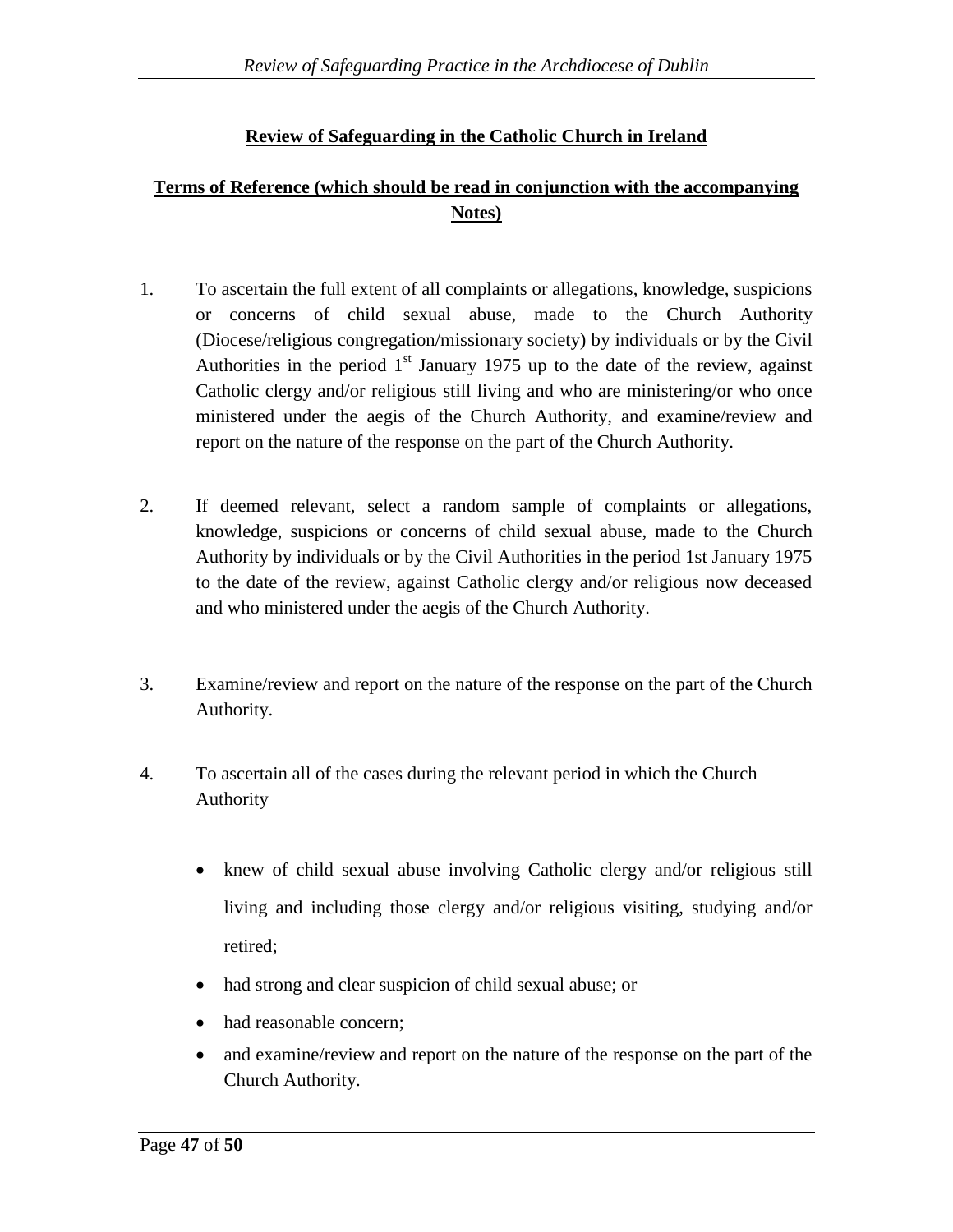As well as examine

.

- Communication by the Church Authority with the Civil Authorities;
- Current risks and their management.
- 5. To consider and report on the implementation of the 7 safeguarding standards set out in *Safeguarding Children: Standards and Guidance Document for the Catholic Church in Ireland* (2009), including the following:
	- a) A review of the current child safeguarding policies and guidance materials in use by the Church Authority and an evaluation of their application;
	- b) How the Church Authority creates and maintains safe environments.
	- c) How victims are responded to by the Church Authority
	- d) What training is taking place within the Church Authority
	- e) How advice and support is accessed by the Church Authority in relation to victim support and assessment and management of accused respondents.
	- f) What systems are in place for monitoring practice and reporting back to the Church Authority.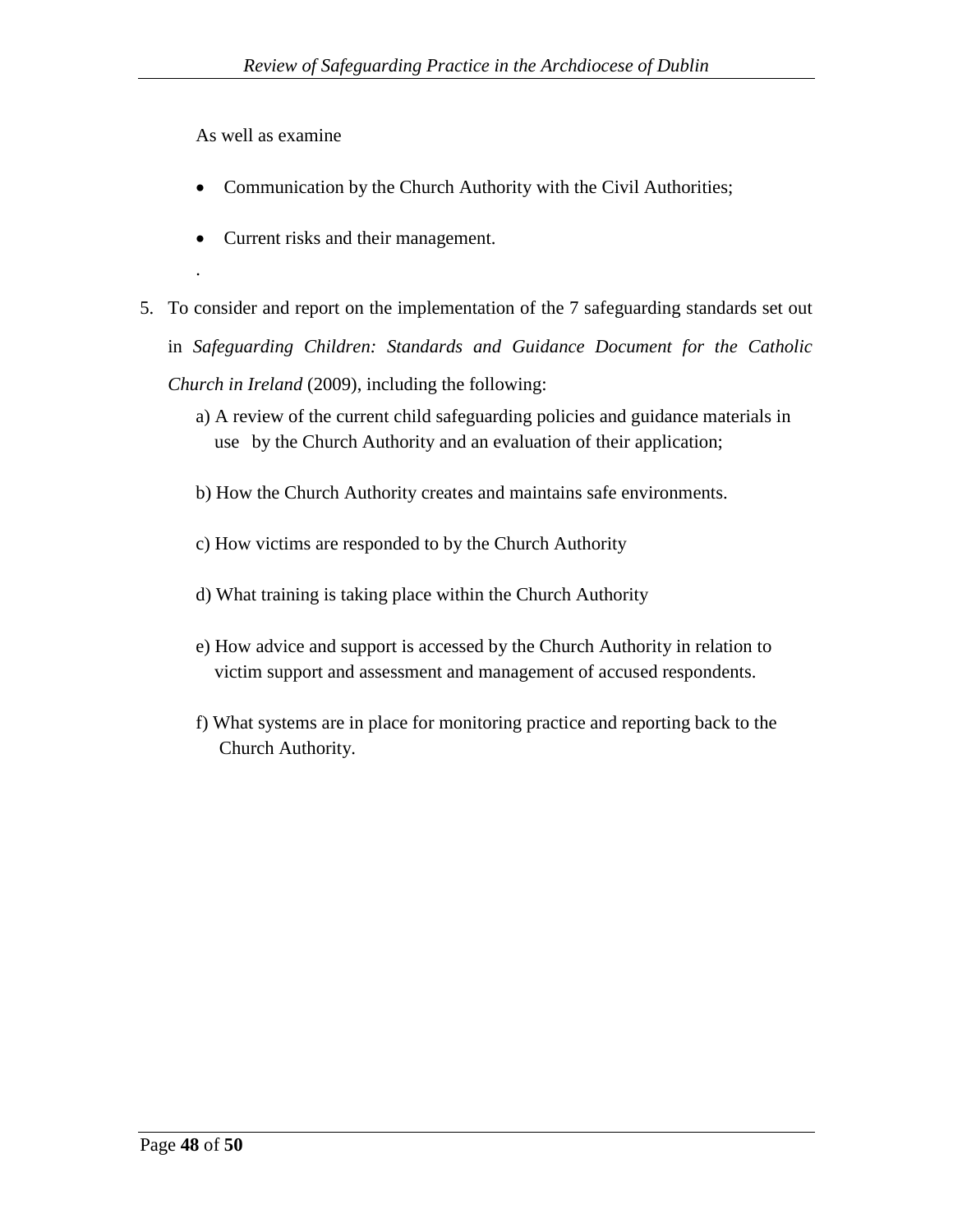### **Accompanying Notes**

#### *Note 1***: Definition of Child Sexual Abuse:**

The definition of child sexual abuse is in accordance with the definition adopted by the Ferns Report (and the Commission of Investigation Report into the Catholic Archdiocese of Dublin). The following is the relevant extract from the Ferns Report:

"While definitions of child sexual abuse vary according to context, probably the most useful definition and broadest for the purposes of this Report was that which was adopted by the Law Reform Commission in  $1990^{22}$  and later developed in Children First, National Guidelines for the Protection and Welfare of Children (Department of Health and Children, 1999) which state that "child sexual abuse occurs when a child is used by another person for his or her gratification or sexual arousal or that of others". Examples of child sexual abuse include the following:

- exposure of the sexual organs or any sexual act intentionally performed in the presence of a child;
- intentional touching or molesting of the body of a child whether by person or object for the purpose of sexual arousal or gratification;
- masturbation in the presence of the child or the involvement of the child in an act of masturbation;
- sexual intercourse with the child whether oral, vaginal or anal;
- sexual exploitation of a child which includes inciting, encouraging, propositioning, requiring or permitting a child to solicit for, or to engage in prostitution or other sexual acts. Sexual exploitation also occurs when a child is involved in exhibition, modelling or posing for the purpose of sexual arousal, gratification or sexual act, including its recording (on film, video tape, or other media) or the manipulation for those purposes of the image by computer or other means. It may also include showing sexually explicit material to children which is often a feature of the 'grooming' process by perpetrators of abuse."

 $22$  This definition was originally proposed by the Western Australia Task Force on Child Sexual Abuse, 1987 and is adopted by the Law Reform Commission (1990) *Report on Child Sexual Abuse*, p. 8.